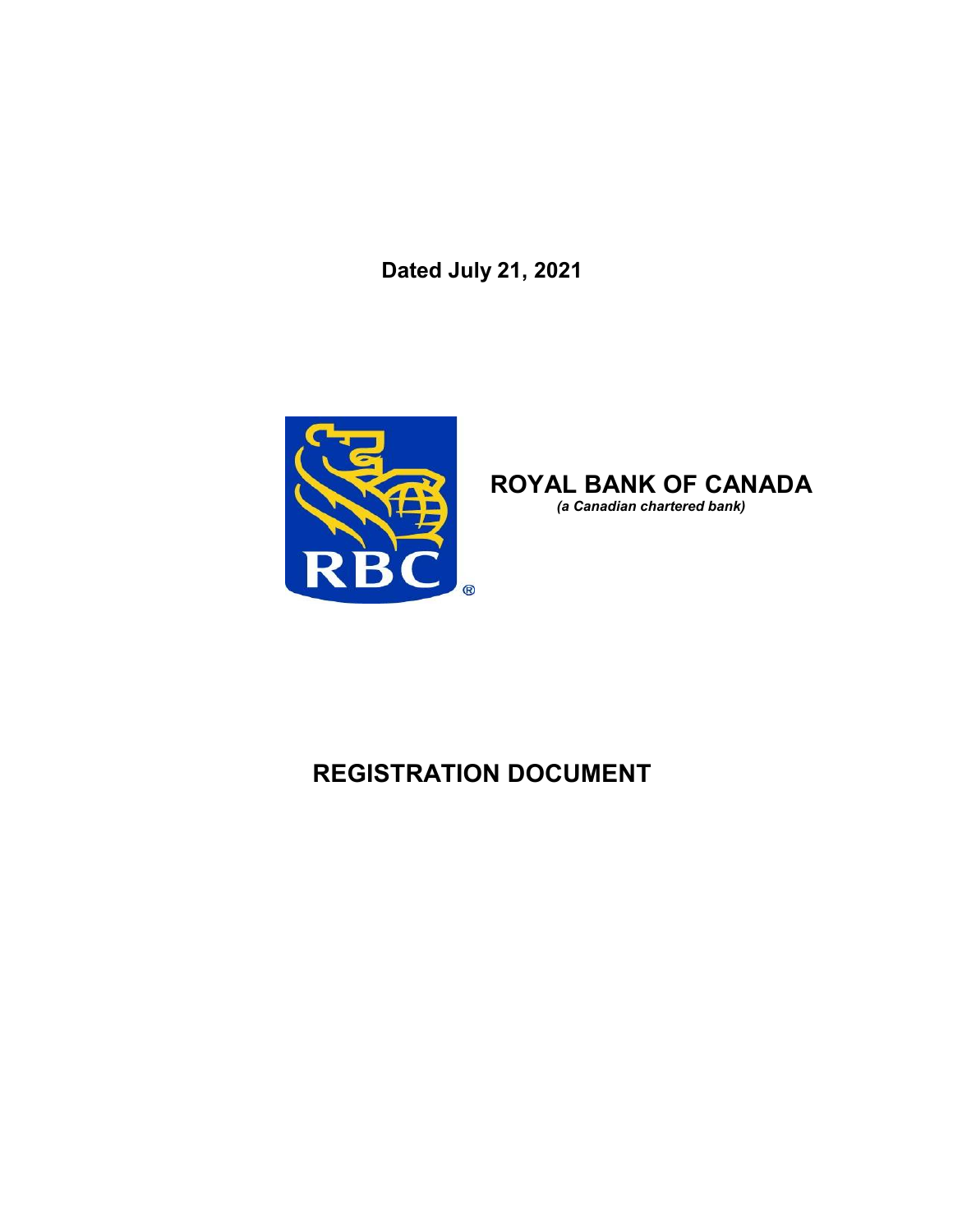# **INTRODUCTION**

#### **What is this document?**

According to Article 8(6) of Regulation (EU) 2017/1129, as it forms part of domestic law of the United Kingdom (the "**UK**") by virtue of the European Union (Withdrawal) Act 2018 (as amended, the "**EUWA**") (as amended, the "**UK Prospectus Regulation**"), a prospectus may be drawn up as a single document or separate documents. A prospectus composed of separate documents shall divide the required information into a registration document, a securities note and a summary note. This document constitutes a registration document ("**Registration Document**") prepared in accordance with Article 6 of the Commission Delegated Regulation (EU) 2019/980 of 14 March 2019, as it forms part of domestic law of the UK by virtue of the EUWA, relating to wholesale nonequity securities for the purpose of giving information with respect to Royal Bank of Canada (the "**Bank**" or the "**Issuer**") and its subsidiaries (together with the Bank, the "**RBC Group**"). The Registration Document contains information describing the Bank's business activities as well as certain financial information and material risks faced by it which, according to the particular nature of the Bank and the debt or derivative securities which it may offer to the public or apply to have admitted to trading on a regulated market during the period of twelve months after the date hereof, is necessary to enable investors to make an informed assessment of the assets and liabilities, financial position, profit and losses and prospects of the Bank. Some of the information is incorporated by reference into the Registration Document.

Information on any debt or derivative securities issued by the Bank may be found in a separate securities note containing disclosure on such debt or derivative securities (and, where appropriate, in the relevant summary note applicable to the relevant debt or derivative securities) which, together with this Registration Document, constitutes a prospectus issued in compliance with Article 8(6) of the UK Prospectus Regulation.

#### **How do I use this Registration Document?**

You should read and understand fully the contents of this Registration Document, including any documents incorporated by reference. This Registration Document contains important information about the Issuer, as well as describing certain risks relating to the Issuer and its business. An overview of the various sections comprising this Registration Document is set out below.

- The *Caution Regarding Forward-Looking Statements* section sets out considerations that should be taken into account when reading any statement relating to future events and circumstances.
- A *Table of Contents* section, with corresponding page references, is set out on page vii.
- The *Risk Factors* section describes the principal material risks that the Issuer believes could affect its results of operations or financial conditions and its ability to satisfy its obligations under any debt or derivative securities issued by it.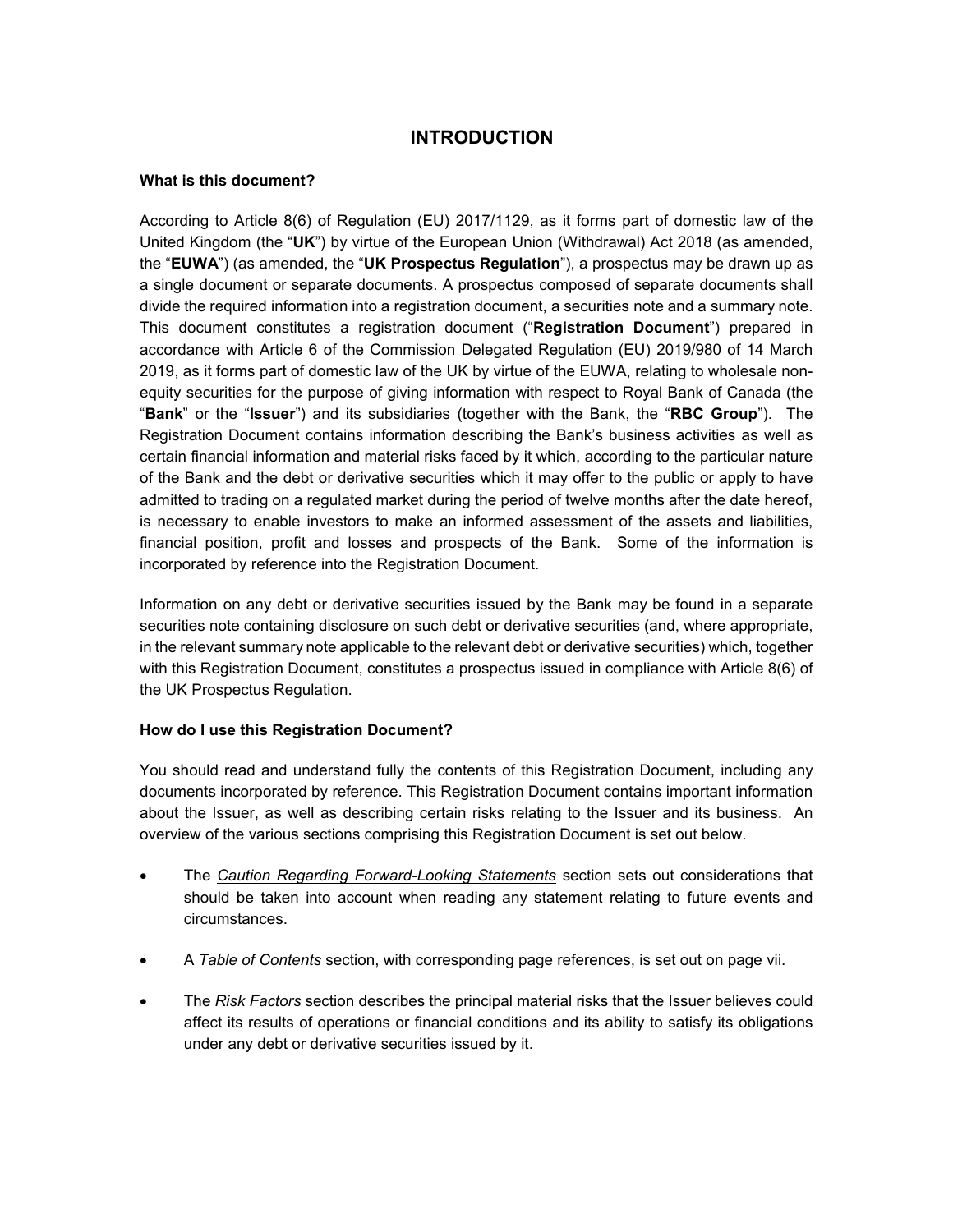- The *Documents Incorporated by Reference* section sets out the information that is incorporated by reference into, and forms part of, this Registration Document. This Registration Document should be read together with all information which is deemed to be incorporated into the Registration Document by reference.
- The *Description of Royal Bank of Canada* section provides certain information about the Bank, including its history and development, principal activities and markets, principal markets in which it competes, organisational structure, Issuer ratings, summary financial information, directors, major shareholders and material contracts.
- The *General Information* section sets out further information on the Issuer which the Issuer is required to include under applicable rules. These include the availability of certain relevant documents for inspection and confirmations from the Bank.

#### **Responsibility for the information contained in this Registration Document**

The Bank accepts responsibility for the information in this Registration Document. To the best of the knowledge of the Bank, the information contained in the Registration Document is in accordance with the facts and the Registration Document makes no omission likely to affect its import.

This Registration Document has been approved by, the Financial Conduct Authority (the "**FCA**"), as competent authority under the UK Prospectus Regulation. The FCA only approves this Registration Document as meeting the standards of completeness, comprehensibility and consistency imposed by the UK Prospectus Regulation, and such approval should not be considered as an endorsement of the Issuer that is the subject of this Registration Document. This Registration Document will be valid for 12 months following the date of approval and will expire on July 21, 2022. The obligation to supplement this Registration Document in the event of significant new factors, material mistakes or material inaccuracies does not apply once the Registration Document is no longer valid.

#### **Credit Rating Agency Regulation notice**

Each of Moody's Investors Service, Inc. ("**Moody's USA**"), Standard & Poor's Financial Services LLC ("**S&P USA**"), Fitch Ratings, Inc. ("**Fitch**") and DBRS Limited ("**DBRS**") has provided issuer ratings for the Issuer as specified under "*Description of Royal Bank of Canada – Issuer Ratings*".

In accordance with Article 4.1 of the Regulation (EC) No. 1060/2009, as amended by Regulation (EU) No. 513/2011 (the "**EU CRA Regulation**") or, in relation to the UK, such regulation as it forms part of domestic law of the UK by virtue of the EUWA (the "**UK CRA Regulation"**), please note that the following documents (as defined in the section entitled "Documents Incorporated by Reference") incorporated by reference in this Registration Document contain references to credit ratings from the same rating agencies:

- (a) the Annual Information Form dated December 1, 2020 (the "**2020 AIF**") (pages 13 to 15 and 28 to 30);
- (b) the 2020 Annual Report (page 84); and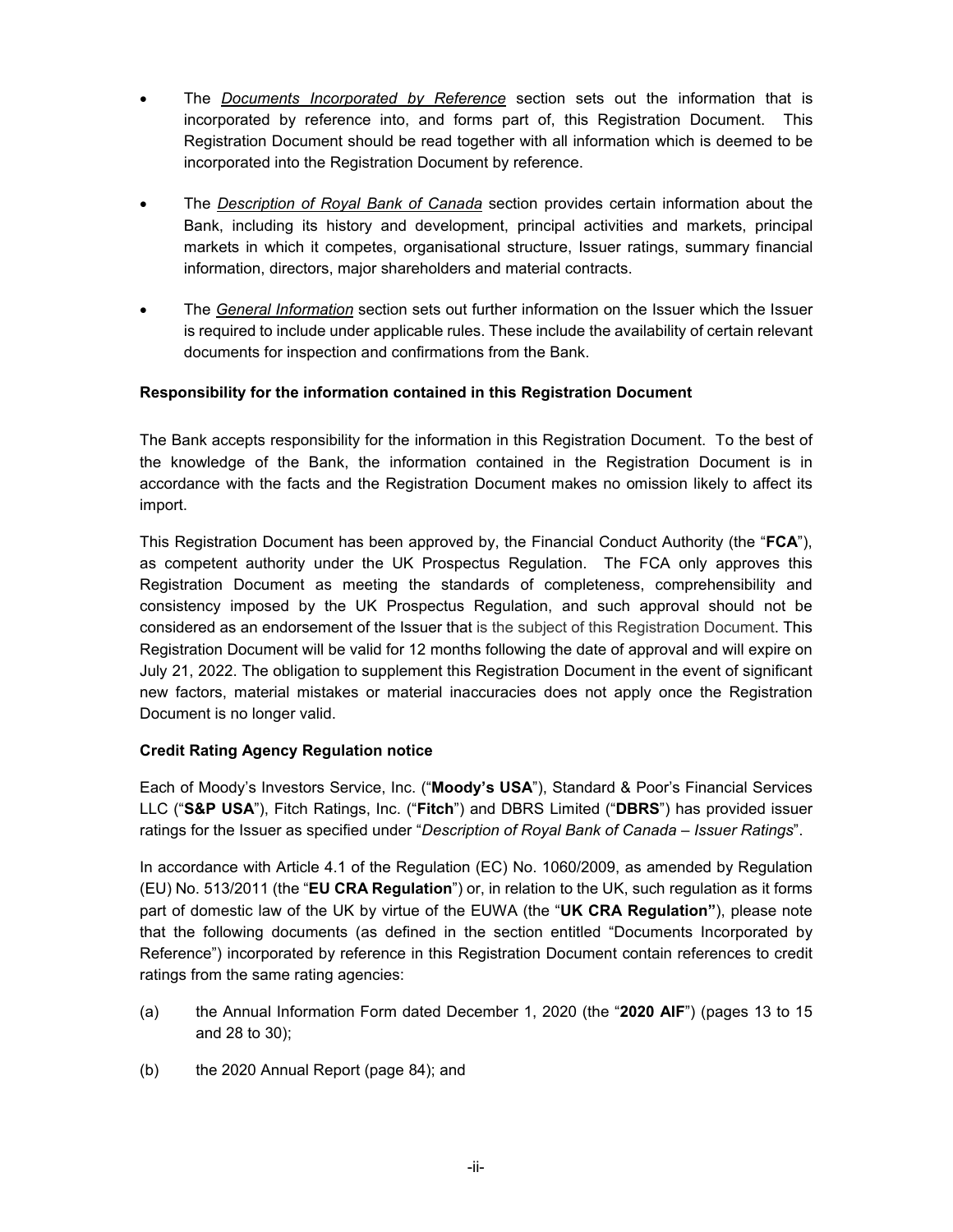(c) the Second Quarter 2021 Report to Shareholders (page 40).

None of S&P USA, Moody's USA, Fitch or DBRS (collectively, the "**non-EU CRAs**") is established in the European Union or certified under the EU CRA Regulation. However, S&P Global Ratings Europe Limited, Moody's Deutschland GmbH., DBRS Ratings GmbH and Fitch Ratings Ireland Limited, which are affiliates of S&P USA, Moody's USA, DBRS and Fitch, respectively, and which are established in the European Union and registered under the EU CRA Regulation have endorsed the ratings of their affiliated non-EU CRAs. As such, the ratings issued by S&P USA, Moody's USA, Fitch and DBRS may be used for regulatory purposes in the European Union in accordance with the EU CRA Regulation. See "*Description of Royal Bank of Canada – Issuer Ratings".*

None of S&P USA, Moody's USA, Fitch or DBRS is established in the UK. However the S&P Issuer ratings have been endorsed by S&P Global Ratings UK Limited, the Moody's Issuer ratings have been endorsed by Moody's Investors Service Limited, the DBRS Ratings have been endorsed by DBRS Ratings Limited and the Fitch Issuer ratings have been endorsed by Fitch Ratings Limited, in each case in accordance UK CRA Regulation before the end of the transition period and have not been withdrawn. Moody's Canada and S&P Canada ratings of any debt or derivative securities of the Bank will also be endorsed by Moody's Investors Service Limited and S&P Global Ratings UK Limited, respectively, each of which is established and registered under the UK CRA Regulation. As such, the ratings issued by S&P USA, Moody's USA, Fitch and DBRS may be used for regulatory purposes in the UK in accordance with the UK CRA Regulation. See "*Description of Royal Bank of Canada – Issuer Ratings".*

In general, European regulated investors are restricted under the EU CRA Regulation from using credit ratings for regulatory purposes in the EEA, unless such credit ratings are issued by a credit rating agency established in the European Union ("**EU**") and registered under the EU CRA Regulation (and such registration has not been withdrawn or suspended, subject to transitional provisions that apply in certain circumstances). Such general restriction will also apply in the case of credit ratings issued by third country non-EU credit rating agencies, unless the relevant credit ratings are endorsed by an EU registered credit rating agency or the relevant third country rating agency is certified in accordance with the EU CRA Regulation (and such endorsement action or certification, as the case may be, has not been withdrawn or suspended, subject to transitional provisions that apply in certain circumstances). The list of registered and certified rating agencies published by the European Securities and Markets Authority ("**ESMA**") on its website in accordance with the EU CRA Regulation is not conclusive evidence of the status of the relevant rating agency included in such list, as there may be delays between certain supervisory measures being taken against a relevant rating agency and the publication of the updated ESMA list.

Investors regulated in the UK are subject to similar restrictions under the UK CRA Regulation. As such, UK regulated investors are required to use for UK regulatory purposes ratings issued by a credit rating agency established in the UK and registered under the UK CRA Regulation. In the case of ratings issued by third country non-UK credit rating agencies, third country credit ratings can either be: (a) endorsed by a UK registered credit rating agency; or (b) issued by a third country credit rating agency that is certified in accordance with the UK CRA Regulation. Note this is subject, in each case, to (a) the relevant UK registration, certification or endorsement, as the case may be, not having been withdrawn or suspended, and (b) transitional provisions that apply in certain circumstances. In the case of third country ratings, for a certain limited period of time, transitional relief accommodates continued use for regulatory purposes in the UK, of existing pre-2021 ratings, provided the relevant conditions are satisfied.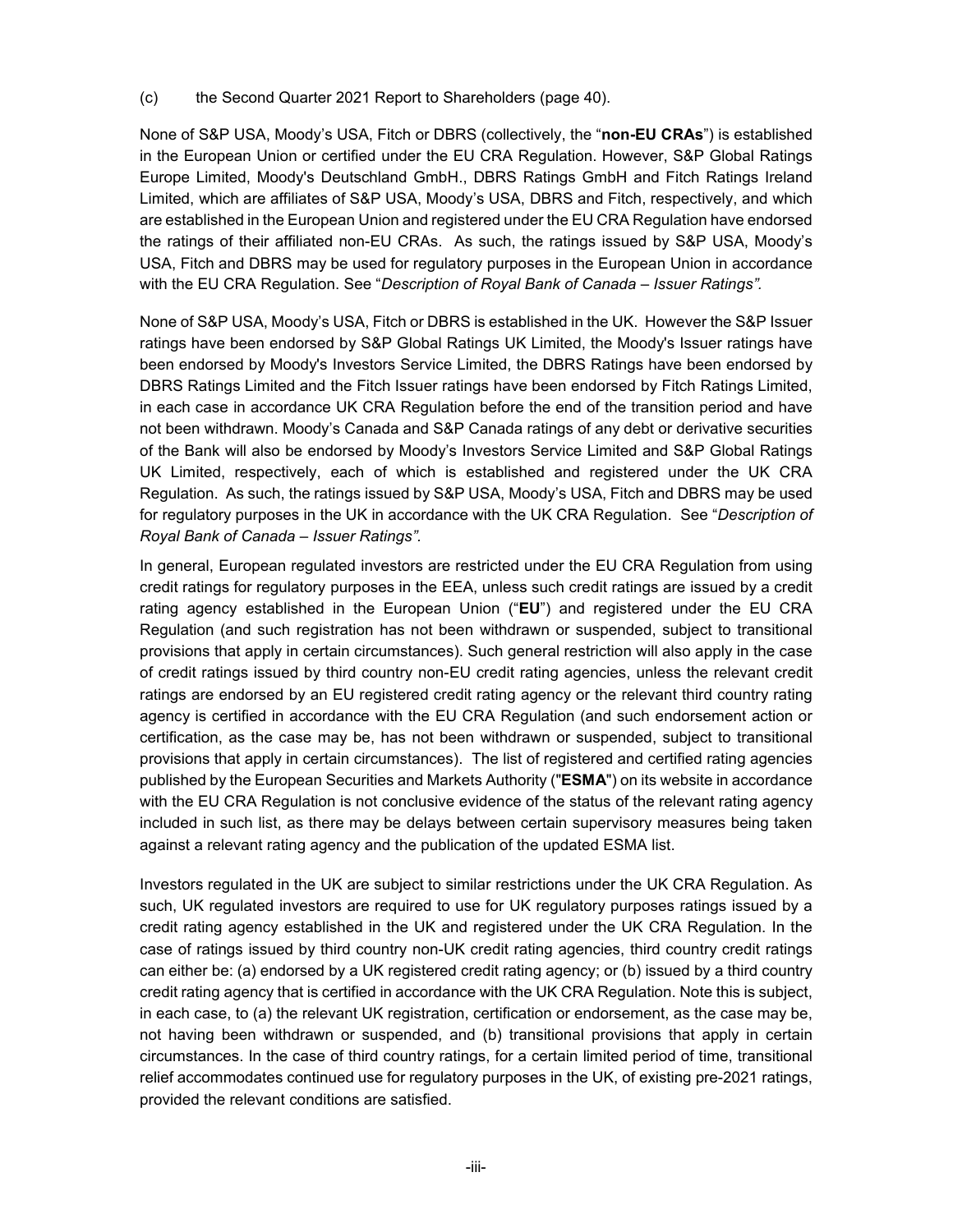The list of registered and certified rating agencies published by the FCA on its website in accordance with the UK CRA Regulation is not conclusive evidence of the status of the relevant rating agency included in such list, as there may be delays between certain supervisory measures being taken against a relevant rating agency and the publication of the updated FCA list.

#### **Use of certain defined terms in this Registration Document**

All references in this Registration Document to "**\$**", "**C\$**" or "**Canadian dollars**" are to the lawful currency of Canada. In this Registration Document, the term "**PRA**" shall mean the Prudential Regulation Authority.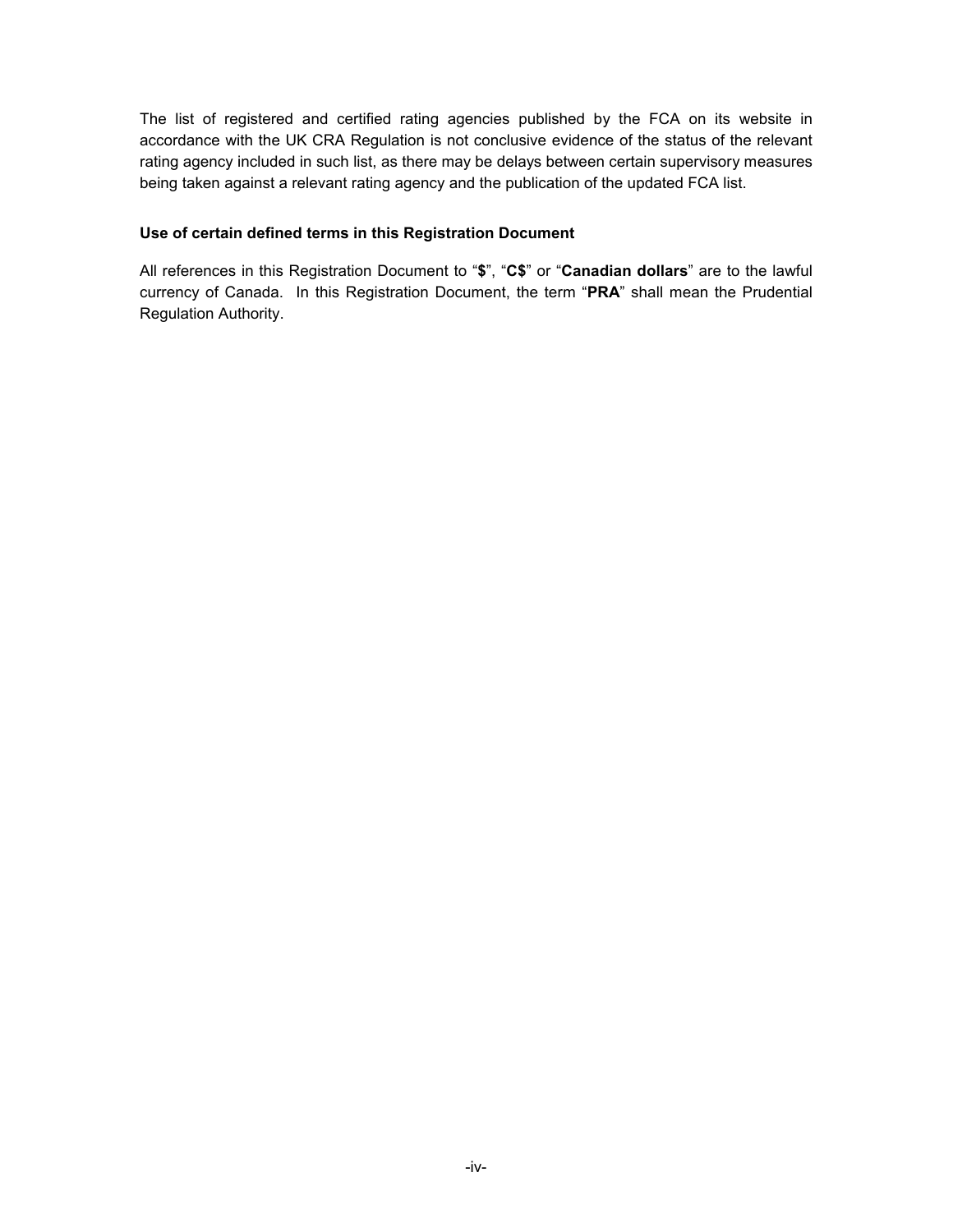# **CAUTION REGARDING FORWARD-LOOKING STATEMENTS**

From time to time, the Issuer makes written or oral forward-looking statements within the meaning of certain securities laws, including the "safe harbour" provisions of the *United States Private Securities Litigation Reform Act of 1995* and any applicable Canadian securities legislation. The Issuer may make forward-looking statements in this Registration Document and in the documents incorporated by reference herein, in other filings with Canadian regulators, the United States Securities and Exchange Commission or other securities regulators or, in reports to shareholders and in other communications. The forward-looking statements contained in this Registration Document and in the documents incorporated by reference herein include, but are not limited to, statements relating to the Issuer's financial performance objectives, vision and strategic goals, the Economic, market, and regulatory review and outlook for Canadian, U.S., European and global economies, the regulatory environment in which the Issuer operates, and the risk environment including the Issuer's credit risk, liquidity and funding risk, expectations with respect to its CET1 ratio, and the potential continued impacts of the coronavirus (COVID-19) pandemic on the Issuer's business operations, financial results, condition and objectives and on the global economy and financial market conditions and includes the Issuer's President and Chief Executive Officer's statements.

The forward-looking information contained in this Registration Document is presented for the purpose of assisting the holders and potential purchasers of debt or derivative securities issued by the Issuer and financial analysts in understanding the Issuer's financial position and results of operations as at and for the periods ended on the dates presented, as well as the Issuer's financial performance objectives, vision and strategic goals, and may not be appropriate for other purposes. Forward-looking statements are typically identified by words such as "believe", "expect", "foresee", "forecast", "anticipate", "intend", "estimate", "goal", "plan" and "project" and similar expressions of future or conditional verbs such as "will", "may", "should", "could" or "would".

By their very nature, forward-looking statements require the Issuer to make assumptions and are subject to inherent risks and uncertainties, which give rise to the possibility that the Issuer's predictions, forecasts, projections, expectations or conclusions will not prove to be accurate, that the Issuer's assumptions may not be correct and that the Issuer's financial performance objectives, vision and strategic goals will not be achieved. The Issuer cautions readers not to place undue reliance on these statements as a number of risk factors could cause the Issuer's actual results to differ materially from the expectations expressed in such forward-looking statements. These factors – many of which are beyond the Issuer's control and the effects of which can be difficult to predict – include: credit, market, liquidity and funding, insurance, operational, regulatory compliance (which could lead to the Issuer being subject to various legal and regulatory proceedings, the potential outcome of which could include regulatory restrictions, penalties and fines), strategic, reputation, legal and regulatory environment, competitive and systemic risks and other risks discussed in the risk sections and Significant developments: COVID-19 section of the Issuer's 2020 MD&A (as defined in the section entitled "Documents Incorporated by Reference") contained in the Issuer's 2020 Annual Report (and incorporated by reference herein) and in the Risk management and Impact of COVID-19 pandemic sections of the Issuer's Second Quarter 2021 MD&A (as defined in the section entitled "Documents Incorporated by Reference") contained in the Issuer's Second Quarter 2021 Report to Shareholders (and incorporated by reference herein); including business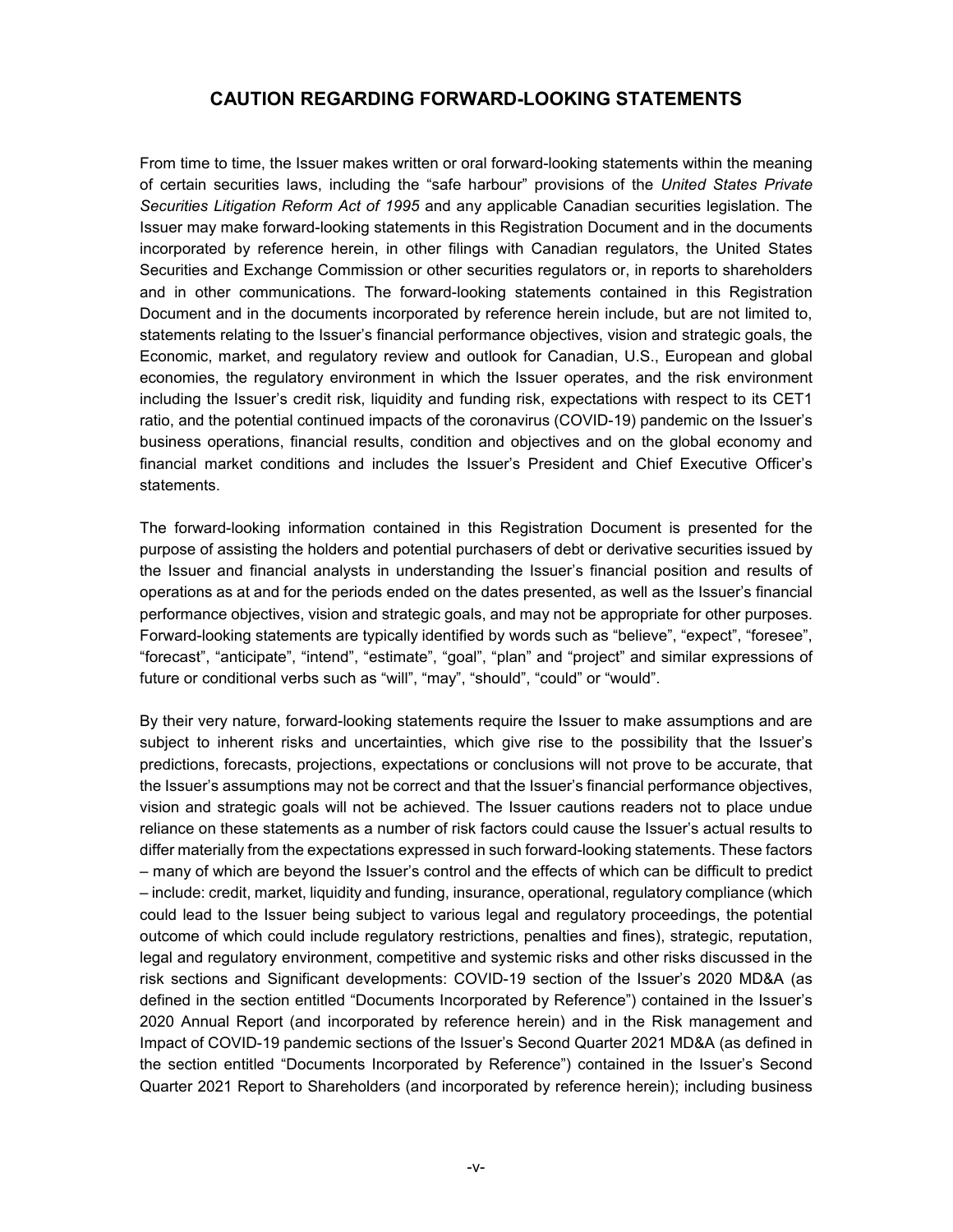and economic conditions, information technology and cyber risks, Canadian housing and household indebtedness, geopolitical uncertainty, privacy, data and third-party related risks, regulatory changes, environmental and social risk (including climate change), and digital disruption and innovation, culture and conduct, the business and economic conditions in the geographic regions in which the Issuer operates, the effects of changes in government fiscal, monetary and other policies, tax risk and transparency, and the emergence of widespread health emergencies or public health crises such as pandemics and epidemics, including the COVID-19 pandemic and its impact on the global economy and financial market conditions and the Issuer's business operations, and financial results, condition and objectives.

The Issuer cautions that the foregoing list of risk factors is not exhaustive and other factors could also adversely affect the Issuer's results. When relying on the Issuer's forward-looking statements to make decisions with respect to the Issuer, investors and others should carefully consider the foregoing factors and other uncertainties and potential events. Material economic assumptions underlying the forward-looking statements contained in this Registration Document and in the documents incorporated by reference herein are set out in the "Economic, market and regulatory review and outlook" section and for each business segment under the "Strategic priorities" and "Outlook" headings of the Issuer's 2020 MD&A contained in its 2020 Annual Report, as updated by the "Economic, market and regulatory review and outlook" and "Impact of COVID-19 pandemic" sections of the Issuer's Second Quarter 2021 MD&A contained in its Second Quarter 2021 Report to Shareholders, which sections are incorporated by reference herein. Except as required by law, none of the Issuer, any dealer appointed in relation to any issue of debt or derivative securities by the Issuer or any other person undertakes to update any forward-looking statement, whether written or oral, that may be made from time to time by or on behalf of the Issuer.

Additional information about these and other factors can be found in the risk sections and Significant developments: COVID-19 section of the Issuer's 2020 MD&A contained in its 2020 Annual Report and the Risk management and Impact of COVID-19 pandemic sections of the Issuer's Second Quarter 2021 MD&A contained in its Second Quarter 2021 Report to Shareholders, which sections are incorporated by reference herein.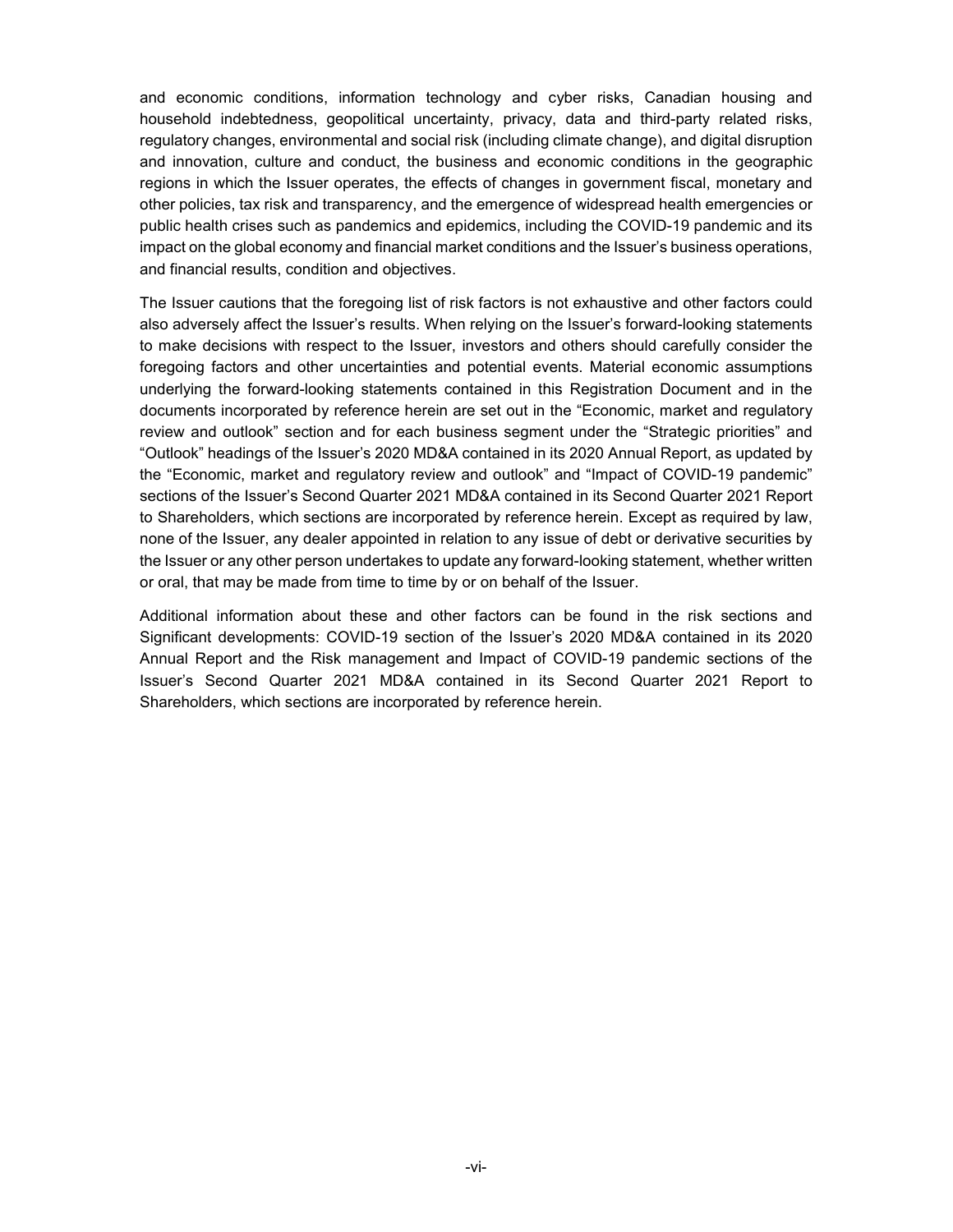# **TABLE OF CONTENTS**

| $\bullet$ |  |
|-----------|--|
| $\bullet$ |  |
| $\bullet$ |  |
|           |  |
| $\bullet$ |  |
| $\bullet$ |  |
|           |  |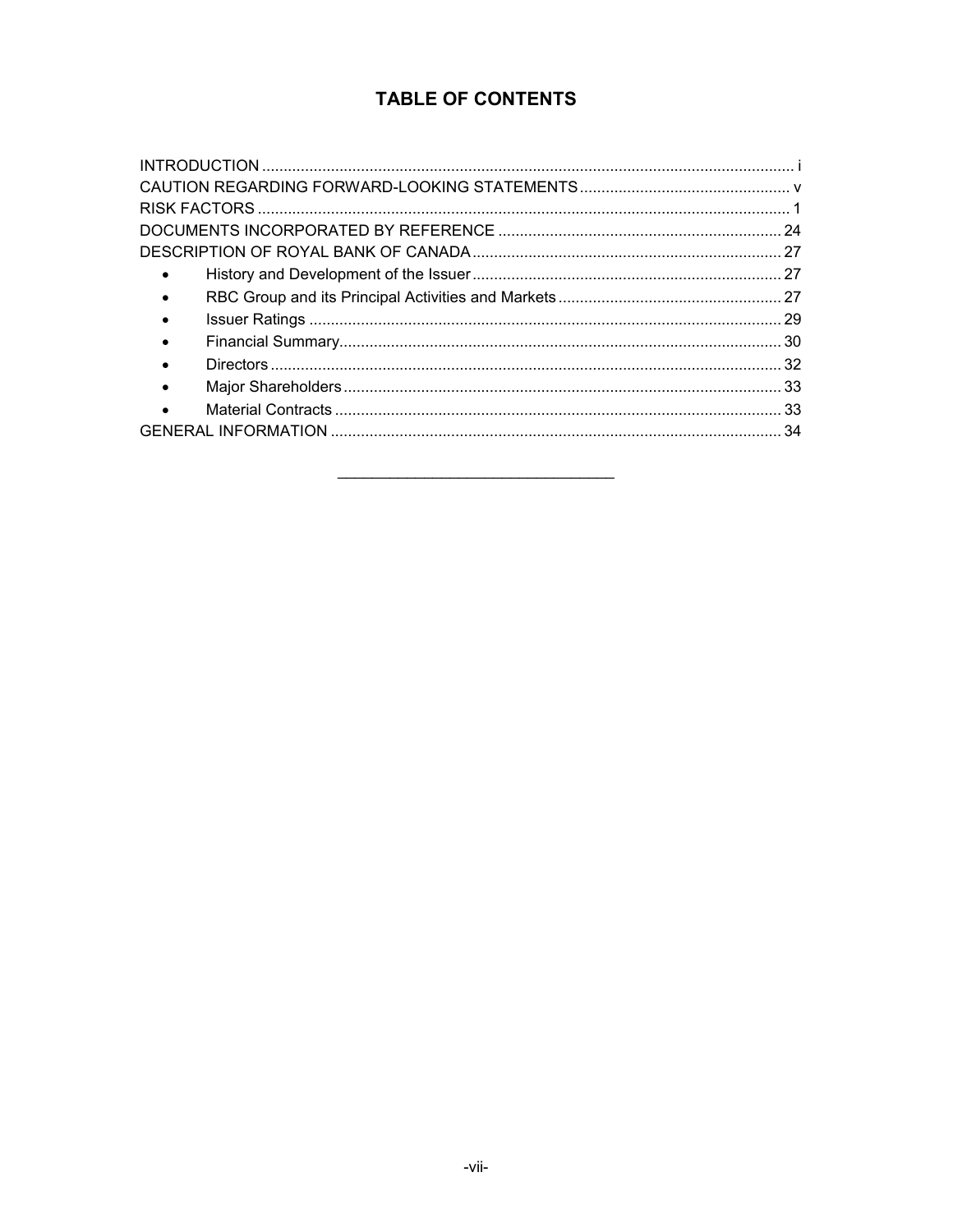# **RISK FACTORS**

*The Issuer believes that the following factors, which are specific to the Issuer, may affect its ability to fulfil its obligations under its non-equity securities. Most of these factors are contingencies which may or may not occur.*

*The Issuer believes that the factors described below represent the material risks inherent in investing in non-equity securities issued by it at the date of this Registration Document. If any or a combination of these risks actually occurs, the business, results of operation, financial condition and/or prospects of the Issuer could be materially and adversely affected, which could result in the Issuer being unable to pay interest, principal or other amounts on or in connection with any non-equity securities issued by it or materially and adversely affect the trading price of any such non-equity securities.*

*Prospective investors should note that the risks relating to the Issuer summarised in this section are risks that the Issuer believes to be essential to an assessment by the prospective investor of whether to make an investment in the non-equity securities and the Issuer does not represent that the statements below regarding the risks of investing in its non-equity securities are exhaustive. Additional risks and uncertainties not presently known to the Issuer or that it currently believes to be immaterial could also have a material impact on its results of operations or financial condition or affect the ability of the Issuer to pay interest, principal or other amounts on or in connection with the non-equity securities issued by it. As the risks which the Issuer faces relate to events and depend on circumstances that may or may not occur, prospective investors should also read the detailed information set out elsewhere in this document (including information incorporated by reference) and any applicable securities note (and, where appropriate, summary note), final terms or pricing supplement to reach their own views prior to making any investment decisions.*

#### **Risks relating to the Issuer**

Prospective investors should consider the following risks to which the Issuer's businesses are exposed.

#### **1. Top and emerging risks**

An important component of the Issuer's risk management approach is to ensure that top and emerging risks, as they evolve, are identified, managed, and incorporated into the Issuer's existing risk management assessment, measurement, monitoring and escalation processes. These practices are intended to ensure a forward-looking risk assessment is maintained by management in the course of business development and as part of the execution of ongoing risk oversight responsibilities. Top and emerging risks are discussed by the Issuer's senior management and the Board on a regular basis. The Issuer has developed supplementary internal guidance to support enterprise-wide identification and assessment of all material risks, including those that are not readily apparent.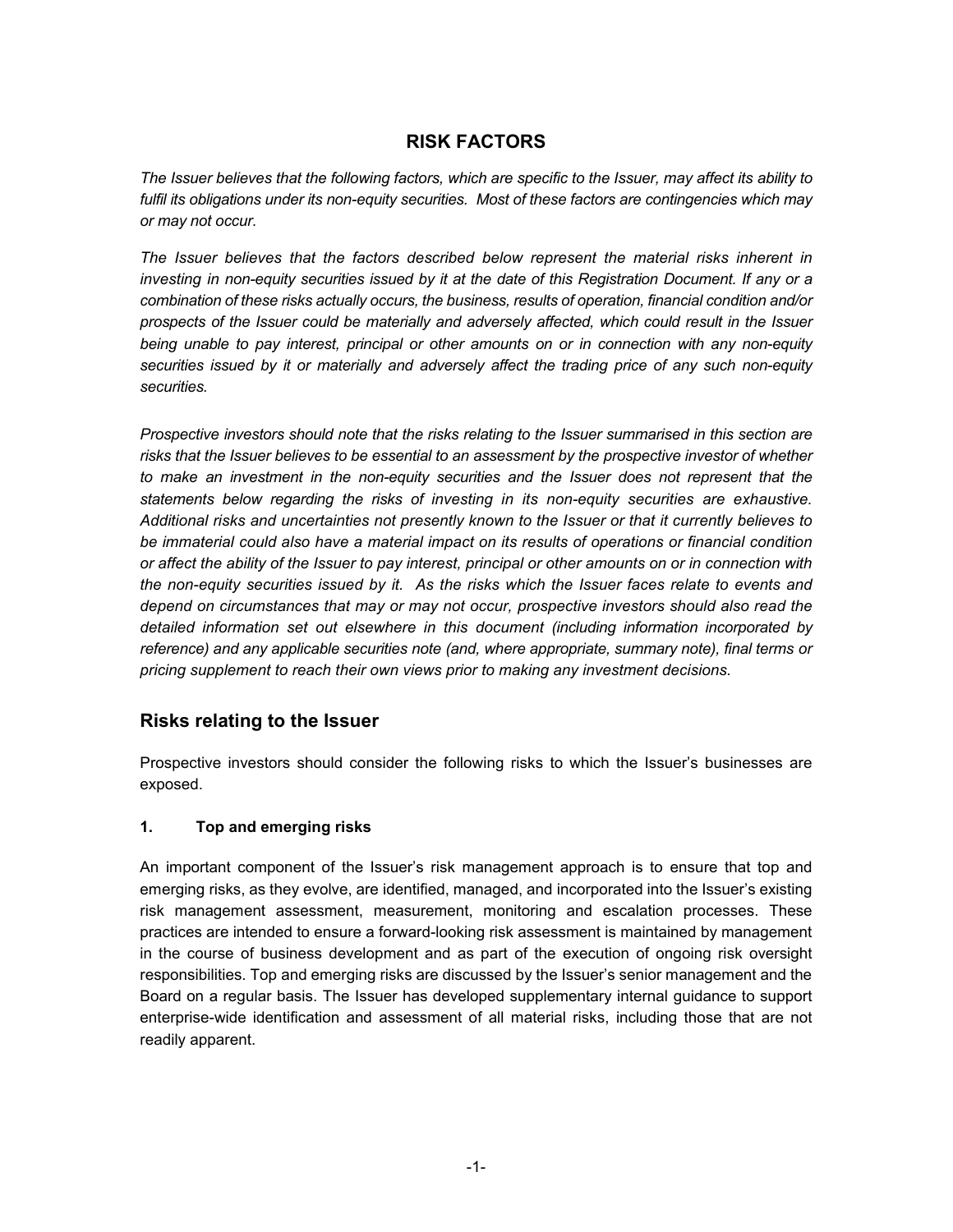Top and emerging risks encompass those that could materially impact the Issuer's financial results, reputation, business model, or strategy in the short to medium term, as well as those that could potentially impact the Issuer as the risks evolve.

In addition to the Impact of pandemic risk factor set out under "**5. Macroeconomic risks**" below which impacts multiple risk factors, the table below sets out the risk factors that the Issuer currently considers its top and emerging risks, but it should be highlighted that the risks set out in these tables are not exhaustive and investors should consider all the risk factors disclosed in the Risk Factors section.

| Top & emerging risks                    | <b>Description</b>                                                                                                                                                                                                                                                                                                                                                                                                                                                                                                                                                                                                                                                                                                                                                                                                                                                                                                                                                                                                                                                                                                                                                                                                                                                                                                                                    |
|-----------------------------------------|-------------------------------------------------------------------------------------------------------------------------------------------------------------------------------------------------------------------------------------------------------------------------------------------------------------------------------------------------------------------------------------------------------------------------------------------------------------------------------------------------------------------------------------------------------------------------------------------------------------------------------------------------------------------------------------------------------------------------------------------------------------------------------------------------------------------------------------------------------------------------------------------------------------------------------------------------------------------------------------------------------------------------------------------------------------------------------------------------------------------------------------------------------------------------------------------------------------------------------------------------------------------------------------------------------------------------------------------------------|
| 1.1 Business and<br>economic conditions | The Issuer's financial results may be affected to varying degrees by<br>the general business and economic conditions in the geographic<br>regions in which the Issuer operates. These conditions may include<br>factors such as consumer saving and spending habits as well as<br>consumer borrowing and repayment patterns, unemployment rates,<br>the impact of containment measures associated with the COVID-<br>19 pandemic or other health crises on businesses' operations, the<br>level of business investment and overall business sentiment, the<br>level of government spending as well as fiscal and monetary<br>stimulus, the level of activity and volatility of the financial markets,<br>and inflation. For example, economic downturns may result in<br>higher unemployment rates and lower household incomes, lower<br>corporate earnings, changes in business investment and consumer<br>spending, and could adversely affect the Issuer's business,<br>including but not limited to the demand for its loan and other<br>products and result in lower earnings, including higher credit losses.<br>The Issuer's financial results are also sensitive to changes in<br>interest rates and to weaker investor confidence and market<br>conditions, which may lead to lower client activity and unfavourable<br>changes in earnings. |
|                                         | Additional risks are emerging around how countries will seek to<br>recoup the unprecedented levels of stimulus measures introduced<br>in response to the COVID-19 pandemic and balance budgets in the<br>future, and around the potential implications that a prolonged low<br>interest rate environment will have, for example, on increasing<br>wealth inequality and extended retirement ages, among others.                                                                                                                                                                                                                                                                                                                                                                                                                                                                                                                                                                                                                                                                                                                                                                                                                                                                                                                                       |
|                                         | For details on how the Issuer is managing its risks associated with<br>the COVID-19 pandemic, refer to the Impact of pandemic risk factor<br>below in "5. Macroeconomic risks".                                                                                                                                                                                                                                                                                                                                                                                                                                                                                                                                                                                                                                                                                                                                                                                                                                                                                                                                                                                                                                                                                                                                                                       |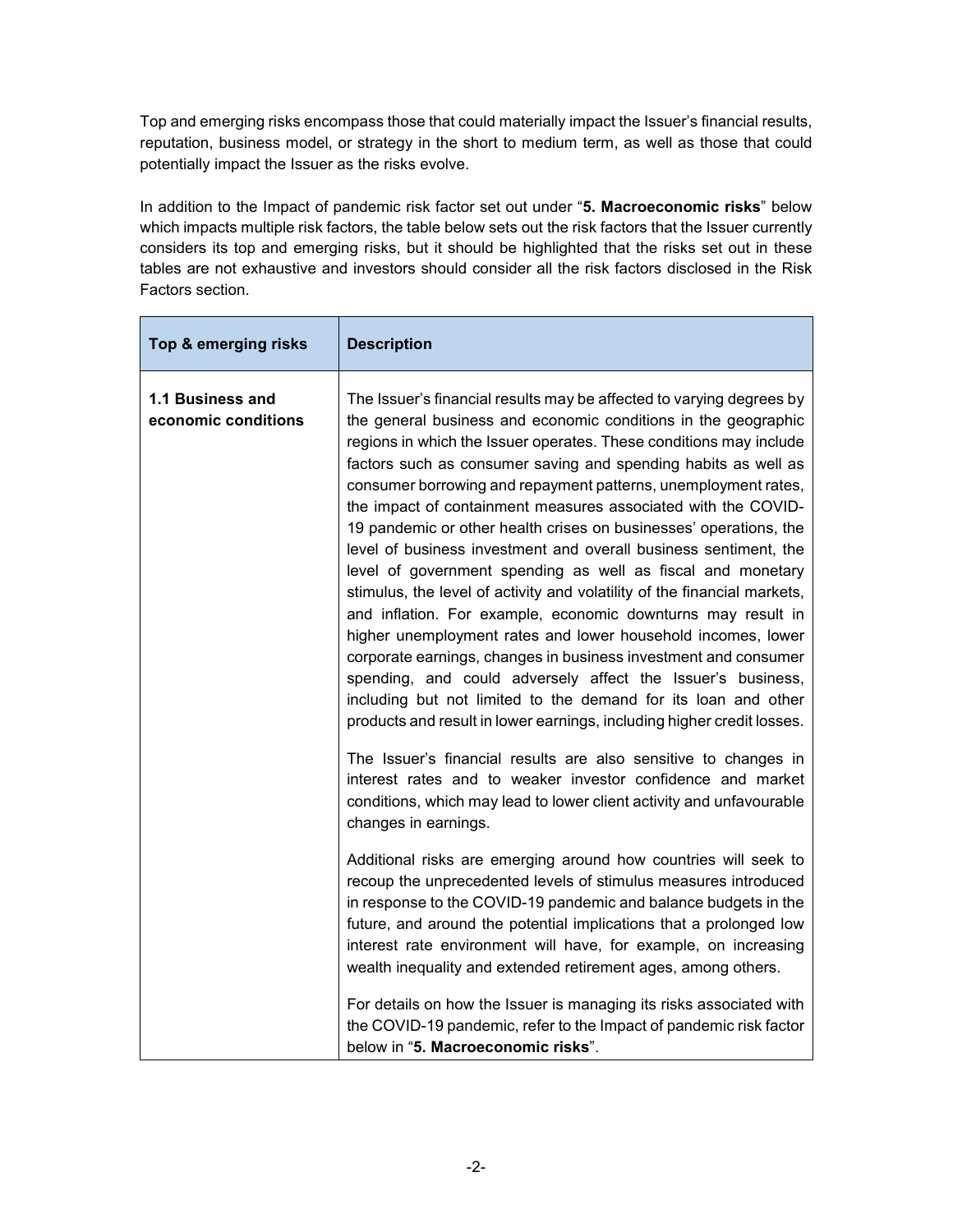| 1.2 Information<br>technology and cyber<br>risks      | Information technology (IT) and cyber risks remain top risks, not<br>only for the financial services sector, but for other industries<br>worldwide. Cybersecurity is the risk to the business associated with<br>cyber-attacks initiated to disrupt or disable the Issuer's operations<br>or to expose or damage data.<br>The Issuer continues to be subject to heightened risks in the form<br>of cyberattacks, data breaches, cyber extortion and similar<br>compromises, due to: (i) the size, scale, and global nature of the<br>Issuer's operations; (ii) the Issuer's heavy reliance on the internet<br>to conduct day-to-day business activities; (iii) the Issuer's intricate                                                                                                                                                                                                |
|-------------------------------------------------------|--------------------------------------------------------------------------------------------------------------------------------------------------------------------------------------------------------------------------------------------------------------------------------------------------------------------------------------------------------------------------------------------------------------------------------------------------------------------------------------------------------------------------------------------------------------------------------------------------------------------------------------------------------------------------------------------------------------------------------------------------------------------------------------------------------------------------------------------------------------------------------------|
|                                                       | technological infrastructure; and (iv) the Issuer's use of third-party<br>service providers. Additionally, clients' use of personal devices can<br>create further avenues for potential cyber-related incidents, as the<br>Issuer has little or no control over the safety of these devices.                                                                                                                                                                                                                                                                                                                                                                                                                                                                                                                                                                                         |
|                                                       | IT and cyber risks have increased during the COVID-19 pandemic,<br>as increased malicious activities are creating more threats for<br>cyberattacks including COVID-19 phishing emails, malware-<br>embedded mobile apps that purport to track infection rates, and<br>targeting of vulnerabilities in remote access platforms as many<br>companies continue to operate with work from home arrangements.                                                                                                                                                                                                                                                                                                                                                                                                                                                                             |
|                                                       | Resulting implications could include business interruptions, service<br>disruptions, financial loss, theft of intellectual property and<br>confidential information, litigation, enhanced regulatory attention<br>and penalties, as well as reputational damage. Furthermore, the<br>adoption of emerging technologies, such as cloud computing, AI<br>and robotics, call for continued focus and investment to manage<br>risks effectively. Not managing this risk effectively may have an<br>adverse effect on the Issuer's financial performance and condition.                                                                                                                                                                                                                                                                                                                   |
| 1.3 Canadian housing<br>and household<br>indebtedness | Canadian housing and household indebtedness risks are<br>heightened as a result of a rise in unemployment and decline in<br>labour participation. Interest rate cuts, government support<br>programs and relief programs offered by financial institutions have<br>helped households and may have contributed towards an increase<br>in savings and a decrease in household indebtedness. However,<br>concerns related to housing affordability in certain markets and<br>levels of Canadian household debt that were already elevated<br>before the additional challenges brought on by the COVID-19<br>pandemic could continue to rise if the COVID-19 pandemic<br>worsens, if the period to economic recovery is prolonged or as relief<br>programs expire, resulting in, among other things, higher credit<br>losses for the Issuer. As at October 31, 2020, the Issuer's retail |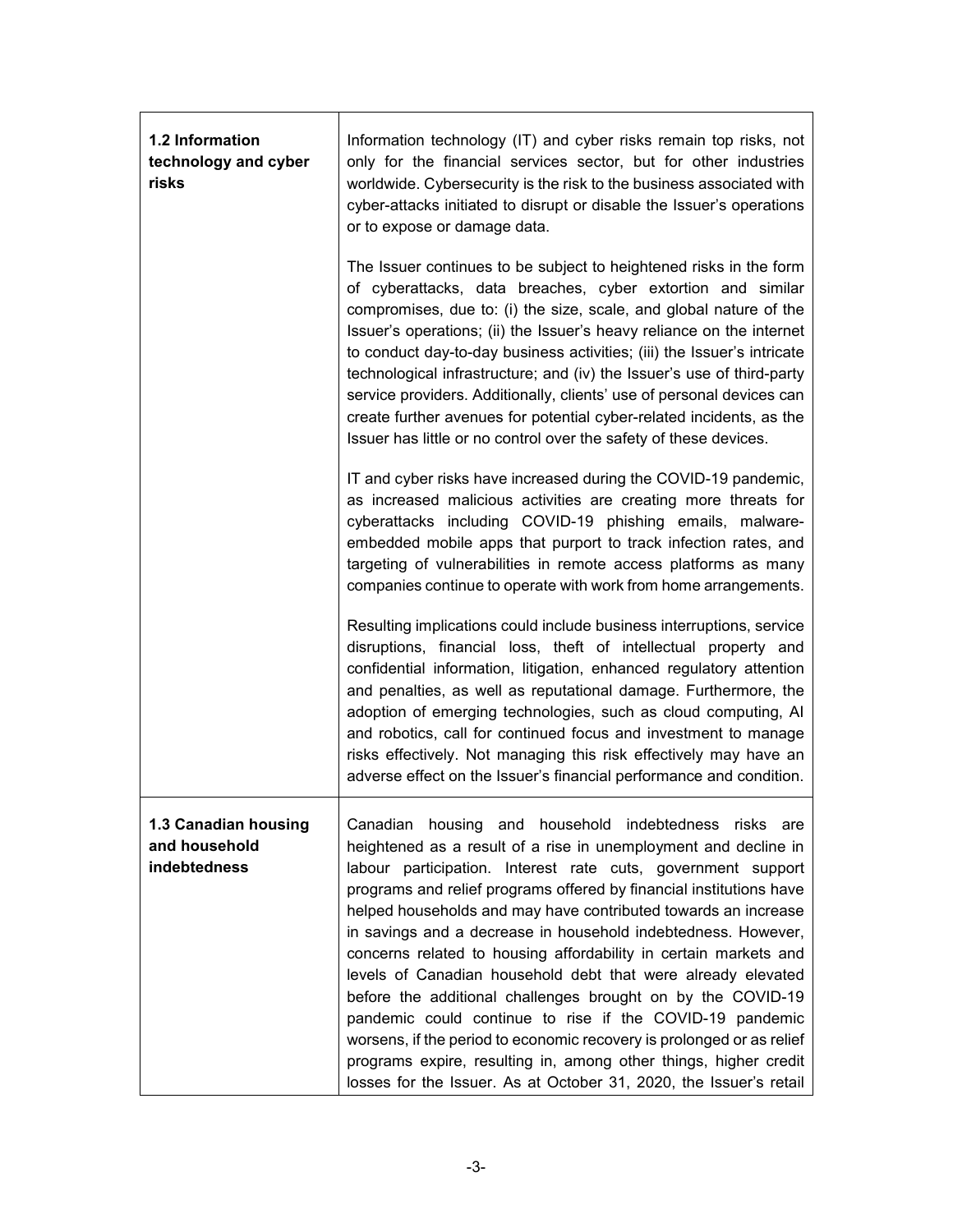|                                                    | credit risk exposure, which includes residential mortgages, home<br>equity lines of credit, credit cards, unsecured lines of credit and<br>overdraft protection products, was C\$602,063 million reflecting<br>exposure at default.<br>Additional risks are emerging with uncertainty surrounding the real<br>estate rental market, changing consumer preferences and work<br>arrangements, and the continued impact from industries<br>significantly affected by the COVID-19 pandemic, all of which may<br>have an impact on future real estate investment and demand. For<br>example, uncertainties within the smaller size condo market have<br>arisen during the COVID-19 pandemic, driven by a combination of<br>a decline in short-term rentals and a shift in long-term rental<br>preferences away from key metropolitan areas to adapt to ongoing<br>work from home arrangements. Both factors have contributed to an<br>increase in vacancy rates and a reduction in rental income in certain<br>metropolitan markets which could impact sale prices into the future<br>and result in higher household indebtedness, which could have<br>negative credit implications for this lending portfolio. |
|----------------------------------------------------|-------------------------------------------------------------------------------------------------------------------------------------------------------------------------------------------------------------------------------------------------------------------------------------------------------------------------------------------------------------------------------------------------------------------------------------------------------------------------------------------------------------------------------------------------------------------------------------------------------------------------------------------------------------------------------------------------------------------------------------------------------------------------------------------------------------------------------------------------------------------------------------------------------------------------------------------------------------------------------------------------------------------------------------------------------------------------------------------------------------------------------------------------------------------------------------------------------------|
|                                                    | If this risk is not properly managed, it may have a negative impact<br>on the Issuer's financial performance and condition and prospects.                                                                                                                                                                                                                                                                                                                                                                                                                                                                                                                                                                                                                                                                                                                                                                                                                                                                                                                                                                                                                                                                   |
| 1.4 Privacy, data and<br>third-party related risks | The collection, use and sharing of data, as well as the management<br>and governance of data, are increasingly important as the Issuer<br>continues to invest in digital solutions and innovation, as well as,<br>expanding its business activities.                                                                                                                                                                                                                                                                                                                                                                                                                                                                                                                                                                                                                                                                                                                                                                                                                                                                                                                                                        |
|                                                    | Data management is the risk of failing to manage information<br>appropriately throughout its lifecycle due to inadequate processes<br>and controls, resulting in legal or regulatory consequences,<br>reputational damage or financial loss.                                                                                                                                                                                                                                                                                                                                                                                                                                                                                                                                                                                                                                                                                                                                                                                                                                                                                                                                                                |
|                                                    | In addition to the management and governance of data, its<br>collection, use, and sharing also remain a top risk given the high<br>value attributed to the Issuer's data. Resulting implications from<br>failing to manage this risk could include financial loss, theft of<br>intellectual property and confidential information, litigation,<br>enhanced regulatory attention and penalties, as well as reputational<br>damage.                                                                                                                                                                                                                                                                                                                                                                                                                                                                                                                                                                                                                                                                                                                                                                           |
|                                                    | Privacy risk is the risk of improper creation or collection, use,<br>disclosure, retention or destruction of information. Effective privacy<br>and information management practices continue to grow in<br>importance, as demonstrated by the continued development of                                                                                                                                                                                                                                                                                                                                                                                                                                                                                                                                                                                                                                                                                                                                                                                                                                                                                                                                      |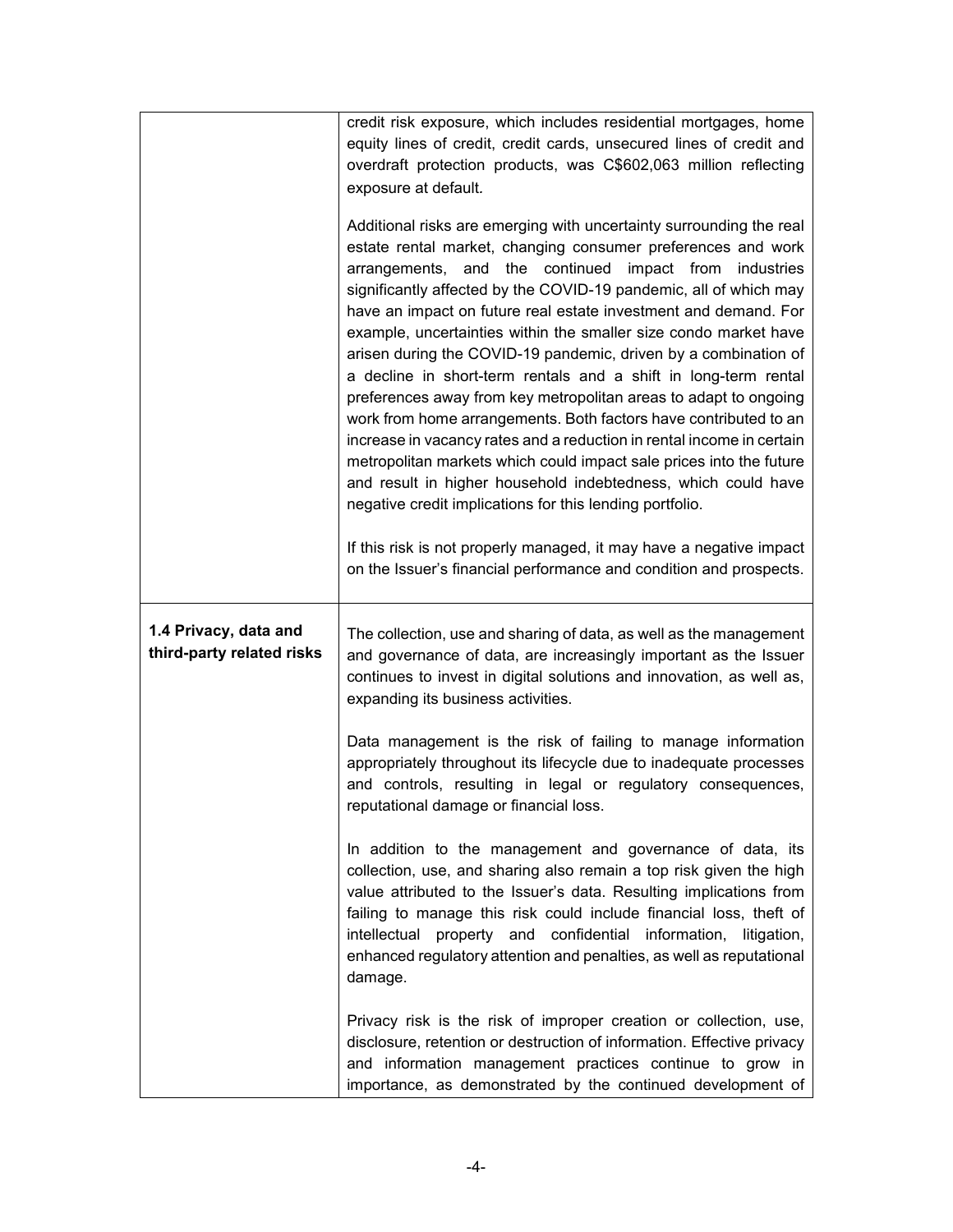|                        | complex regulations in the jurisdictions in which the Issuer operates<br>and recent regulatory developments relating to data privacy. The<br>Chief Privacy Office and the Chief Data Office partner with cross-<br>functional teams to develop and implement enterprise-wide<br>standards and practices that describe how data is used, protected,<br>managed and governed.                                                                                                                                                                                                                                                                                                                                                                                                                                                                                                                                                                                                                                                      |
|------------------------|----------------------------------------------------------------------------------------------------------------------------------------------------------------------------------------------------------------------------------------------------------------------------------------------------------------------------------------------------------------------------------------------------------------------------------------------------------------------------------------------------------------------------------------------------------------------------------------------------------------------------------------------------------------------------------------------------------------------------------------------------------------------------------------------------------------------------------------------------------------------------------------------------------------------------------------------------------------------------------------------------------------------------------|
|                        | The Issuer's potential exposure to these risks also increases as the<br>Issuer continues to partner with third-party service providers and<br>adopt new technologies (e.g., cloud computing, AI and machine<br>learning, etc.) and business models. Third-party risk is the risk of<br>failure to effectively manage third parties which may expose the<br>Issuer to service disruptions, regulatory action, financial loss,<br>litigation or reputational damage.                                                                                                                                                                                                                                                                                                                                                                                                                                                                                                                                                               |
|                        | Privacy, data and third-party related risks have been heightened as<br>the use of work from home arrangements have become common<br>practice. As the majority of the Issuer's employees continue to work<br>from home, it is continuously monitoring and enforcing best<br>practices as it seeks to maintain the privacy and confidentiality of<br>all sensitive information. The Issuer's security awareness program<br>is required to be completed by each employee annually and<br>includes cyber awareness training on managing risks while working<br>remotely. Third-party providers critical to its operations are being<br>monitored for any impact on their ability to deliver services,<br>including vendors of its third-party providers. Failure to properly<br>onboard and manage service providers may expose the Issuer to<br>service disruption, financial loss and other risks that may negatively<br>impact its financial performance and condition.                                                           |
| 1.5 Regulatory changes | The ongoing introduction of new or revised regulations will continue<br>to lead to increasing focus across the organization on meeting<br>additional regulatory requirements across the multiple jurisdictions<br>in which the Issuer operates. See "Business segment results" on<br>pages 26 to 48 of the 2020 MD&A incorporated by reference in the<br>Registration Document for information on the Issuer's business<br>segments and the jurisdictions in which they operate. Financial and<br>other reforms that have come into effect or are coming into effect,<br>across multiple jurisdictions, such as Canadian anti-money<br>laundering regulations, the Interest rate benchmark reform, as well<br>as data, privacy, consumer protection regulations, Canadian<br>benchmark rate for qualifying insured mortgages and client focused<br>reforms, continue to provide challenges and impact the Issuer's<br>operations and strategies and may negatively impact its financial<br>performance, condition and prospects. |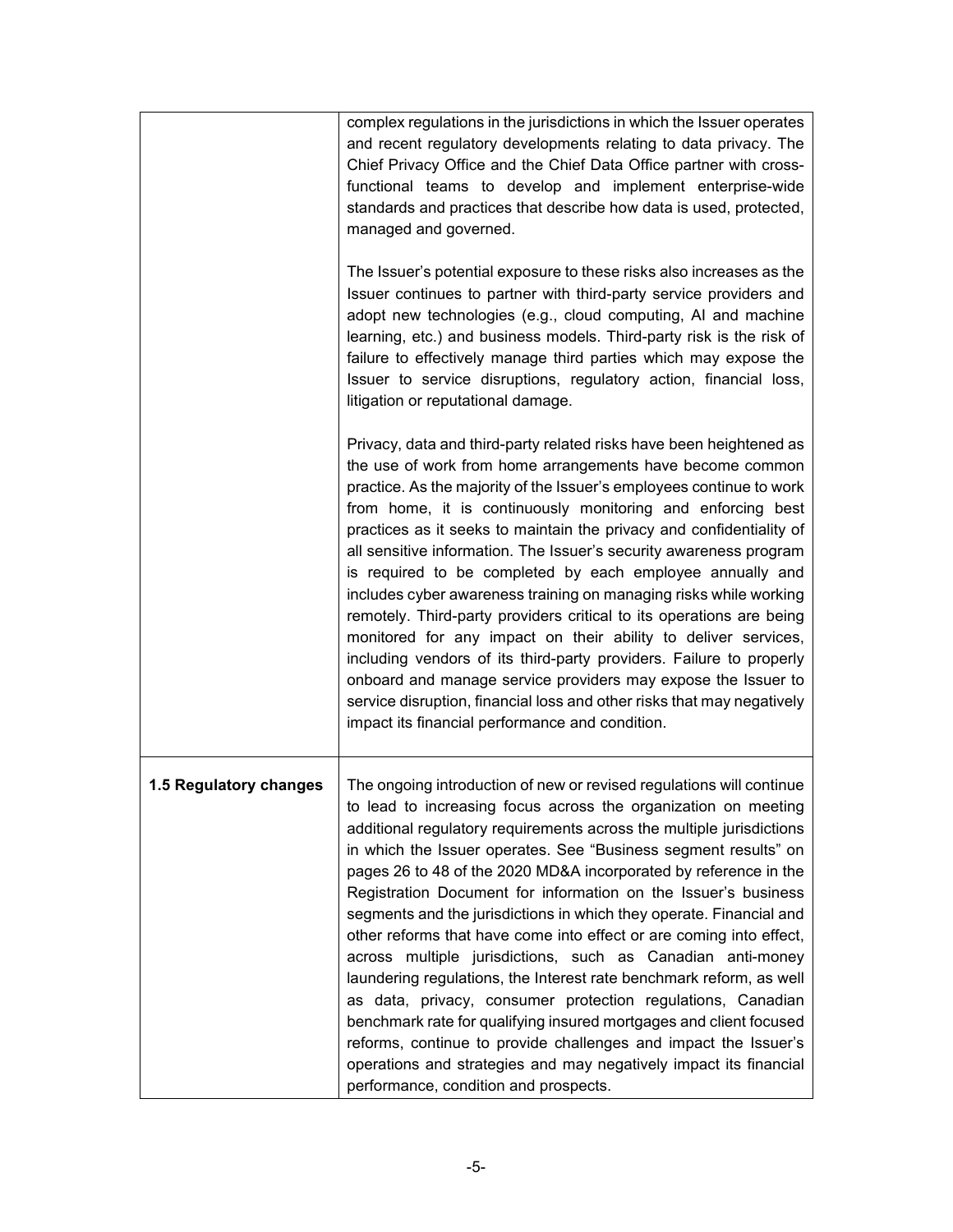| 1.6 Environmental and<br>(including)<br>social<br>risk<br>climate change) | Recent events have put organizations, including the Issuer, under<br>increasing scrutiny to address social and racial inequality and<br>human rights issues, and failure to do so may result in strategic,<br>reputational and regulatory risks. Additional risks are emerging<br>associated with climate change as it relates to extreme weather<br>events and the global transition to a low carbon economy, which<br>could result in a broad range of impacts including potential<br>strategic, reputational, regulatory, compliance, operational and<br>credit related risks for the Issuer and its clients. As concerns<br>continue and global efforts to transition to a low carbon economy<br>intensify, the Issuer's regulatory compliance and reputational risks<br>are increasing. If not managed effectively, these risks could lead to<br>negative reputational and financial impacts.                                                                                                                                                                                                                                                                                                                                                           |
|---------------------------------------------------------------------------|--------------------------------------------------------------------------------------------------------------------------------------------------------------------------------------------------------------------------------------------------------------------------------------------------------------------------------------------------------------------------------------------------------------------------------------------------------------------------------------------------------------------------------------------------------------------------------------------------------------------------------------------------------------------------------------------------------------------------------------------------------------------------------------------------------------------------------------------------------------------------------------------------------------------------------------------------------------------------------------------------------------------------------------------------------------------------------------------------------------------------------------------------------------------------------------------------------------------------------------------------------------|
| 1.7<br><b>Digital</b><br>disruption<br>and innovation                     | The COVID-19 pandemic has changed the way consumers interact<br>with financial services providers. Demand for digital banking<br>services has increased, and while this represents an opportunity for<br>the Issuer to leverage its technological advantage, the need to meet<br>the rapidly evolving needs of clients and compete with non-<br>traditional competitors has increased the Issuer's strategic and<br>reputational risks. Additional risks also continue to emerge as<br>demographic trends, evolving client expectations, the increased<br>power to analyze data and the emergence of disruptors are creating<br>competitive pressures across a number of sectors. Moreover,<br>established technology companies, newer competitors, and<br>regulatory changes continue to foster new business models that<br>could challenge traditional banks and financial products. Finally,<br>while the adoption of new technologies, such as AI and machine<br>learning, presents opportunities for the Issuer, it could result in new<br>and complex strategic, reputational, operational, regulatory and<br>compliance risks that would need to be managed effectively and, if<br>not, may adversely impact its financial performance and condition. |
| 1.8 Culture and conduct<br>risks                                          | The Issuer's purpose, values and risk principles are key dimensions<br>of the Issuer's culture. The Issuer demonstrates its culture through<br>its conduct - the behaviours, judgments, decisions, and actions of<br>the organization and its employees. Culture and conduct risks are<br>considered top risks for the financial services industry due to the<br>impact the Issuer's choices, behaviours, and overall risk<br>governance can have on outcomes for its stakeholders. The Issuer<br>embeds client considerations into its decision-making processes<br>and aims to ensure focus on the fair treatment of clients, and<br>continues to implement regulatory changes that align with this                                                                                                                                                                                                                                                                                                                                                                                                                                                                                                                                                        |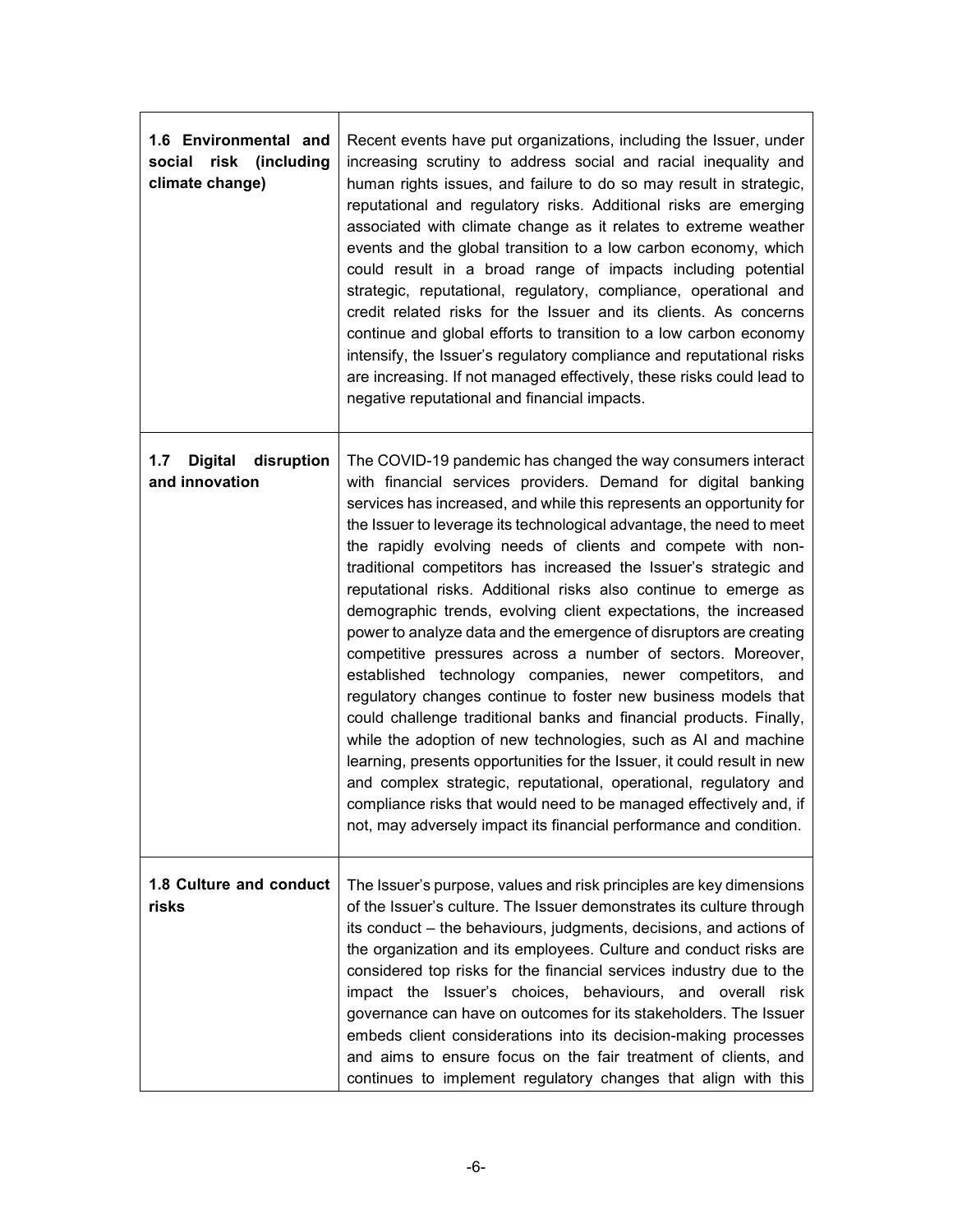| objective. The Issuer is responsive to evolving employee needs                                                                                                                                                                                                                                                                                                                                                                                                                                                                                                                                                                                      |
|-----------------------------------------------------------------------------------------------------------------------------------------------------------------------------------------------------------------------------------------------------------------------------------------------------------------------------------------------------------------------------------------------------------------------------------------------------------------------------------------------------------------------------------------------------------------------------------------------------------------------------------------------------|
| while expecting employees to always act with integrity.                                                                                                                                                                                                                                                                                                                                                                                                                                                                                                                                                                                             |
| Canadian, U.S. and global regulators have been increasingly<br>focused on conduct matters and risks, and heightened expectations<br>generally from regulators could lead to investigations, remediation<br>requirements, and higher compliance costs. While the Issuer takes<br>numerous steps to continue to strengthen its conduct practices, and<br>prevent and detect outcomes which could potentially harm clients,<br>customers, employees or the integrity of the markets, such<br>outcomes may not always be prevented or detected and if not, may<br>negatively impact its financial position and performance as well as<br>its prospects. |
|                                                                                                                                                                                                                                                                                                                                                                                                                                                                                                                                                                                                                                                     |

#### **2. Transactional/Positional risks**

#### *2.1 Credit risk*

Credit risk is the risk of loss associated with an obligor's potential inability or unwillingness to fulfill its contractual obligations on a timely basis and may arise directly from the risk of default of a primary obligor of the Issuer (e.g., issuer, debtor, counterparty, borrower or policyholder), indirectly from a secondary obligor of the Issuer (e.g., guarantor or reinsurer), through off-balance sheet exposures, contingent credit risk, associated credit risk and/or transactional risk. Credit risk includes counterparty credit risk arising from both trading and non-trading activities.

Credit risk is inherent in a wide range of the Issuer's businesses. This includes lending to businesses, sovereigns, public sector entities, banks and other financial institutions, as well as certain high net worth individuals and small businesses, which comprise the Issuer's wholesale portfolio, and residential mortgages, personal loans, credit cards, and small business loans, which comprise the Issuer's retail portfolio.

The Issuer's gross credit exposure includes lending-related and other credit risk, and tradingrelated credit risk. Lending-related and other credit risk includes: loans and acceptances outstanding, undrawn commitments, and other exposures, including contingent liabilities such as letters of credit and guarantees, debt securities carried at fair value through other comprehensive income (FVOCI) or amortized cost and deposits with financial institutions. Trading-related credit risk includes: Repo-style transactions, which include repurchase and reverse repurchase agreements and securities lending and borrowing transactions, and derivatives. The Issuer's gross credit risk exposure as at October 31, 2020 was C\$1,567,554 million. See the table "Credit Risk exposure by portfolio, sector and geography" on page 66 of the 2020 MD&A incorporated by reference in the Registration Document for further information.

Credit risk also includes (i) counterparty credit risk; and (ii) wrong-way risk. Counterparty credit risk is the risk that a party with whom the Issuer has entered into a financial or non-financial contract will fail to fulfil its contractual agreement and default on its obligation. It incorporates not only the contract's current value, but also considers how that value can move as market conditions change.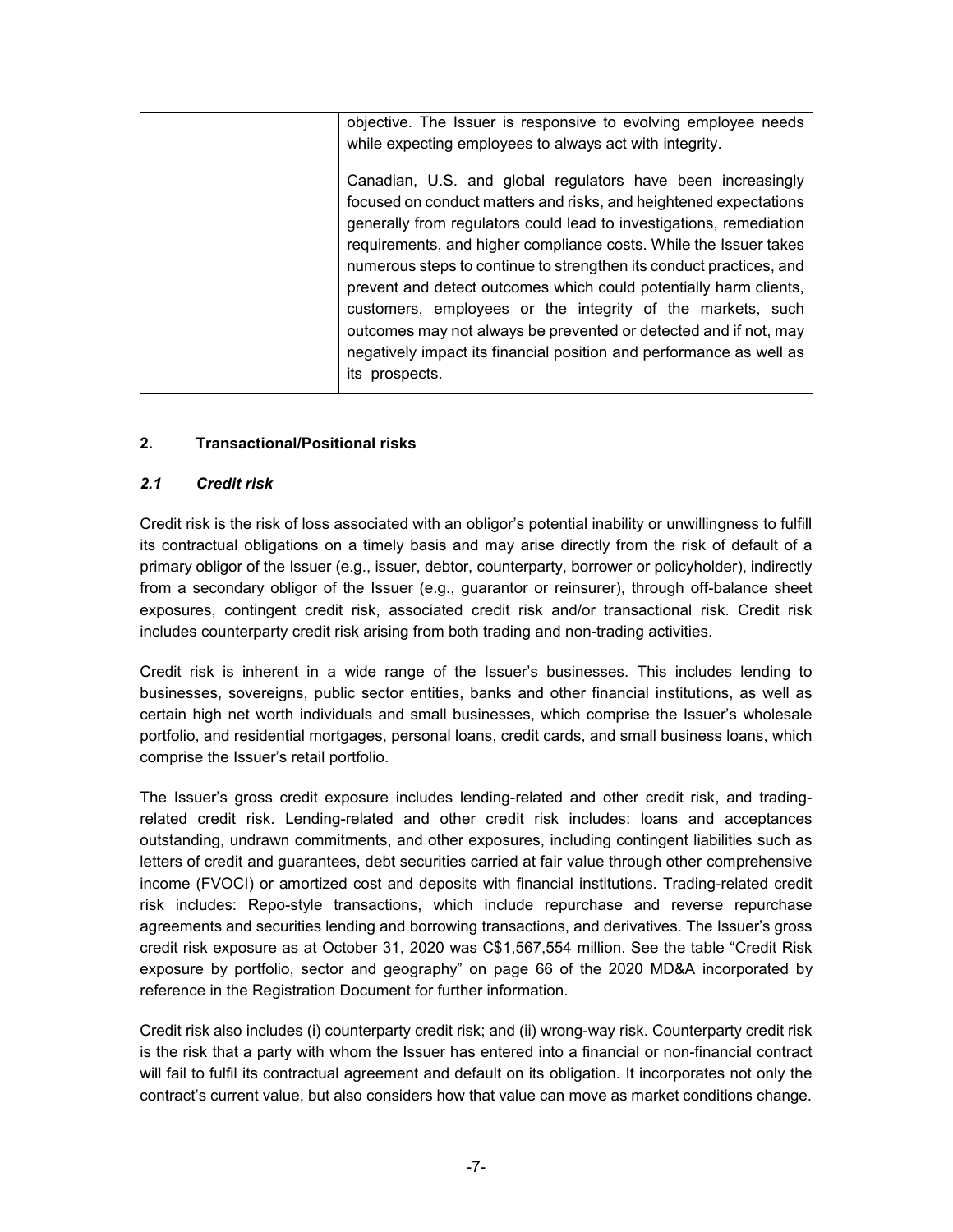Counterparty credit risk usually arises from trading-related derivative and repo-style transactions. Derivative transactions include forwards, futures, swaps and options, and can have underlying references that are either financial (e.g., interest rate, foreign exchange, credit or equity) or nonfinancial (e.g., precious metal and commodities). For more information on derivatives instruments and credit risk mitigation, see Note 8 of the 2020 Audited Consolidated Financial Statements incorporated by reference into the Registration Document.

Wrong-way risk is the risk that exposure to a counterparty is adversely correlated with the credit quality of that counterparty. There are two types of wrong-way risk: (i) specific wrong-way risk, which exists when the Issuer's exposure to a particular counterparty is positively correlated with the probability of default of the counterparty due to the nature of the Issuer's transactions with them (e.g., loan collateralized by shares or debt issued by the counterparty or a related party); and (ii) general wrong-way risk, which exists when there is a positive correlation between the probability of default of counterparties and general macroeconomic or market factors. This typically occurs with derivatives (e.g., the size of the exposure increases) or with collateralized transactions (e.g., the value of the collateral declines).

Geographically, as at October 31, 2020, Canada represented approximately 68% of the Issuer's gross credit risk exposure while the United States represented 21%, Europe 8% and the Other international regions 3%. Accordingly, deterioration in general business and economic conditions in Canada and the United States could adversely affect the credit quality of the Issuer's borrowers and counterparties and could thus affect the value of the Issuer's assets and result in an increase in credit losses.

The Issuer has put in place specific frameworks to manage credit risk. See pages 61 to 65 of the 2020 MD&A incorporated by reference in the Registration Document for more information. Notwithstanding such frameworks, the Issuer recorded provisions for credit losses (PCL) to recognize estimated credit losses on all financial assets, except for financial assets classified or designated as fair value through profit or loss (FVTPL) and equity securities designated as fair value through other comprehensive income (FVOCI), which are not subject to impairment assessment. For the year ended October 31, 2020, the Issuer's total PCL was C\$4,351 million. See the Credit quality performance section on pages 70 and 71 of the 2020 MD&A and page 27 of the Second Quarter 2021 MD&A incorporated by reference in the Registration Document.

Failure to effectively manage credit risk may have an adverse impact on the Issuer's financial condition and performance.

#### *2.2 Market risk*

Market risk is defined to be the impact of market prices upon the financial condition of the Issuer. This includes potential gains or losses due to changes in market determined variables such as interest rates, credit spreads, equity prices, commodity prices, foreign exchange rates and implied volatilities.

The Issuer has adopted specific frameworks to manage market risk as described on pages 73, 75 and 76 of the 2020 MD&A incorporated by reference in the Registration Document. Despite these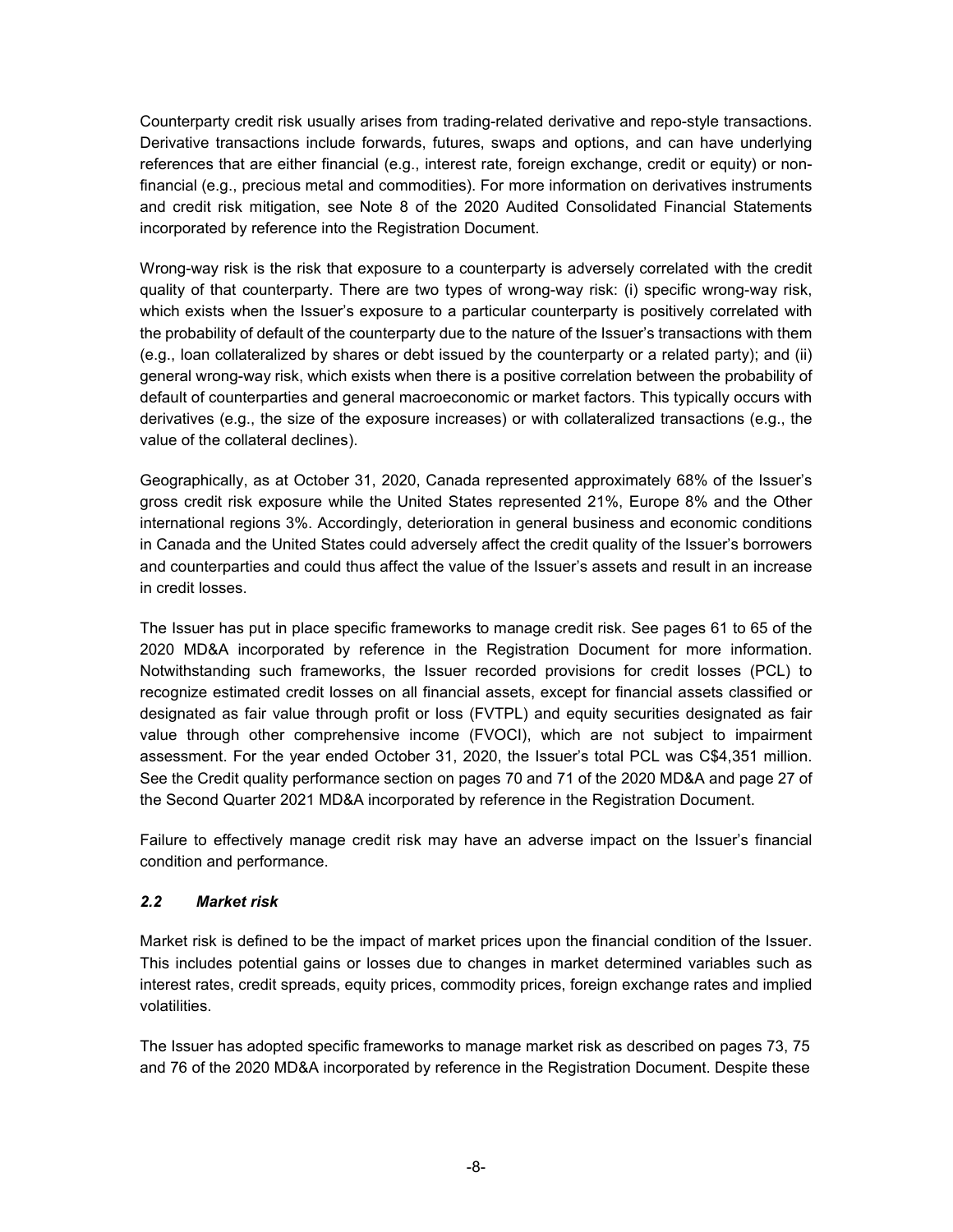frameworks, the Issuer remains exposed to the risk of loss as a result of market risk which may negatively impact its financial performance and condition.

The measures of financial condition impacted by market risk are as follows:

1. Positions whose revaluation gains and losses are reported in revenue, which includes:

a) Changes in the fair value of instruments classified or designated FVTPL, and

b) Hedge ineffectiveness.

2. Common Equity Tier 1 ("**CET1**") capital, which includes:

a) All of the above, plus

b) Changes in the fair value of FVOCI securities where revaluation gains and losses are reported as Other comprehensive income (OCI),

c) Changes in the Canadian dollar value of investments in foreign subsidiaries, net of hedges, due to foreign exchange translation, and

d) Changes in the fair value of employee benefit plan deficits.

3. CET1 ratio, which includes:

a) All of the above, plus

b) Changes in Risk-weighted assets ("**RWA**") resulting from changes in traded market risk factors, and

c) Changes in the Canadian dollar value of RWA due to foreign exchange translation.

4. The economic value of the Bank, which includes:

a) Points 1 and 2 above, plus

b) Changes in the economic value of other non-trading positions, net interest income, and fee based income, as a result of changes in market risk factors.

#### *2.2.1 The key measures of market risk are as follows:*

#### *(a) FVTPL positions*

FVTPL is an accounting concept which indicates that the assets and liabilities are measured at fair value on the balance sheet. The measurement is generally used for financial instruments that are part of the Issuer's trading activities (purchased with intent to sell or repurchase) and are classified as FVTPL, but can be elected for financial assets if it eliminates or significantly reduces a measurement or recognition inconsistency that would otherwise arise from measuring assets or liabilities, or recognizing related gains and losses on a different basis (an accounting mismatch).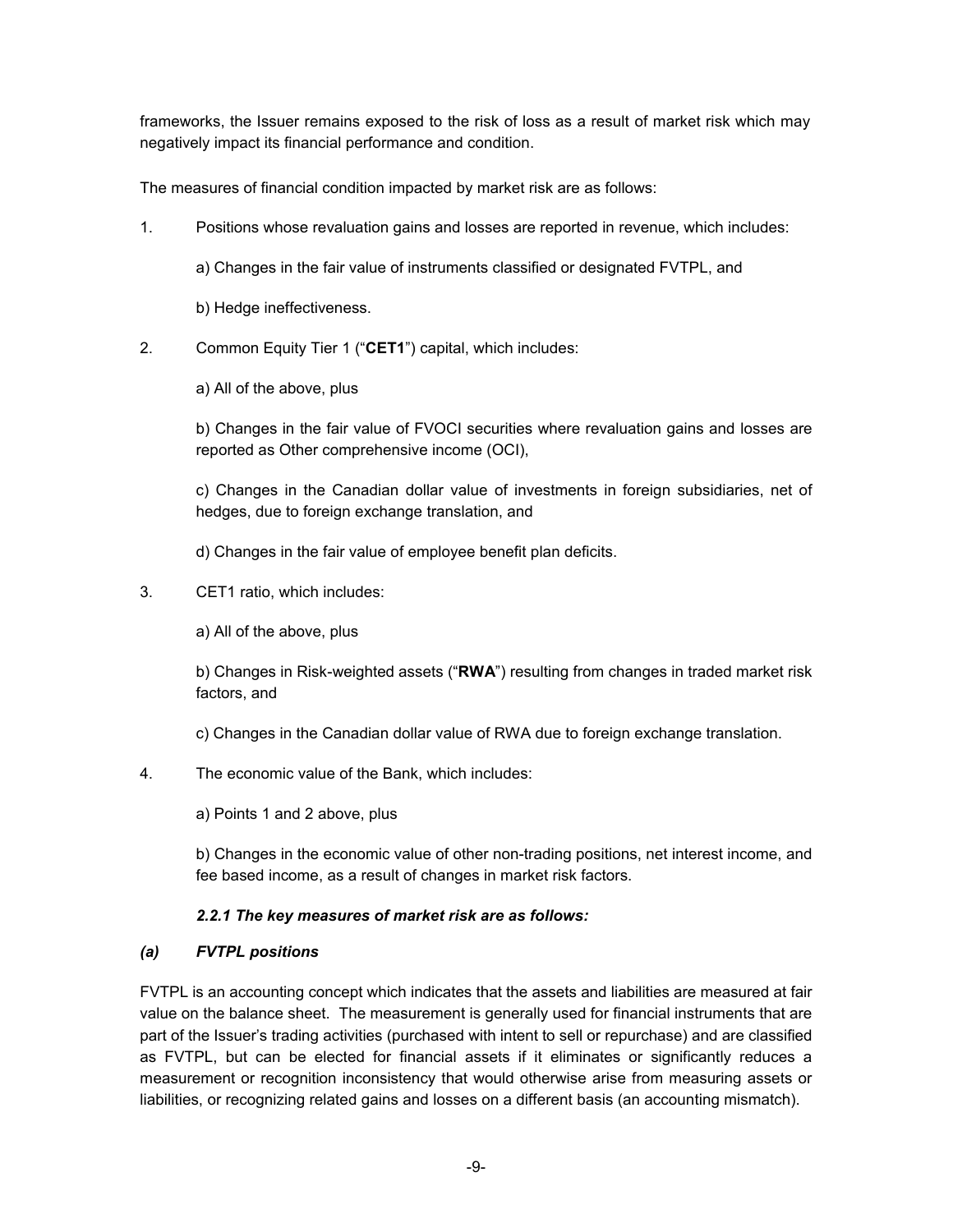The fair value option can be elected for financial liabilities if: (i) the election eliminates an accounting mismatch; (ii) the financial liability is part of a portfolio that is managed on a fair value basis, in accordance with a documented risk management or investment strategy; or (iii) there is an embedded derivative in the financial or non-financial host contract and the derivative is not closely related to the host contract. These instruments cannot be reclassified out of the FVTPL category while they are held or issued (i.e. designated as FVTPL). Any loss or gain in the fair value of these instruments between quarterly balance sheet dates due to changes in market prices and rates are accounted for as losses or gains, and so directly impact the Issuer's financial performance and condition. Financial liabilities designated as FVTPL are recorded at fair value and fair value changes attributable to changes in the Issuer's own credit risk are recorded in OCI. See "Fair Value of Financial Instruments" on page 106 and "Securities" on page 134 of the 2020 Annual Report incorporated by reference in the Registration Document for more information on how fair value is determined.

As an element of the Enterprise Risk Appetite Framework, the Board approves the Issuer's overall market risk constraints. Group Risk Management (GRM) creates and manages the control structure for FVTPL positions which ensures that business is conducted on a basis consistent with Board requirements. The Market and Trading Credit Risk function within GRM is responsible for creating and managing the controls and governance procedures that ensure that risk taken is consistent with risk appetite constraints set by the Board. These controls include limits on probabilistic measures of potential loss such as Value-at-Risk (VaR), Stressed Value-at-Risk (SVaR) and Incremental Risk Charge (IRC) as defined below:

**VaR** is a statistical measure of potential loss for a financial portfolio computed at a given level of confidence and over a defined holding period. The Issuer measures VaR at the 99<sup>th</sup> percentile confidence level for price movements over a one-day holding period using historic simulation of the last two years of equally weighted historic market data. These calculations are updated daily with current risk positions, with the exception of certain less material positions that are not actively traded and are updated on at least a monthly basis.

**SVaR** is calculated in an identical manner as VaR with the exception that it is computed using a fixed historical one-year period of extreme volatility and its inverse rather than the most recent two-year history. The stress period used was updated in early Q3 2020 from the 2008/2009 period covering the Global Financial Crisis to a one-year period covering the market volatility observed during Q2 2020. SVaR is calculated daily for all portfolios, with the exception of certain less material positions that are not actively traded and are updated on at least a monthly basis.

**IRC** captures the risk of losses under default or rating changes for issuers of certain traded fixed income instruments. IRC is measured over a one year horizon at a 99.9% confidence level, and captures different liquidity horizons for instruments and concentrations in issuers under a constant level of risk assumption. Changes in measured risk levels are primarily associated with changes in inventory from the applicable fixed income trading portfolios.

See the table under "Market risk measures — FVTPL positions" on page 74 of the 2020 MD&A and on page 31 of the Second Quarter 2021 MD&A, both incorporated by reference in the Registration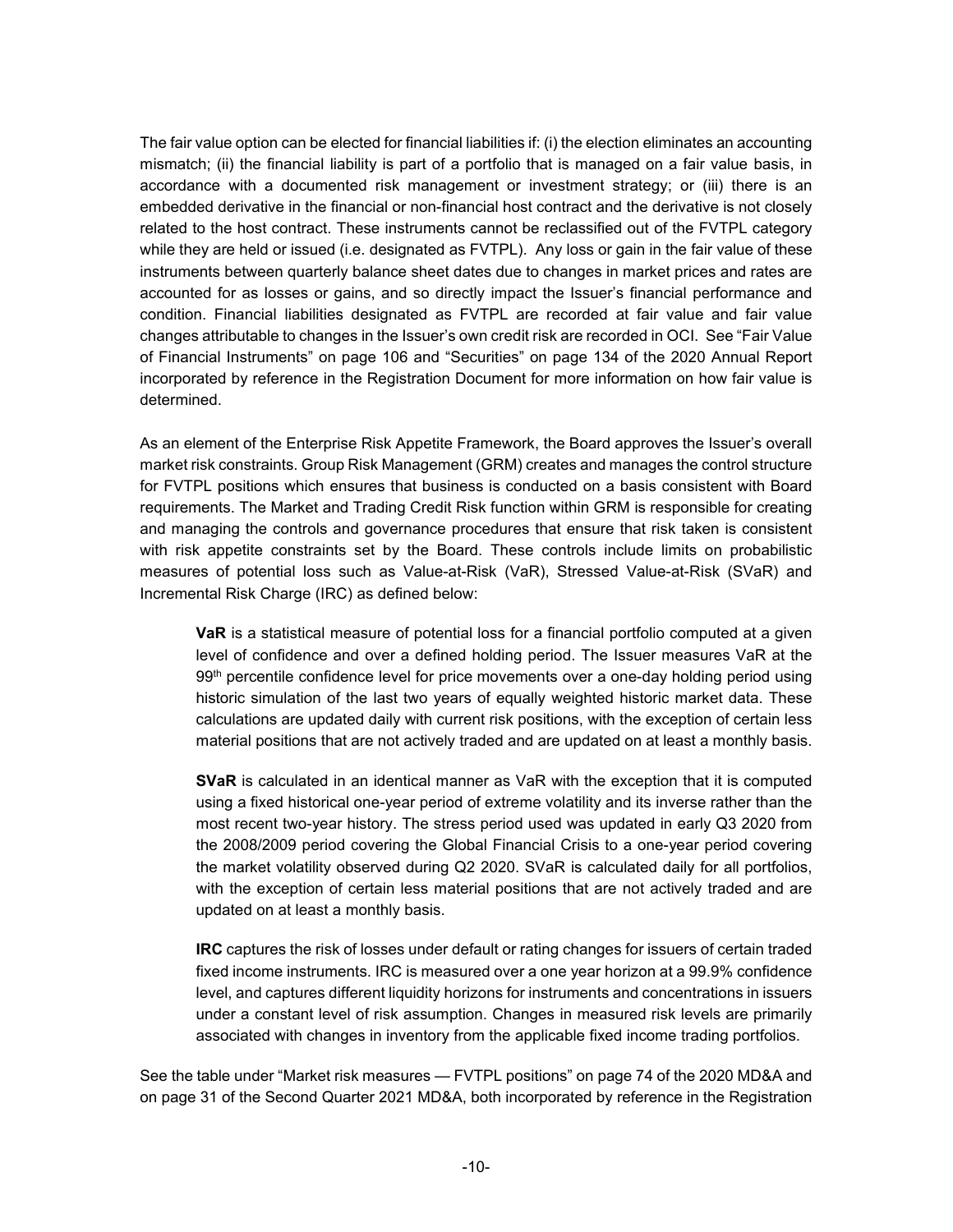Document, for the quantitative impact of market risk on FVPTL positions for the year ended October 31, 2020 and the three and six months ended April 30, 2021.

### *(b) Interest Rate Risk in the Banking Book (IRRBB) positions*

IRRBB activity arises primarily from traditional customer-originated banking products such as deposits and loans, and includes related hedges as well as the interest rate risk from securities held for liquidity management. Factors contributing to IRRBB include the mismatch between asset and liability repricing dates, relative changes in asset and liability rates in response to market rate scenarios, and other product features that could affect the expected timing of cash flows, such as options to pre-pay loans or redeem term deposits prior to contractual maturity. IRRBB exposures are subject to limits and controls and are regularly measured and reported with independent oversight from Group Risk Management.

To monitor and control IRRBB, the Issuer assesses two primary metrics, Net Interest Income (NII) risk and Economic Value of Equity (EVE) risk, under a range of market shocks, scenarios, and time horizons. The table on page 76 of the 2020 MD&A and the table on page 32 of the Second Quarter 2021 MD&A show the potential before-tax impact of an immediate and sustained 100 basis points increase or decrease in interest rates on projected 12-month NII and EVE assuming no subsequent hedging. Rate floors are applied within the declining rates scenarios which prevent EVE valuation and NII simulation rate levels from falling below a minimum average level of negative 25 bps across major currencies. Interest rate risk measures are based upon interest rate exposures at a specific time, which over time, can change in response to business activities and management actions.

As at April 30, 2021, an immediate and sustained -100 bps shock would have had a negative impact to the Issuer's NII of C\$858 million. An immediate and sustained +100 bps shock at the end of April 30, 2021 would have had a negative impact to the Issuer's EVE of C\$2,064 million.

# *(c) Investment securities carried at FVOCI*

The Issuer held C\$63.1 billion of investment securities carried at FVOCI as at April 30, 2021. The Issuer holds debt securities carried at FVOCI primarily as investments, as well as to manage liquidity risk and hedge interest rate risk in the Issuer's non-trading banking balance sheet. As at April 30, 2021, the Issuer's portfolio of investment securities carried at FVOCI is interest rate sensitive and would impact OCI by a pre-tax change in value of C\$6 million as measured by the change in the value of the securities for a one basis point parallel increase in yields. The portfolio also exposes the Issuer to credit spread risk of a pre-tax change in value of C\$17 million, as measured by the change in value for a one basis point widening of credit spreads. The value of the investment securities carried at FVOCI included in the Issuer's IRRBB measure as at April 30, 2021 was C\$60.5 billion. The Issuer's investment securities carried at FVOCI also include equity exposures of C\$0.5 billion as at April 30, 2021.

#### *(d) Non-trading foreign exchange rate risk*

Foreign exchange rate risk is the potential adverse impact on earnings and economic value due to changes in foreign currency rates. The Issuer's revenue, expenses and income denominated in currencies other than the Canadian dollar are subject to fluctuations as a result of changes in the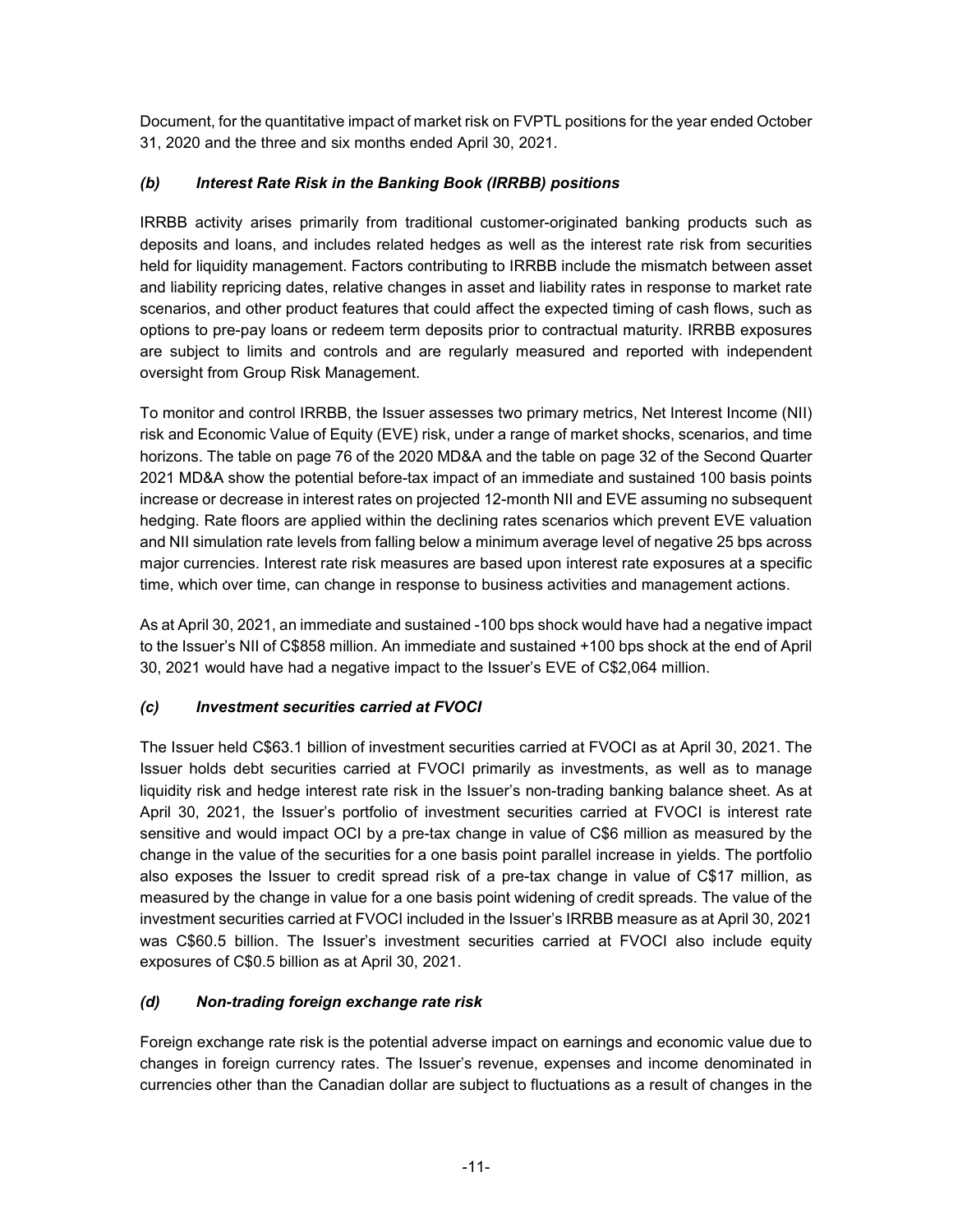value of the average Canadian dollar relative to the average value of those currencies. The Issuer's most significant exposure is to the U.S. dollar, due to the Issuer's operations in the U.S. and other activities conducted in U.S. dollars. Other significant exposures are to the British pound and the Euro, due to the Issuer's activities conducted internationally in these currencies. A strengthening or weakening of the Canadian dollar compared to the U.S. dollar, British pound and the Euro could reduce or increase, as applicable, the translated value of the Issuer's foreign currency denominated revenue, expenses and earnings and could have a significant effect on the results of the Issuer's operations. The Issuer is also exposed to foreign exchange rate risk arising from its investments in foreign operations.

For unhedged equity investments, when the Canadian dollar appreciates against other currencies, the unrealized translation losses on net foreign investments decreases Issuer shareholder equity through the other components of equity and decreases the translated value of the RWA of the foreign currency-denominated asset. The reverse is true when the Canadian dollar depreciates against other currencies. Consequently, the Issuer considers these impacts in selecting an appropriate level of its investments in foreign operations to be hedged.

### *2.3 Liquidity and funding risk*

Liquidity and funding risk ("**liquidity risk**") is the risk that the Issuer may be unable to generate sufficient cash or its equivalents in a timely and cost-effective manner to meet its commitments. Liquidity risk arises from mismatches in the timing and value of on-balance sheet and off-balance sheet cash flows.

Core funding, comprising capital, longer-term wholesale liabilities and a diversified pool of personal and, to a lesser extent, commercial and institutional deposits, is the foundation of the Issuer's structural liquidity position. The Issuer's ability to access unsecured funding markets and to engage in certain collateralized business activities on a cost-effective basis are primarily dependent upon maintaining competitive credit ratings. Credit ratings and outlooks provided by rating agencies reflect their views and methodologies. Ratings are subject to change, based on a number of factors including, but not limited to, the Issuer's financial strength, competitive position, liquidity and other factors not completely within the Issuer's control. A lowering of the Issuer's credit ratings may have potentially adverse consequences for the Issuer's funding capacity or access to the capital markets, may affect the Issuer's ability, and the cost, to enter into normal course derivative or hedging transactions and may require the Issuer to post additional collateral under certain contracts, any of which may have an adverse effect on its results of operations and financial condition.

The Liquidity Coverage Ratio (LCR) is a Basel III metric that measures the sufficiency of highquality liquid assets (HQLA) available to meet liquidity needs over a 30-day period in an acute stress scenario. The Basel Committee on Banking Supervision ("**BCBS**") and Office of the Superintendent of Financial Institutions ("**OSFI**") regulatory minimum coverage level for LCR is 100%. The Issuer's average LCR for the quarter ended April 30, 2021 was 133%, which translates into a surplus of approximately C\$89.6 billion. Net Stable Funding Ratio (NSFR) is a Basel III metric that measures the sufficiency of available stable funding relative to the amount of required stable funding. The BCBS and OSFI regulatory minimum coverage level for NSFR is 100%. The Issuer's NSFR as at April 30, 2021 was 118%, which translates into a surplus of approximately C\$119.0 billion. Despite the Issuer's liquidity risk management policy described on pages 78 through 88 of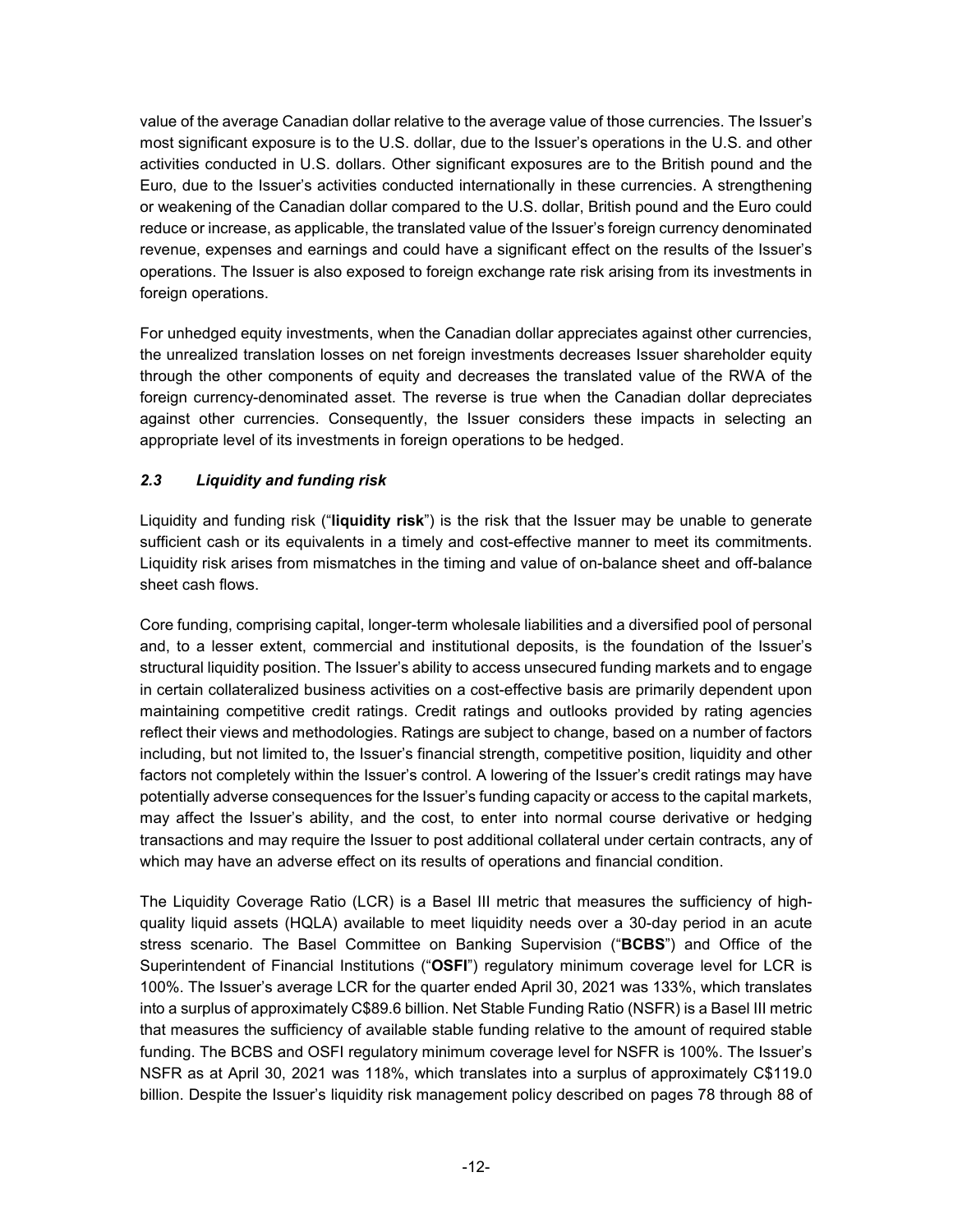the 2020 MD&A incorporated by reference into the Registration Document, any significant deterioration in its liquidity position may lead to an increase in funding costs or constrain the volume of new lending. These factors may adversely impact the Issuer's financial performance and position.

#### *2.4 Insurance risk*

Insurance risk refers to the potential financial loss to the Issuer that may arise where the amount, timing and/or frequency of benefit and/or premium payments under insurance or reinsurance contracts are different than expected. Insurance risk is distinct from those risks covered by other parts of the Issuer's risk management framework (e.g., credit, market and operational risk) where those risks are ancillary to, or accompany, the risk transfer. Given that the Issuer's Canadian business involves life, health, home, travel and auto insurance and its international insurance business offers life, disability and longevity reinsurance products, the Issuer's four insurance subrisks are: morbidity, mortality, longevity and travel risk. Insurance risk may negatively impact the Issuer's financial performance and condition. See a description of the Issuer's insurance business on pages 39, 41 and 42 of the 2020 MD&A incorporated by reference into the Registration Document.

### **3. Operational risk**

Operational risk is the risk of loss or harm resulting from people, inadequate or failed internal processes, controls and systems or from external events. Operational risk is inherent in all of the Issuer's activities and third party activities and failure to manage operational risk can result in direct or indirect financial loss, reputational impact or regulatory scrutiny and proceedings in the various jurisdictions where the Issuer operates.

Notwithstanding anything in this risk factor, this risk factor should not be taken as implying that the Issuer will be unable to comply with its obligations as a company with securities admitted to the Official List of the FCA or as a supervised firm regulated by the FCA or PRA.

As at October 31, 2020, the Issuer's total risk-weighted assets (RWA) amounted to C\$546,242 million, C\$70,047 million of which was for operational risk (compared to C\$448,821 million for credit risk and C\$27,374 million for market risk). As at April 30, 2021, the Issuer's RWA amounted to C\$555,607 million, C\$72,133 of which was for operational risk (compared to C\$452,857 for credit risk and C\$30,617 for market risk).

The Issuer's operations expose it to many different operational risks, which may adversely affect its businesses and financial results. In addition to cybersecurity, data management and privacy, and third party risk, which are also discussed above in "1. Top and emerging risks", the Issuer's results could also be adversely affected by risks associated with money laundering and terrorist financing and business continuity.

Money laundering and terrorist financing risk is the risk that the Issuer's products and services are used to facilitate the laundering of proceeds of crime, including the financing of terrorist activity. The Issuer maintains an enterprise-wide program designed to deter, detect and report suspected money laundering and terrorist financing activities across its organization, while seeking to ensure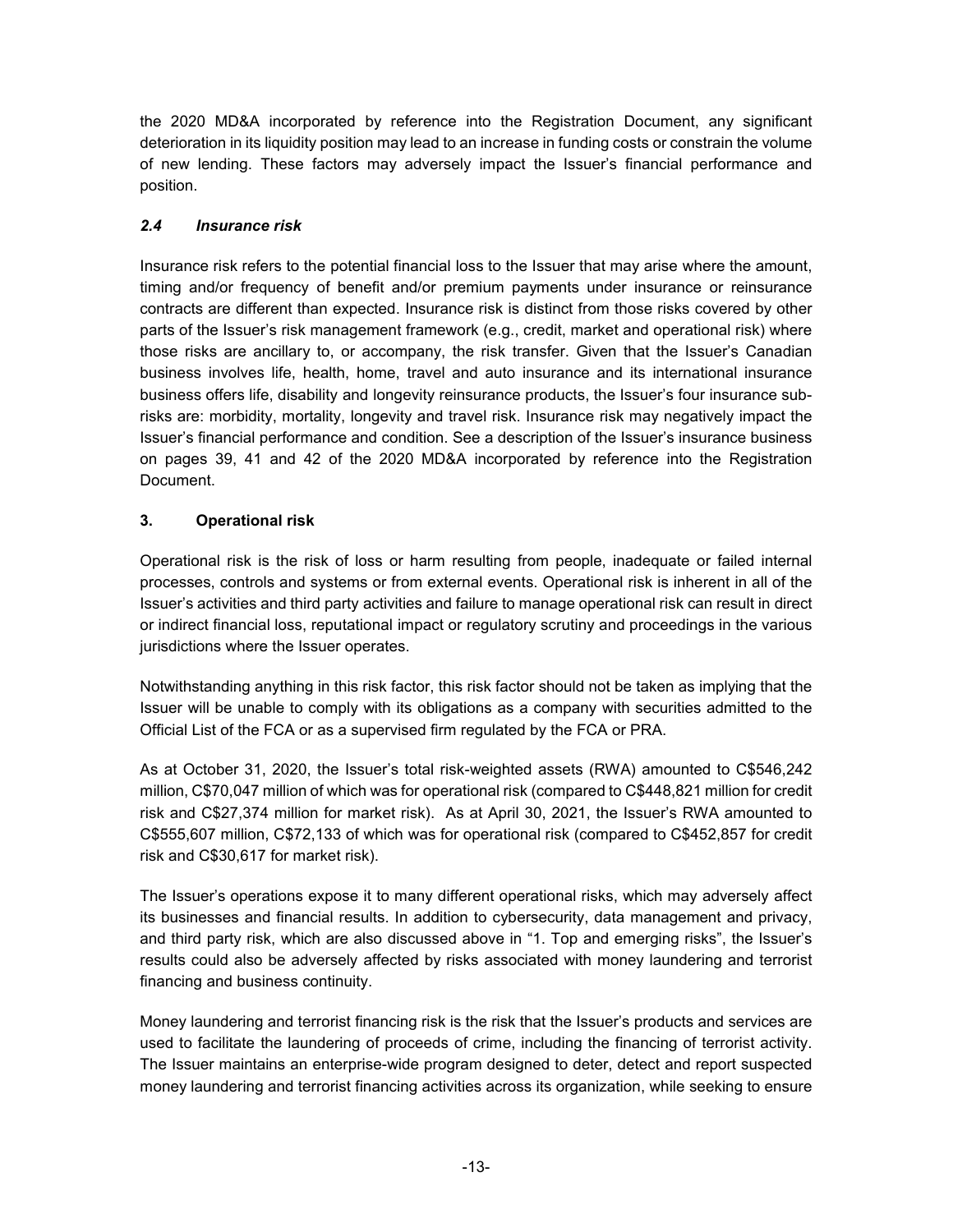compliance with the laws and regulations of the various jurisdictions in which the Issuer operates. Despite the Issuer's compliance programmes, non-compliance may still occur, leading to enforcement action, criminal prosecutions and reputational damage which could negatively impact its financial performance and condition.

Business continuity risk is the risk of being unable to maintain, continue or restore essential business operations during and/or after an event that prevents the Issuer from conducting business in the normal course. Exposure to disruptive operational events interrupts the continuity of its business operations and could negatively impact the Issuer's financial results, reputation, client outcomes and/or result in harm to the Issuer's employees. These operational events could result from the impact of severe weather, pandemics, failed processes, technology failures or cyber threats.

#### **4. Strategic risks**

#### *4.1 Strategic risk*

Strategic risk is the risk that the Issuer or particular business areas of the Issuer will make inappropriate strategic choices, or will be unable to successfully implement selected strategies or achieve the expected benefits. For more information on the Issuer's strategic goals in each of its business segments, see pages 26 to 48 of the 2020 MD&A incorporated by reference into the Registration Document. Business strategy is a major driver of the Issuer's risk appetite and consequently the strategic choices the Issuer makes in terms of business mix determine how the Issuer's risk profile changes. The Issuer's ability to execute on its objectives and strategic goals will influence its financial performance. If the Issuer is unable to successfully implement selected strategies or related plans and decisions, if the Issuer makes inappropriate strategic choices or if the Issuer makes a change to its strategic goals, its financial performance and condition could be adversely affected.

#### *4.2 Reputation risk*

Reputation risk is the risk of an adverse impact on stakeholders' perception of the Issuer due to (i) the actions or inactions of the Issuer, its employees, third-party service providers, or clients, (ii) the perceived misalignment of these actions or inactions with stakeholder expectations of the Issuer, or (iii) negative public sentiment towards a global or industry issue. The Issuer's reputation is rooted in the perception of its stakeholders, and the trust and loyalty they place in the Issuer is core to the Issuer's purpose as a financial services organization. A strong and trustworthy reputation will generally strengthen the Issuer's market position, reduce the cost of capital, increase shareholder value, strengthen its resiliency, and help attract and retain top talent. Conversely, damage to the Issuer's reputation can result in reduced share price and market capitalization, increased cost of capital, loss of strategic flexibility, inability to enter or expand into markets, loss of client loyalty and business, regulatory fines and penalties, restrictive agreements with regulators or prosecutors, or criminal prosecutions. The sources of reputation risk are widespread; risk to the Issuer's reputation can occur in connection with credit, regulatory, legal and operational risks. The Issuer can also experience reputation risk from a failure to maintain an effective control environment, exhibit good conduct and maintain appropriate culture practices.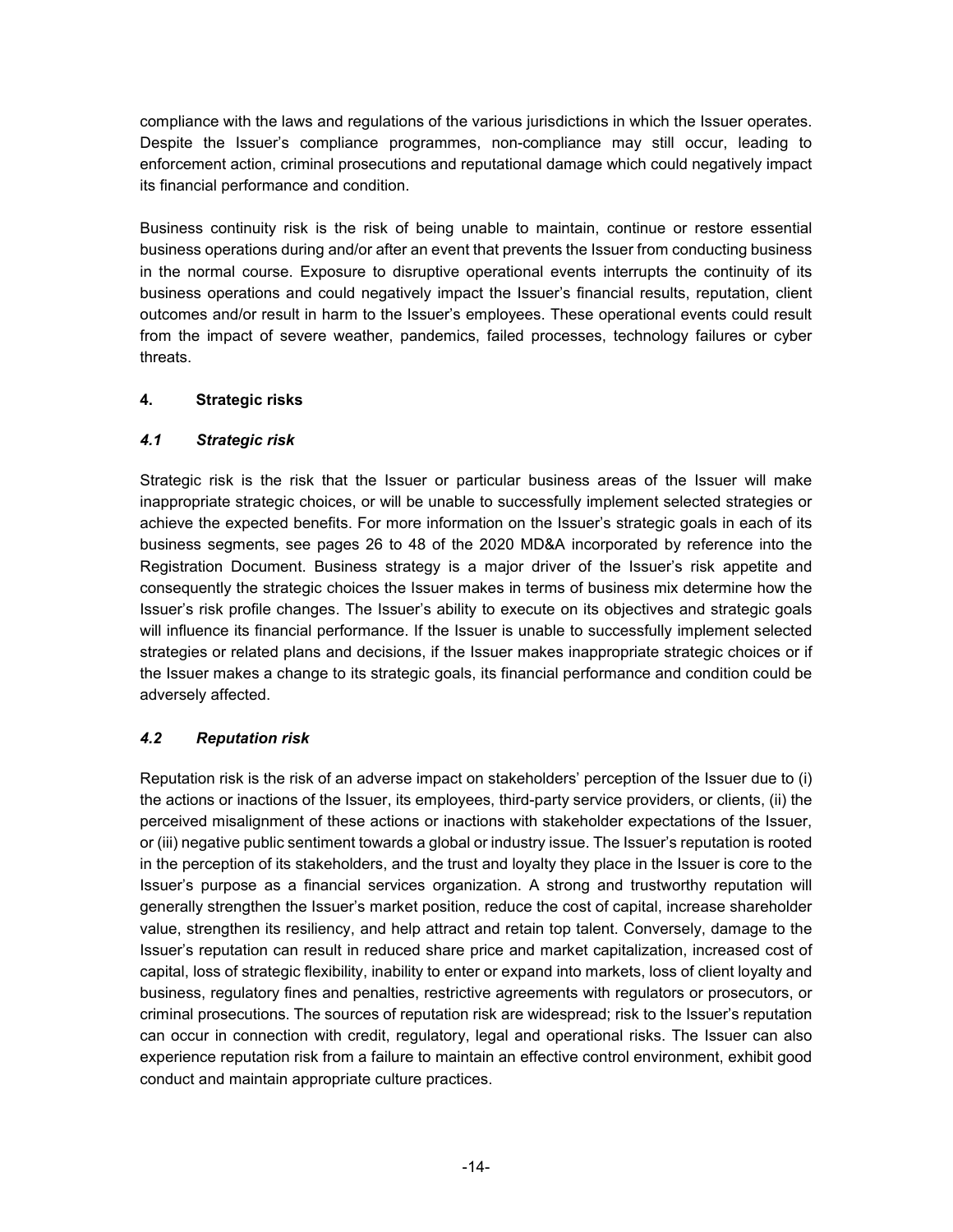#### *4.3 Legal and regulatory environment risk*

#### *(a) Legal and regulatory environment*

Legal and regulatory environment risk is the risk that new or modified laws and regulations, and the interpretation or application of laws and regulations, will negatively impact the way in which the Issuer operates, both in Canada and in the other jurisdictions in which the Issuer conducts business. The full impact of some of these changes on the Issuer's business will not be known until final rules are implemented and market practices have developed in response. The Issuer continues to respond to these and other developments and is working to minimize any potential adverse business or economic impact. The following provides a high-level summary of some of the key regulatory changes that have potential to increase or decrease the Issuer's costs, impact its profitability and increase the complexity of its operations. A summary of the additional regulatory changes instituted by governments globally and by OSFI during 2020 in response to the COVID-19 pandemic are included in the Significant developments: COVID-19, Liquidity and funding risk and Capital Management sections of the Issuer's 2020 Annual Report incorporated by reference into the Registration Document.

#### *(i) Global uncertainty*

Significant uncertainty about the impacts of the COVID-19 pandemic, trade policy and geopolitical tensions continue to pose risks to the global economic outlook. In April 2021, the International Monetary Fund (IMF) projected global growth of 6.0% in 2021, up from its previous forecast of 5.5% in January 2021, reflecting expectations of a stronger recovery in economic activity as rising vaccination rates enable more substantial and sustainable easing of containment measures, supported by additional fiscal support in a few large economies and the continued adaptation of economic activity to subdued mobility. Despite these positive developments, uncertainty remains regarding vaccine efficacy against new variants of COVID-19 and vaccine supply and availability. Trade policy also remains a source of global uncertainty as the impacts of the new U.S. administration's trade agenda and the UK's progress on an international trade policy remain to be seen. Finally, global financial markets remain vulnerable to geopolitical tensions, such as those between the U.S. and China, many of which center around trade and technology. While the Issuer's diversified business model, as well as its product and geographic diversification, continue to help mitigate the risks posed by global uncertainty and in particular its effect on the Canadian and U.S. economies, it may still have an adverse impact on the Issuer's financial performance and condition.

#### *(ii) Canadian anti-money laundering (AML) regulations*

The amendments to Canada's Proceeds of Crime (Money Laundering) and Terrorist Financing Act regulations became effective June 2021. These amendments aim to improve the effectiveness of Canada's anti-money laundering and counterterrorism financing regime, and align compliance with international standards.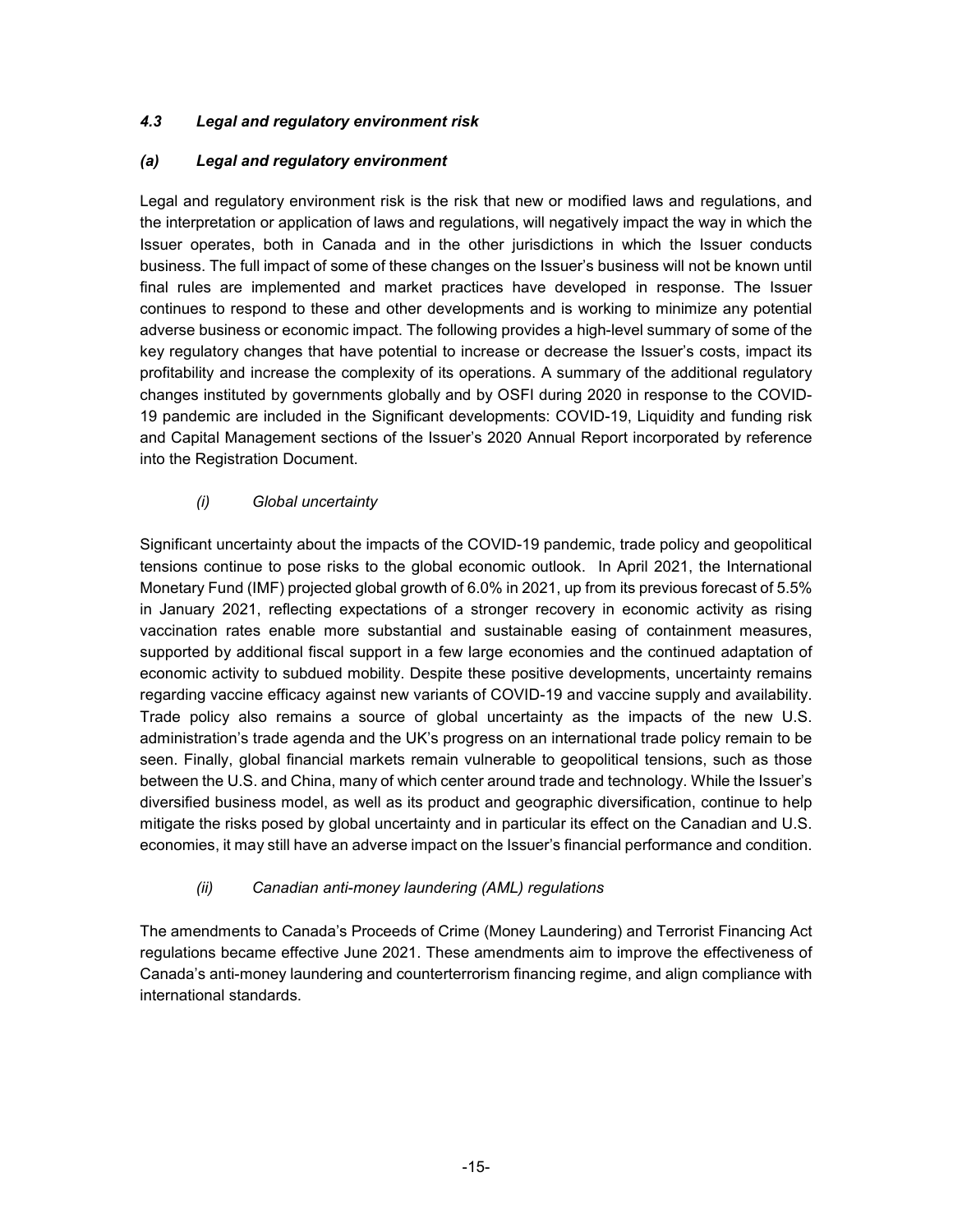#### *(iii) Interest rate benchmark reform*

London Interbank Offered Rate (LIBOR) is the most widely referenced benchmark interest rate across the globe for derivatives, bonds, loans and other floating rate instruments; however, there is a regulator-led push to transition the market from LIBOR and certain other benchmark rates to alternative risk-free, or nearly risk-free, rates that are based on actual overnight transactions. In addition to the U.S. and UK, regulators and national central banks internationally, including the Bank of Canada (BoC), have warned the market they will need to be prepared for certain benchmark rates (including most tenors of LIBOR) to be discontinued at the end of calendar 2021. On March 5, 2021, the FCA, the regulator of the ICE Benchmark Administration (IBA) which administers LIBOR, announced the permanent cessation or loss of representativeness of all 35 LIBOR benchmark settings currently published by the IBA. Derivatives, floating rate notes, loans and other financial contracts whose terms extend beyond the relevant discontinuation date, and that refer to certain benchmark rates (including LIBOR) as the reference rate, will be impacted. As a result, clearing agencies are moving towards new benchmark rates and the Issuer is working with them on the transition. For further details, refer to the Critical accounting policies and estimates section in the 2020 Annual Report and Note 2 of the Second Quarter 2021 Unaudited Interim Condensed Consolidated Financial Statements incorporated by reference in the Registration Document.

#### *(iv) Minimum qualifying rates for insured and uninsured mortgages in Canada*

On May 20, 2021, OSFI announced that effective June 1, 2021, the proposed minimum qualifying rate for uninsured mortgages will be the greater of the mortgage contract rate plus 2% or 5.25%. OSFI also announced that it will review and communicate the qualifying rate at a minimum annually, every December. The Department of Finance Canada, who is responsible for setting the benchmark rate for qualifying insured mortgages, also announced on May 20, 2021 that it would align the rate for insured mortgages with the rate set by OSFI for uninsured mortgages and that this new rate would apply to insured mortgages approved on June 1, 2021 or later. The minimum qualifying rate for insured mortgages will be subject to review and periodic adjustment.

#### *(v) Client focused reforms*

The Canadian securities administrators published amendments to National Instrument 31-103 to implement the Client Focused Reforms (Reforms), which are intended to increase the standard of conduct required for Canadian securities registrants. The Reforms enhance core requirements relating to conflicts of interest, suitability, know-your-product and know-your-client requirements, and also introduce new requirements relating to relationship disclosure, training and recordkeeping. The changes come into effect in two phases: the first phase relating to conflicts of interest and the related disclosure requirements came into effect on June 30, 2021, extended from its previous effective date of December 31, 2020 due to the impact of the COVID-19 pandemic, and the second phase relating to the remaining requirements, comes into effect on December 31, 2021. The requirements will primarily impact the Issuer's Personal & Commercial Banking and Wealth Management platforms. The Issuer is continuing to evaluate the requirements and their impacts on the Issuer's businesses.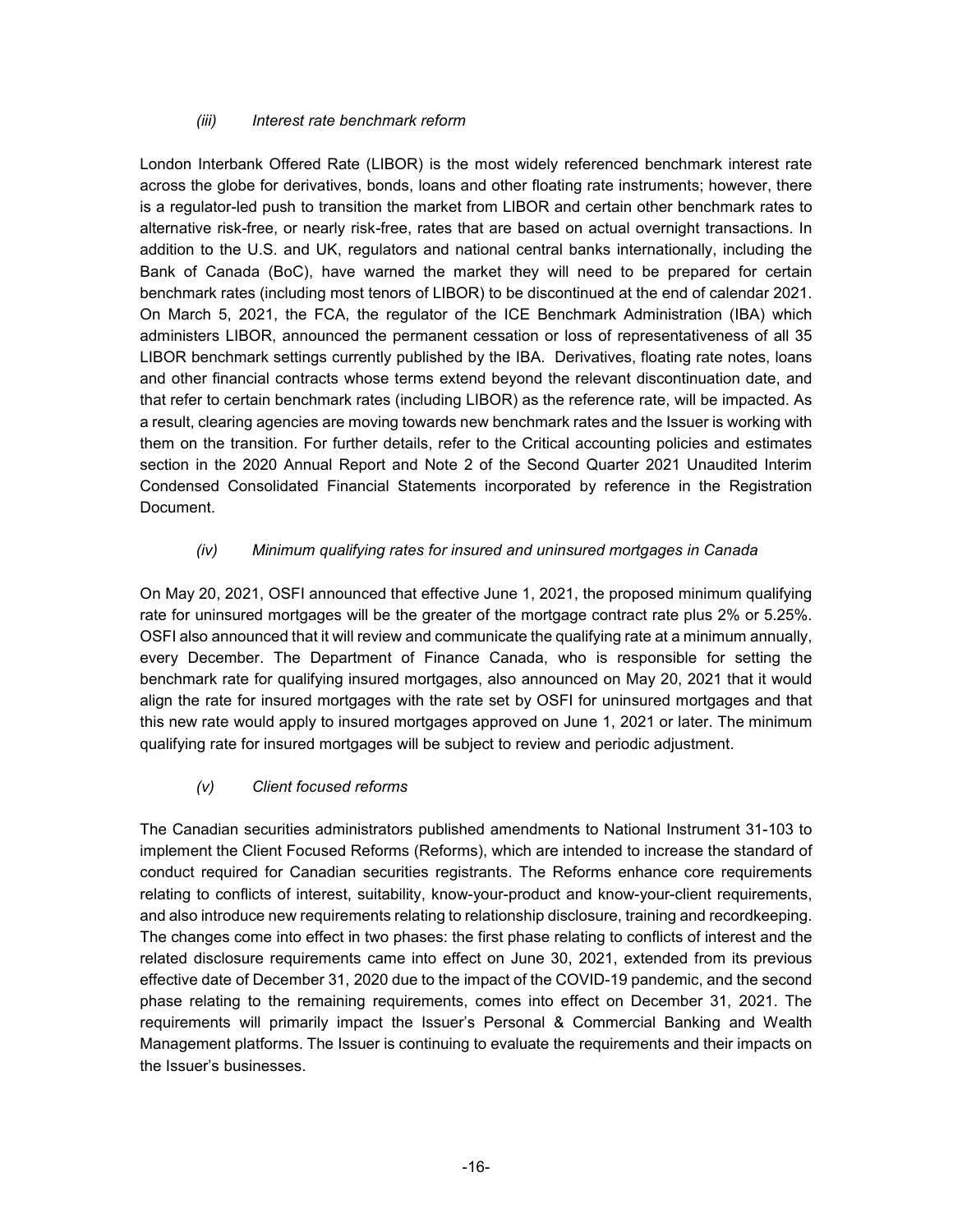#### *(vi) U.S. regulatory initiatives*

Policymakers continue to evaluate and implement reforms to various U.S. financial regulations, which could result in amendments to the U.S. regulatory requirements and associated changes in compliance costs. With a new U.S. administration, there is heightened potential for the introduction of new financial regulations or changes to existing/proposed regulations. On January 1, 2021, the U.S. Congress enacted the Anti-Money Laundering Act of 2020 (AMLA) which represents a comprehensive set of reforms to U.S. anti-money laundering laws. Regulations pertaining to this legislation have yet to be issued; the extent, timing and impact of which are unknown at this time. The Issuer will continue to monitor developments and any resulting implications for the Issuer.

#### *(vii) European regulatory reform*

In addition to the implications from Brexit, other forthcoming regulatory developments include the EU's Central Securities Depositary Regulation rules which are intended to increase discipline in the settlement of securities transactions. The EU has revised the effective date to February 2022, extended from its previous effective date of February 2021.

EU Sustainability-Related Disclosures Regulation requires financial services firms to disclose their approaches to considering environmental, social and governance factors as part of their advice and investment decision processes. These requirements were effective on March 10, 2021 and there has been no material impact on the Issuer; however, the Issuer will continue to monitor future guidance and the impact, if any, on the Issuer.

These regulations could increase compliance costs for the Issuer and the interpretation or application of these regulations could negatively impact the way in which the Issuer operates.

#### *(b) Regulatory compliance risk*

Regulatory compliance risk is the risk of potential non-conformance with laws, rules, regulations and prescribed practices in any jurisdiction in which the Issuer operates. Issues regarding compliance with laws and regulations can arise in a number of areas in a large complex financial institution such as the Issuer, and are often the result of inadequate or failed internal processes, controls, people or systems.

Laws and regulations are in place to protect the financial and other interests of the Issuer's clients, investors and the public. As a large-scale global financial institution, the Issuer is subject to numerous laws and extensive and evolving regulation by governmental agencies, supervisory authorities and self-regulatory organizations in Canada, the U.S., the UK, Europe and other jurisdictions in which it operates. In recent years, such regulation has become increasingly extensive and complex. In addition, regulatory scrutiny and expectations in Canada, the U.S., the UK, Europe and globally for large financial institutions such as the Issuer, with respect to, among other things, governance, risk management practices and controls, conduct as well as the enforcement of regulatory compliance matters has intensified. Failure to comply with these requirements and expectations or resolve any identified deficiencies could result in increased regulatory oversight and restrictions. Recent resolution of such matters involving other global financial institutions have involved the payment of substantial penalties, agreements with respect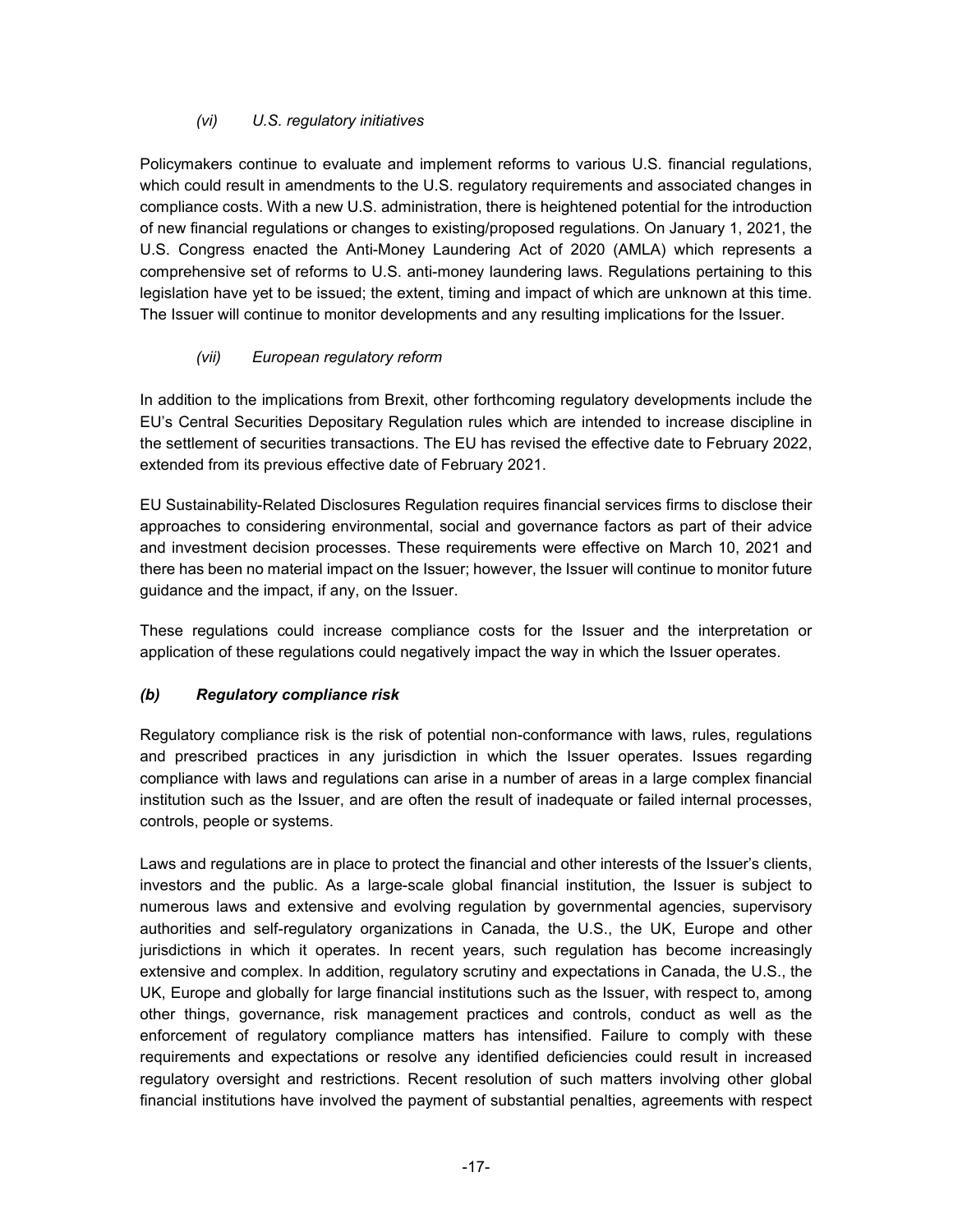to future operation of their business, actions with respect to relevant personnel and guilty pleas with respect to criminal charges.

Operating in this increasingly complex regulatory environment and intense regulatory enforcement environment, the Issuer is and has been subject to a variety of legal proceedings, including civil claims and lawsuits, criminal charges, regulatory scrutiny, examinations and proceedings, investigations, audits and requests for information by various governmental regulatory agencies and law enforcement authorities in various jurisdictions, and it anticipates that the Issuer's ongoing business activities will give rise to such matters in the future. The global scope of the Issuer's operations also means that a single issue may give rise to overlapping regulatory investigations, regulatory proceedings and or civil litigation claims in different jurisdictions. The Issuer can be subject to such proceedings due to alleged violations of law or, if determined by regulators, allegedly inadequate policies, procedures or remediation of deficiencies. Changes to laws, including tax laws, regulations or regulatory policies, as well as the changes in how they are interpreted, implemented or enforced, could adversely affect the Issuer, for example, by lowering barriers to entry in the businesses in which it operates, increasing its costs of compliance, or limiting its activities and ability to execute its strategic plans. Further, there is no assurance that the Issuer always will be, or be deemed to be, in compliance with laws, regulations or regulatory policies or expectations. Accordingly, it is possible that the Issuer could receive a judicial or regulatory enforcement judgment or decision that results in fines, damages, penalties, and other costs or injunctions, criminal convictions, or loss of licenses or registrations that would damage its reputation, and negatively impact its earnings and ability to conduct some of its businesses. In addition, the Issuer is subject to litigation arising in the ordinary course of its business and the adverse resolution of any litigation could have a significant adverse effect on its results or could give rise to significant reputational damage, which in turn could impact its future business prospects. For more information on the Issuer's ongoing litigation, see Note 25 of the 2020 Audited Consolidated Financial Statements and Note 11 of the Second Quarter 2021 Unaudited Interim Condensed Consolidated Financial Statements incorporated by reference in the Registration Document.

The Issuer's Regulatory Compliance Management Framework outlines how the Issuer manages and mitigates the regulatory compliance risks associated with failing to comply with, or adapt to, current and changing laws and regulations in the jurisdictions in which it operates.

Regulatory compliance risk includes the regulatory risks associated with financial crimes (which include, but are not limited to, money laundering, bribery, and sanctions), privacy, market conduct, consumer protection, business conduct, as well as prudential and other generally applicable nonfinancial requirements. Specific compliance policies, procedures and supporting frameworks have been developed to manage regulatory compliance risk.

#### *4.4 Competitive risk*

Competitive risk is the risk of an inability to build or maintain a sustainable competitive advantage in a given market or markets, and includes the potential for loss of market share due to competitors offering superior products and services. Competitive risk can arise within or outside the financial sector, from traditional or non-traditional competitors, domestically or globally. There is intense competition for clients among financial services companies in the markets in which the Issuer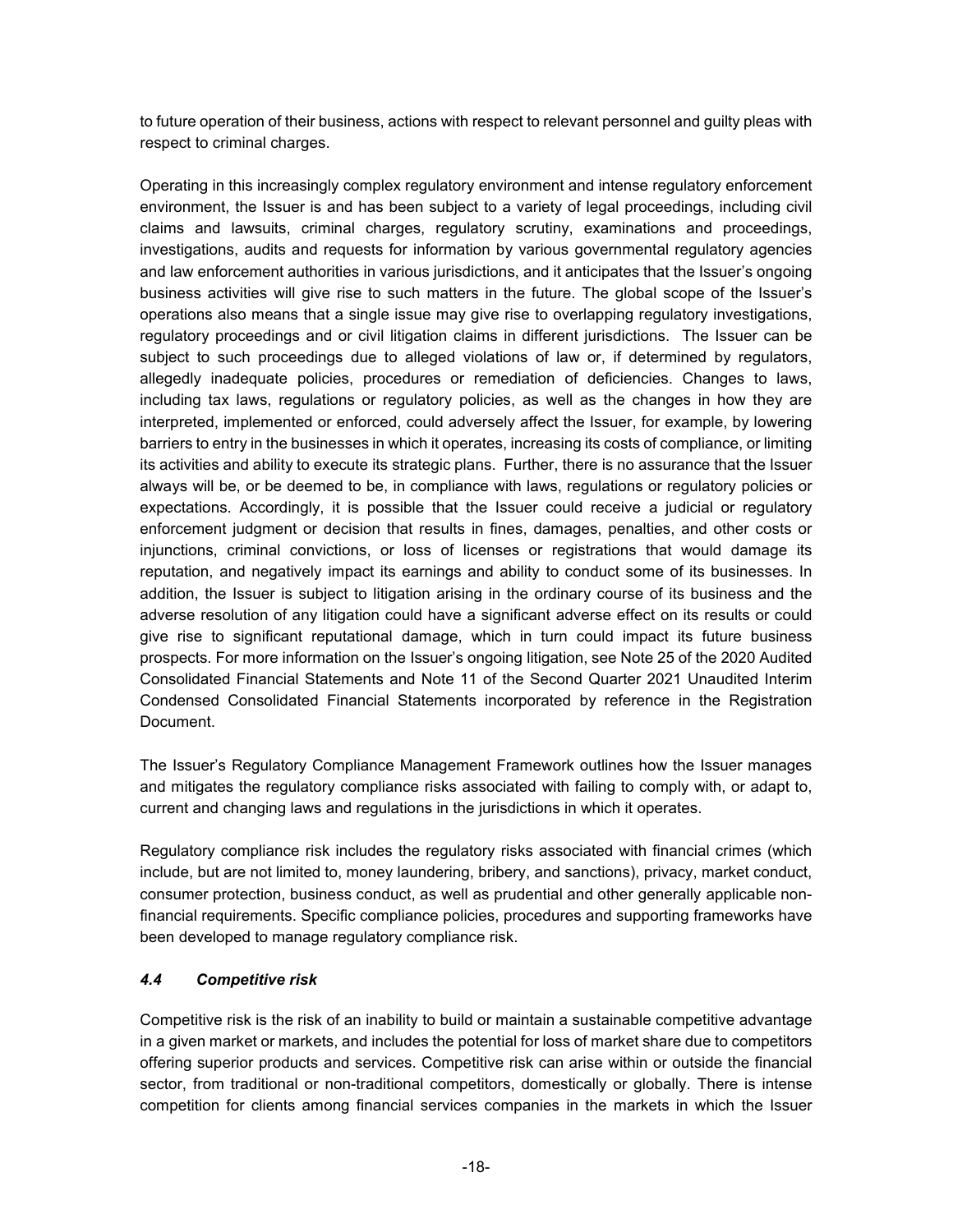operates. Client loyalty and retention can be influenced by a number of factors, including new technology used or services offered by the Issuer's competitors, relative service levels and prices, product and service attributes, its reputation, actions taken by its competitors, and adherence with competition and anti-trust laws. Other companies, such as insurance companies and non-financial companies, as well as new technological applications, are increasingly offering services traditionally provided by banks. This competition could also reduce the Issuer's revenue which could adversely affect its results.

#### **5. Macroeconomic risks**

#### *5.1 Impact of pandemic risk factor*

Pandemics, epidemics or outbreaks of an infectious disease in Canada or worldwide could have an adverse impact on the Issuer's business, including changes to the way the Issuer operates, and on the Issuer's financial results and condition. The spread of the COVID-19 pandemic, given its severity and scale, continues to adversely affect the Issuer's business to varying degrees, some of the Issuer's clients and also continues to pose risks to the global economy. At the onset of the COVID-19 pandemic, governments and regulatory bodies in affected areas imposed a number of measures designed to contain the COVID-19 pandemic, including widespread business closures, social distancing protocols, travel restrictions, school closures, quarantines, and restrictions on gatherings and events. While a number of containment measures have been and continue to be gradually eased or lifted across some regions, additional safety precautions and operating protocols aimed at containing the spread of COVID-19 including in light of second and subsequent waves of infections and the emergence of new strains of COVID-19, have been and continue to be instituted. As a result, containment measures continue to impact global economic activity, including the pace and magnitude of recovery as well as contributing to increased market volatility and changes to the macroeconomic environment. As the impacts of the COVID-19 pandemic continue to materialize, the prolonged effects of the disruption have had and continue to have adverse impacts on the Issuer's business strategies and initiatives, resulting in ongoing effects to the Issuer's financial results, including the realization of credit, market or operational risk losses.

Governments, monetary authorities, regulators and financial institutions, including the Issuer, have taken and continue to take actions in support of the economy and financial system. These actions include fiscal, monetary and other financial measures to increase liquidity, and provide financial aid to individual, small business, commercial and corporate clients. Additionally, regulatory relief measures in support of financial institutions have also been provided. For more information on these programs, refer to the Relief programs, Liquidity and funding risk and Capital management sections of the Issuer's 2020 Annual Report and Second Quarter 2021 MD&A, each of which is incorporated by reference into the Registration Document.

The Issuer is closely monitoring the potential continued effects and impacts of the COVID-19 pandemic, which continues to be a rapidly evolving situation. Uncertainty remains as to the full impacts of the COVID-19 pandemic on the global economy, financial markets, and the Issuer, including on the Issuer's financial results, regulatory capital and liquidity ratios and ability to meet regulatory and other requirements. The ultimate impacts will depend on future developments that are highly uncertain and cannot be predicted, including the scope, severity, duration and additional subsequent waves of the COVID-19 pandemic, as well as the effectiveness of actions and measures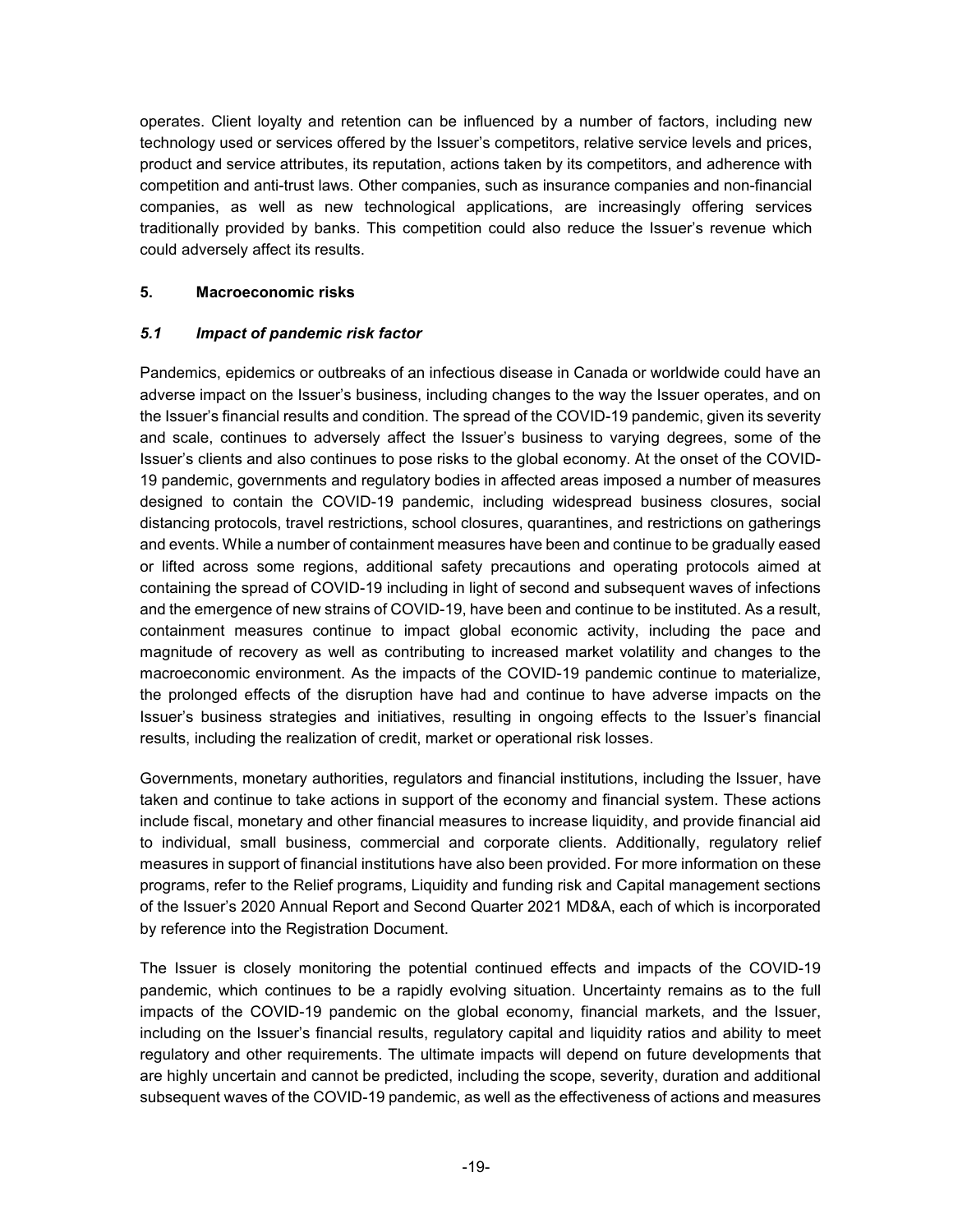taken by government, monetary and regulatory authorities and other third parties. The ongoing evolution of the development and distribution of vaccines also continues to raise uncertainty. With respect to client relief programs, the Issuer may face challenges, including increased risk of client disputes, litigation, government and regulatory scrutiny as a result of the effects of the COVID-19 pandemic on market and economic conditions and actions government authorities take in response to those conditions. The Issuer may also face increased operational and reputational risk and financial losses, including higher credit losses amongst other things, depending on the effectiveness of these client relief programs for the Issuer's individual, small business, commercial and corporate clients. The effectiveness of these programs will depend on the duration and scale of the COVID-19 pandemic and will differ by region and industry, with varying degrees of benefit to the Issuer's clients.

The COVID-19 pandemic has and may continue to result in disruptions to some of the Issuer's clients and the way in which the Issuer conducts its business, including the closure of certain branches, prolonged duration of staff working from home, and changes to the Issuer's operations due to higher volumes of client requests, as well as disruptions to key suppliers of its goods and services. These factors have adversely impacted, and may continue to adversely impact, the Issuer's business operations and the quality and continuity of service to clients. To date, the Issuer has taken proactive measures through its business continuity plans to adapt to the ongoing work from home arrangements, carefully planning the return to premise for some of the Issuer's employees, and the Issuer's crisis management teams have increased their efforts to preserve the well-being of the Issuer's employees and the Issuer's ability to serve clients. Additionally, various temporary relief programs beyond the available government programs were launched to further support the Issuer's clients in financial need. For more information on the Issuer's relief programs, refer to the Relief programs section of the Second Quarter 2021 MD&A incorporated by reference in the Registration Document.

In addition to the impact that the COVID-19 pandemic has had and continues to have on the Issuer's business, it may also continue to increase financial stress on some of the Issuer's clients. This, in conjunction with operational constraints due to the impacts of social distancing, including but not limited to full closures or reduced operating hours, lost sales opportunities and/or increased operating costs, could lead to increased pressure on some of the Issuer's individual clients as well as on the financial performance on some of the Issuer's small business, commercial and corporate clients, which could result in higher than expected credit losses for the Issuer.

If the COVID-19 pandemic is prolonged, including the possibility of additional subsequent waves, or further diseases emerge that give rise to similar effects, the adverse impact on the economy could deepen and result in further volatility and declines in financial markets. Moreover, it remains uncertain how the macroeconomic environment, and societal and business norms will be impacted following this COVID-19 pandemic. Unexpected developments in financial markets, regulatory environments, or consumer behaviour and confidence may also have adverse impacts on the Issuer's financial results and condition, business operations and reputation, for a substantial period of time. In virtually all aspects of the Issuer's operations, its view of risks is not static as its business activities expose it to a wide variety of risks. Consistent with the Issuer's Enterprise Risk Management Framework (ERMF), the Issuer actively manages its risks to help protect and enable its businesses. Additionally, the Issuer continues to evaluate the impacts that the COVID-19 pandemic has had and continues to have on its business, including the impact on its top and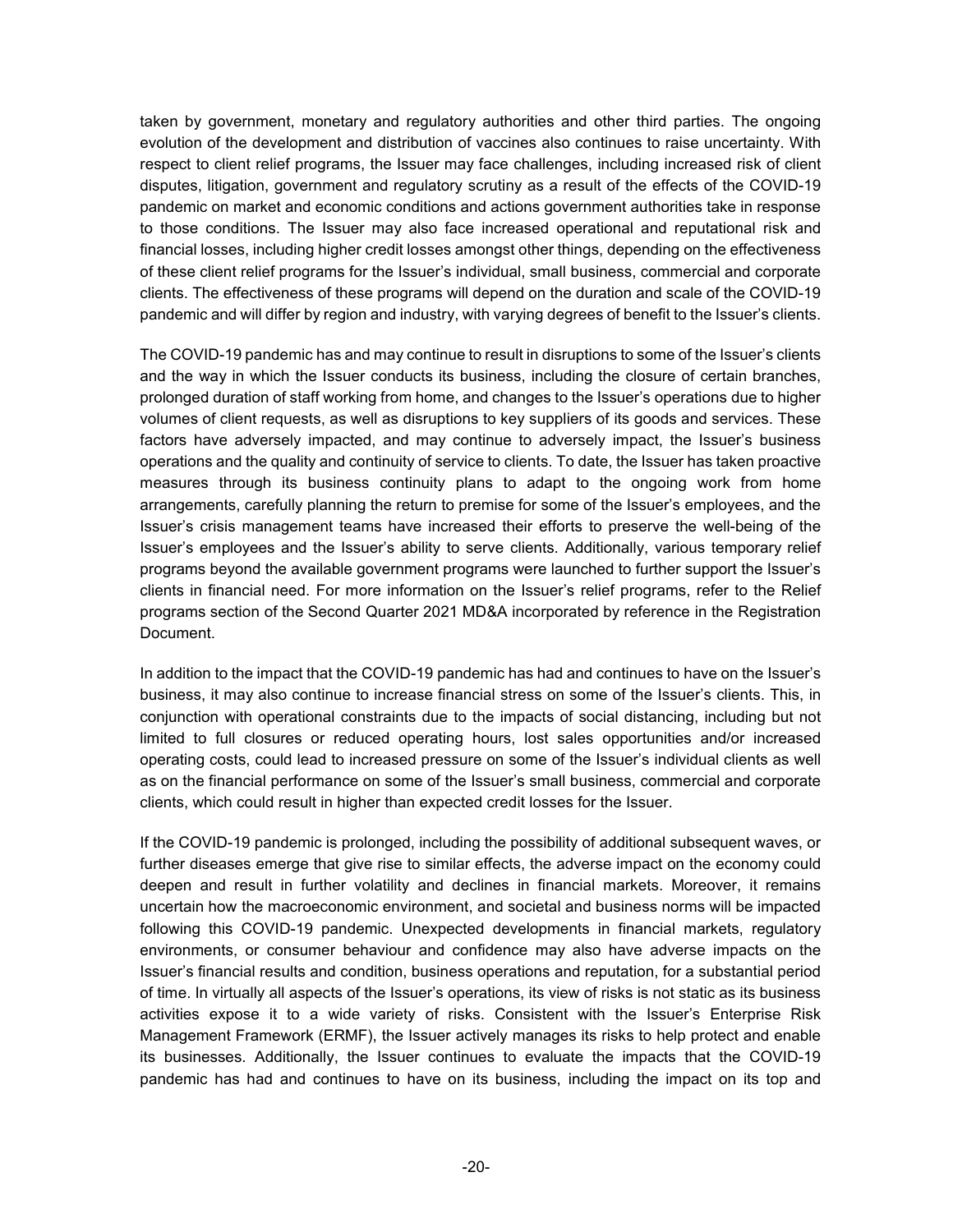emerging risks, operational and reputational risks as well as credit, market and liquidity and funding risks.

#### *5.2 Systemic Risk*

Systemic risk is the risk that the financial system as a whole, or a major part of it – either in an individual country, a region, or globally – is put in real and immediate danger of collapse or serious damage due to an unforeseen event causing a substantive shock to the financial system with the likelihood of material damage to the economy, and which would result in financial, reputation, legal or other risks for the Issuer.

Systemic risk is considered to be the least controllable risk facing the Issuer, leading to increased vulnerabilities as experienced during the 2008 global financial crisis and the COVID-19 pandemic. The Issuer's ability to mitigate systemic risk when undertaking business activities is limited, other than through collaborative mechanisms between key industry participants, and, as appropriate, the public sector and regulators to reduce the frequency and impact of these risks. The two most significant measures in mitigating the impact of systemic risk are diversification and stress testing.

The Issuer's diversified business model, portfolios, products, activities and funding sources help mitigate the potential impacts from systemic risk as well as having established risk limits to ensure its portfolio is diversified, and concentration risk is reduced and remains within its risk appetite.

Stress testing involves consideration of the simultaneous movements in a number of risk factors. It is used to ensure the Issuer's business strategies and capital planning are robust by measuring the potential impacts of credit, market, liquidity, and operational risks on it, under adverse economic conditions. The Issuer's enterprise-wide stress testing program evaluates the potential effects of a set of specified changes in risk factors, corresponding to exceptional but plausible adverse economic and financial market events. These stress scenarios are evaluated across the organization, and results are integrated to develop an enterprise-wide view of the impacts on the Issuer's financial results and capital requirements. For further details on the Issuer's stress testing, refer to the Enterprise risk management section on pages 58 and 59 of the Issuer's 2020 MD&A incorporated by reference into the Registration Document.

The Issuer's financial results are affected by the business and economic conditions in the geographic regions in which it operates. These conditions include consumer saving and spending habits as well as consumer borrowing and repayment patterns, business investment, government spending, exchange rates, sovereign debt risks, the level of activity and volatility of the capital markets, strength of the economy and inflation. Given the importance of the Issuer's Canadian and U.S. operations, a continued economic downturn may largely affect its personal and business lending activities and may result in higher provisions for credit losses. Deterioration and uncertainty in global capital markets could result in continued high volatility that would impact results in Capital Markets, while in Wealth Management weaker market conditions could lead to lower average feebased client assets and transaction volumes. In addition, worsening financial and credit market conditions may adversely affect the Issuer's ability to access capital markets on favourable terms and could negatively affect its liquidity, resulting in increased funding costs and lower transaction volumes in Capital Markets and Investor & Treasury Services.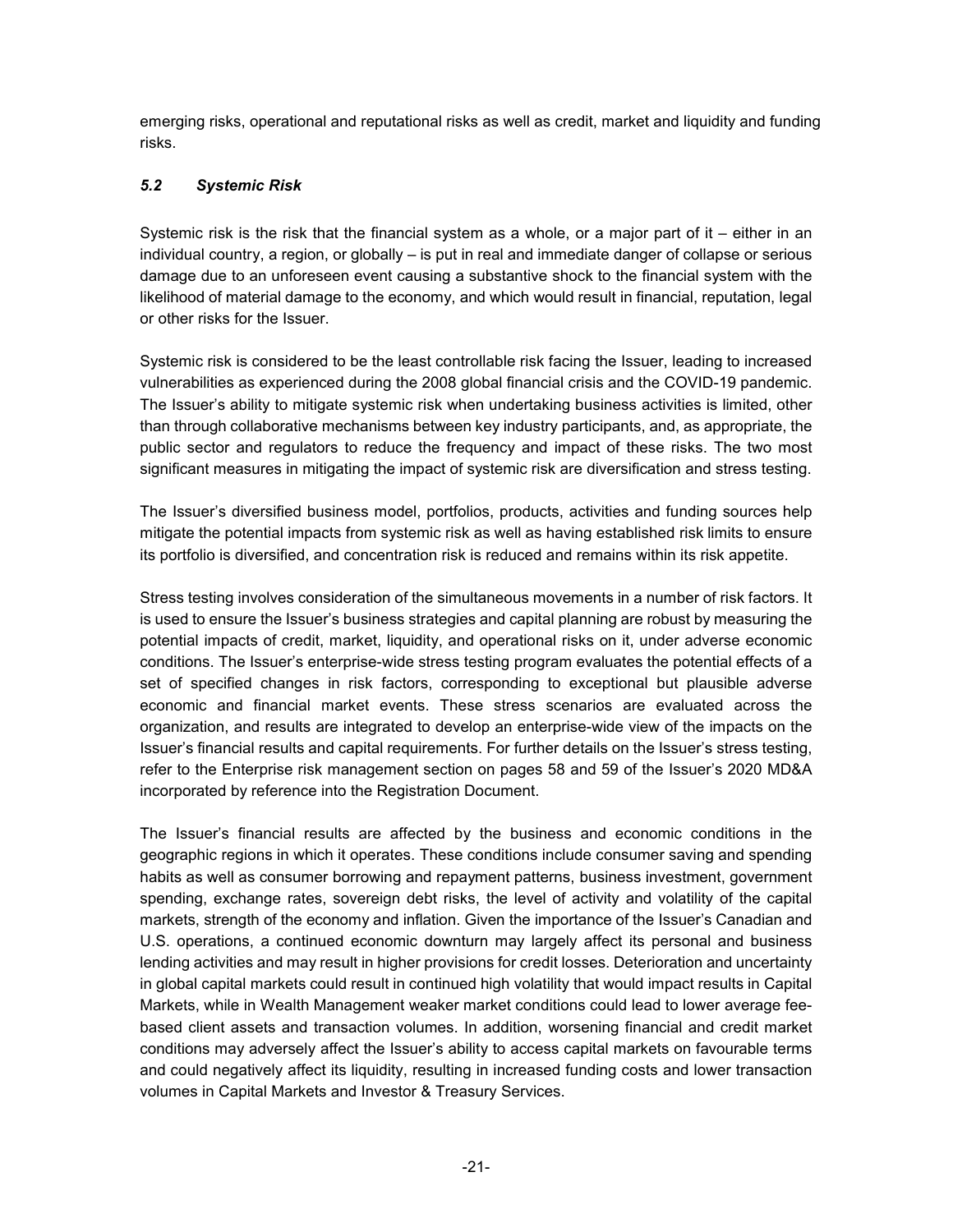The Issuer's financial results are also sensitive to changes in interest rates. Central banks globally reduced benchmark interest rates in 2020, largely in response to the impact of the COVID-19 pandemic in an effort to provide support to maintain the resilience and stability of the financial systems. A continuing low interest rate environment in Canada, the U.S. and globally would result in net interest income continuing to be unfavourably impacted by spread compression across many of the Issuer's businesses while an increase in interest rates would benefit the Issuer's businesses. However, a significant increase in interest rates could also adversely impact household balance sheets, leading to credit deterioration which might negatively impact the Issuer's financial results, particularly in some of its Personal & Commercial Banking and Wealth Management businesses.

#### **6. Overview of other risks**

In addition to the risks described above, there are other risk factors, described below, which may adversely affect the Issuer's businesses and financial results. The following discussion is not exhaustive as other factors could adversely affect the Issuer's results.

### *6.1 Government fiscal, monetary and other policies*

The Issuer's businesses and earnings are affected by monetary policies that are adopted by the BoC, the Federal Reserve in the U.S., the European Central Bank in the European Union and monetary authorities in other jurisdictions in which the Issuer operates, as well as the fiscal policies of the governments of Canada, the U.S., Europe and such other jurisdictions. Such policies can also adversely affect the Issuer's clients and counterparties in Canada, the U.S. and internationally, which may increase the risk of default by such clients and counterparties.

# *6.2 Tax risk and transparency*

Tax risk refers to the risk of loss related to unexpected tax liabilities. The tax laws and systems that are applicable to the Issuer are complex and wide ranging. As a result, the Issuer ensures that any decisions or actions related to tax always reflect its assessment of the long-term costs and risks involved, including their impact on the Issuer's relationship with clients, shareholders, and regulators, and its reputation.

The Issuer's tax strategy is designed to provide transparency and support its business strategy, and is aligned with the Issuer's corporate vision and values. The Issuer seeks to maximize shareholder value by structuring its businesses in a tax-efficient manner while considering reputational risk by being in compliance with all laws and regulations. The Issuer's policy seeks to ensure that it:

- Acts with integrity and in a straightforward, open and honest manner in all tax matters;
- Ensures tax strategy is aligned with the Issuer's business strategy supporting only bona fide transactions with a business purpose and economic substance;
- Ensures all intercompany transactions are conducted on arm's length terms;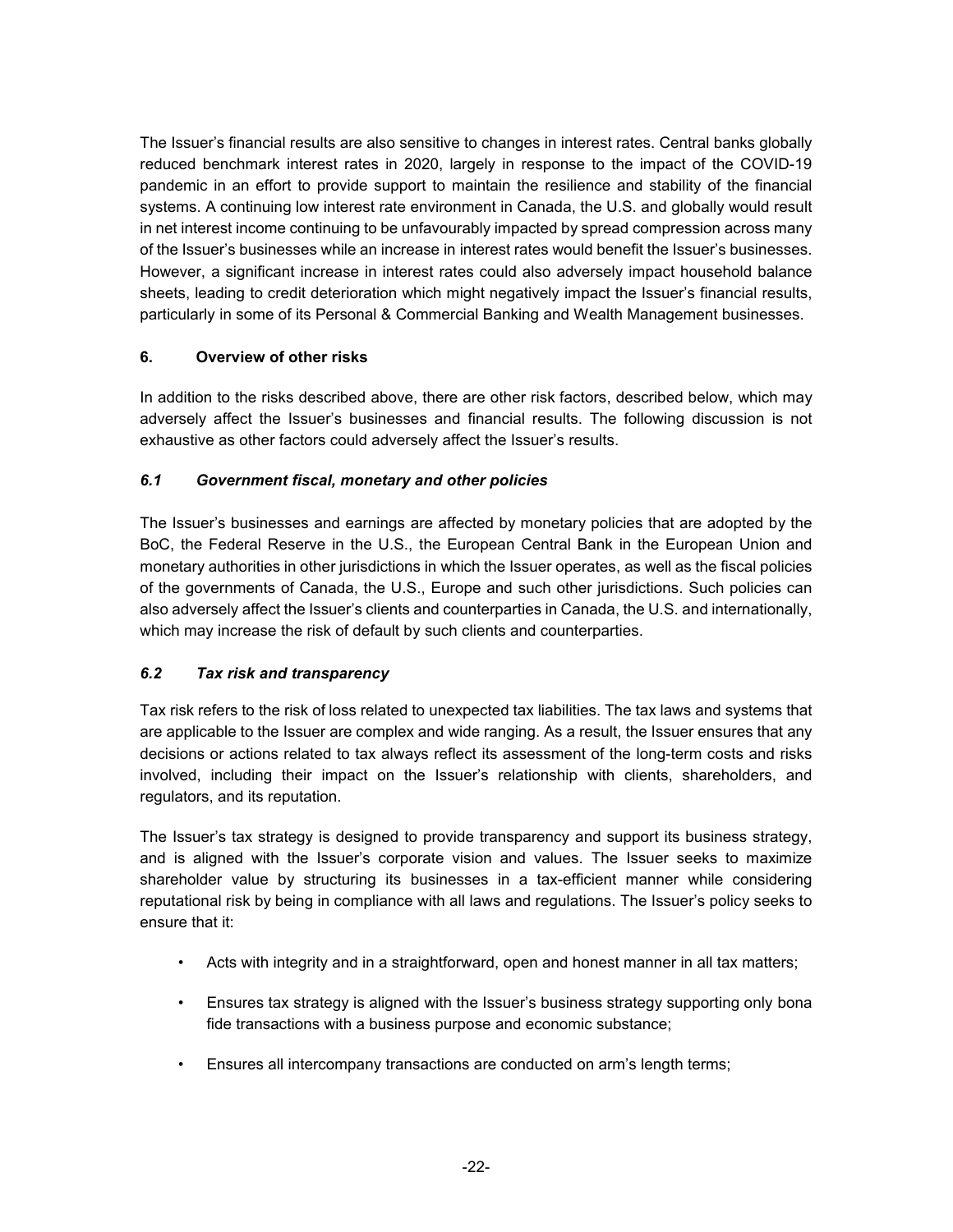- Ensures the Issuer's full compliance and full disclosure to tax authorities of its statutory obligations; and
- Endeavours to work with the tax authorities to build positive long-term relationships and where disputes occur, address them constructively.

With respect to assessing the needs of its clients, the Issuer considers a number of factors including the purpose of the transaction. The Issuer seeks to ensure that it only supports bona fide client transactions with a business purpose and economic substance. Should the Issuer become aware of client transactions that are aimed at evading their tax obligations, the Issuer will not proceed with the transactions.

Given that the Issuer operates globally, complex tax legislation and accounting principles have resulted in differing legal interpretations between the respective tax authorities the Issuer deals with and itself, and the Issuer is at risk of tax authorities disagreeing with prior positions the Issuer has taken for tax purposes. When this occurs, the Issuer is committed to an open and transparent dialogue with the tax authorities to ensure a quick assessment and prompt resolution of the issues where possible. Failure to adequately manage tax risk and resolve issues with tax authorities in a satisfactory manner could adversely impact the Issuer's results, potentially to a material extent in a particular period, and/or significantly impact the Issuer's reputation.

#### *6.3 Environmental and social risk*

Environmental and social (E&S) risk is the potential for an E&S issue associated with the Issuer, a client, transaction, product, supplier or activity to have a negative impact on the Issuer's financial position, operations, legal and regulatory compliance, or reputation. E&S issues include, but are not limited to, site contamination, waste management, land and resource use, biodiversity, water quality and availability, climate change, environmental regulation, human rights (including, but not limited to, Indigenous Peoples' rights) and community engagement.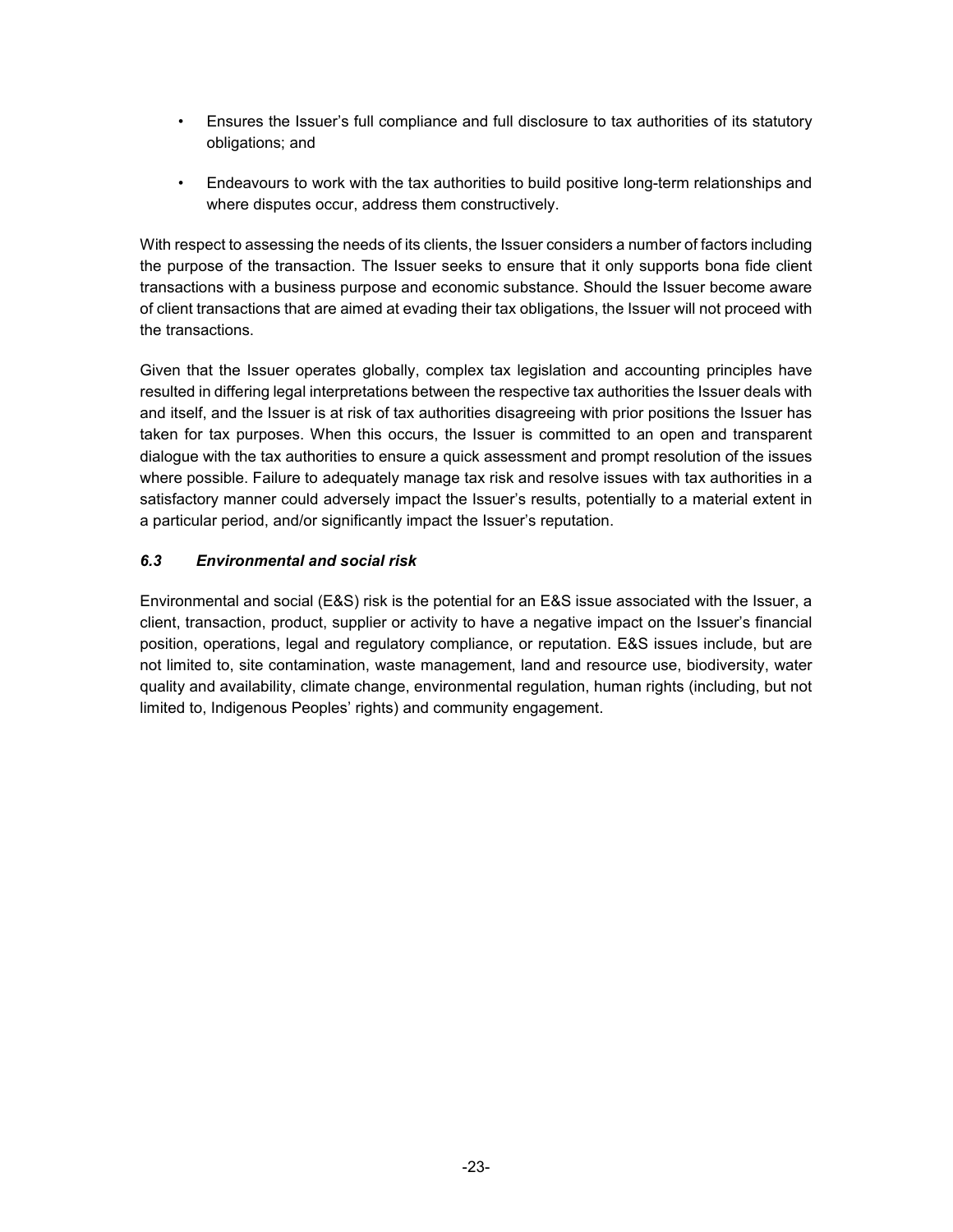# **DOCUMENTS INCORPORATED BY REFERENCE**

The following documents which have previously been published are hereby incorporated in, and form part of, this Registration Document:

- (a) the entire 2020 AIF (available at: *https://www.rbc.com/investor-relations/\_assetscustom/pdf/aif2020.pdf*), including, without limitation, the following sections:
	- (i) "Description of the Business General Summary" on pages 2 and 3;
	- (ii) "Description of the Business Competition" on page 3; and
	- (iii) "Appendix A Principal Subsidiaries" on page 27; and
- (b) the following sections of the Bank's 2020 Annual Report (the "**2020 Annual Report**") (available at: *https://www.rbc.com/investor-relations/\_assets-custom/pdf/ar\_2020\_e.pdf* ) for the year ended October 31, 2020:
	- (i) the audited annual consolidated financial statements, which comprise the consolidated balance sheets as of October 31, 2020 and 2019, and the related consolidated statements of income, comprehensive income, changes in equity, and cash flows for the years then ended, including the related notes, prepared in accordance with International Financial Reporting Standards as issued by the International Accounting Standards Board on pages 127 through 220, together with Management's Report on Internal Control over Financial Reporting as of October 31, 2020 on page 119, the Independent Auditor's Report and the Report of Independent Registered Public Accounting Firm, each dated December 1, 2020, on pages 120 through 123 and 124 through 126, respectively, (the "**2020 Audited Consolidated Financial Statements**");
	- (ii) the entire Management's Discussion and Analysis for the year ended October 31, 2020 (the "**2020 MD&A**") on pages 14 through 116, including, without limitation, a description of risk factors related to the Bank and its business, and the steps taken to manage such risks, under the risk sections on pages 53 to 96 and information about trends, commitments, events and uncertainties for the Bank and each business segment known to the Bank's management which is provided under the heading "Economic, market and regulatory review and outlook – data as at December 1, 2020" on pages 16 to 17, "Strategic Priorities" and "Outlook" on pages 29, 30, 34, 40, 43 and 45, "Quarterly results and trend analysis" on page 49 and 50, together with the caution provided under the heading "Caution regarding forward-looking statements" on page 14;
	- (iii) the information about tax examinations and assessments and legal and regulatory matters to which the Issuer and its Subsidiaries are or have been subject in Note 22 on page 207 and Note 25 on pages 210 and 211, respectively; and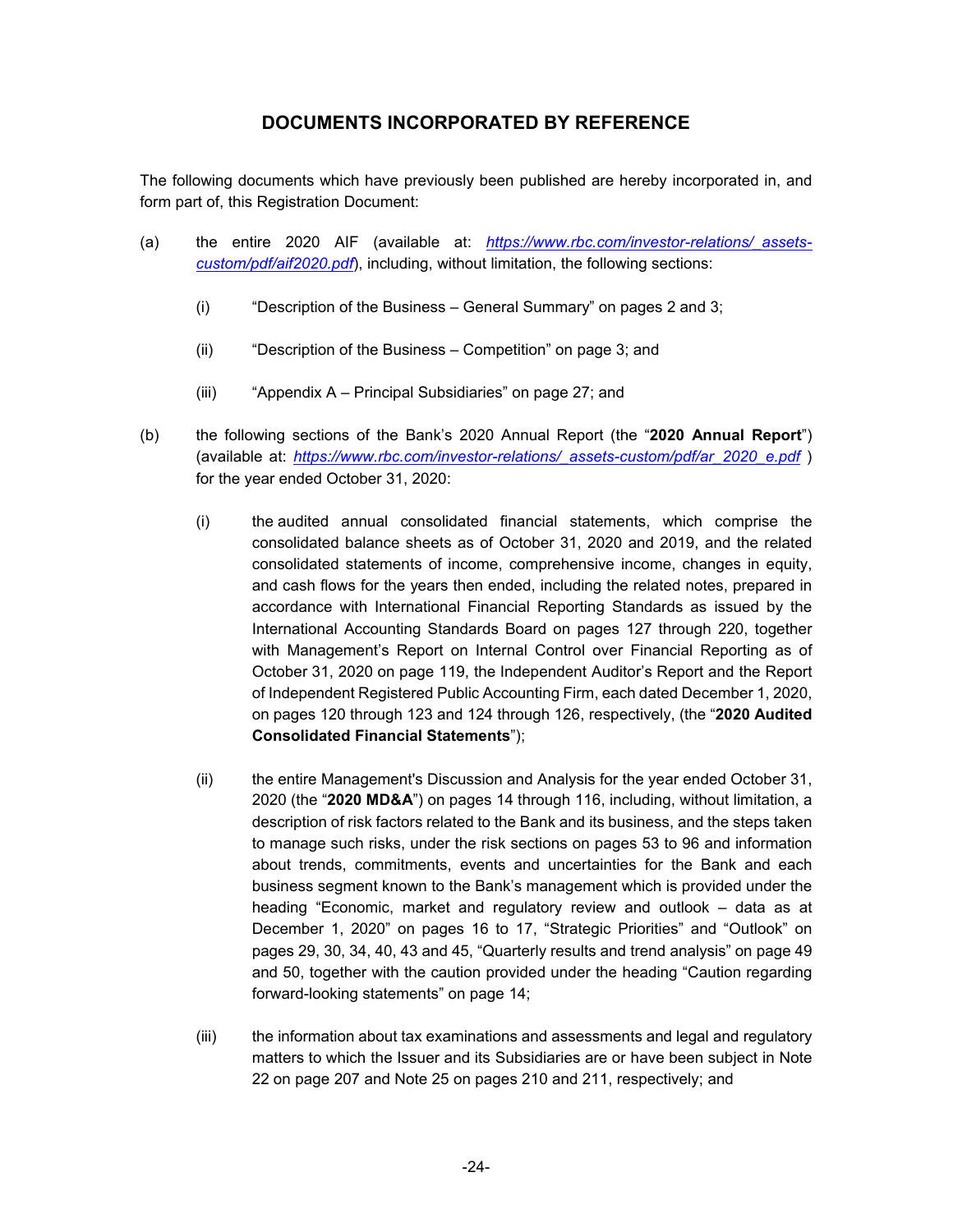the remainder of the 2020 Annual Report is either not relevant for investors or covered elsewhere in this Registration Document and is not incorporated by reference;

- (c) the following sections of the Bank's Second Quarter 2021 Report to Shareholders (the "**Second Quarter 2021 Report to Shareholders**") (available at: *https://www.rbc.com/investor-relations/\_assets-custom/pdf/2021q2\_report.pdf*):
	- (i) the entire Management's Discussion and Analysis (the "**Second Quarter 2021 MD&A**") on pages 2 to 50, including, without limitation, information about trends, commitments, events and uncertainties for the Bank known to the Bank's management which is provided on pages 4 to 7 and 21 to 22 under the headings "Economic, market and regulatory review and outlook – data as at May 26, 2021", "Impact of COVID-19 Pandemic" and "Quarterly results and trend analysis", respectively, together with the caution provided under the heading "Caution regarding forward-looking statements" on page 2;
	- (ii) the unaudited interim condensed consolidated financial statements, which comprise the unaudited interim condensed consolidated balance sheet of the Bank as of April 30, 2021 and the related unaudited interim condensed consolidated statements of income, comprehensive income, changes in equity, and cash flows for the three and six months ended April 30, 2021 and April 30, 2020 and selected explanatory notes (the "**Second Quarter 2021 Unaudited Interim Condensed Consolidated Financial Statements**"), set out on pages 52 to 82 presented in compliance with International Accounting Standard (IAS) 34 Interim Financial Reporting, which have not been audited or reviewed by auditors pursuant to the International Standard on Review Engagements (UK and Ireland) 2410; and
	- (iii) the information about tax examinations and assessments and legal proceedings and regulatory matters to which the Issuer and its subsidiaries are or have been subject in Note 8 on page 77 and Note 11 on page 79;

the remainder of the Issuer's Second Quarter 2021 Report to Shareholders either is not relevant for an investor or is covered elsewhere in this Registration Document and is not incorporated by reference;

provided that any statement contained in a document, all or the relative portion of which is incorporated by reference, shall be deemed to be modified or superseded for the purpose of this document to the extent that a statement contained herein or in any supplement hereto filed under Article 23 of the UK Prospectus Regulation, including any document incorporated therein by reference, modifies or supersedes such earlier statement (whether expressly, by implication or otherwise).

Information, documents or statements expressed to be incorporated by reference into, or that form part of one or more of, the documents noted above form part of this document but do not form part of the Registration Document of the Issuer approved by the FCA for purposes of the UK Prospectus Regulation.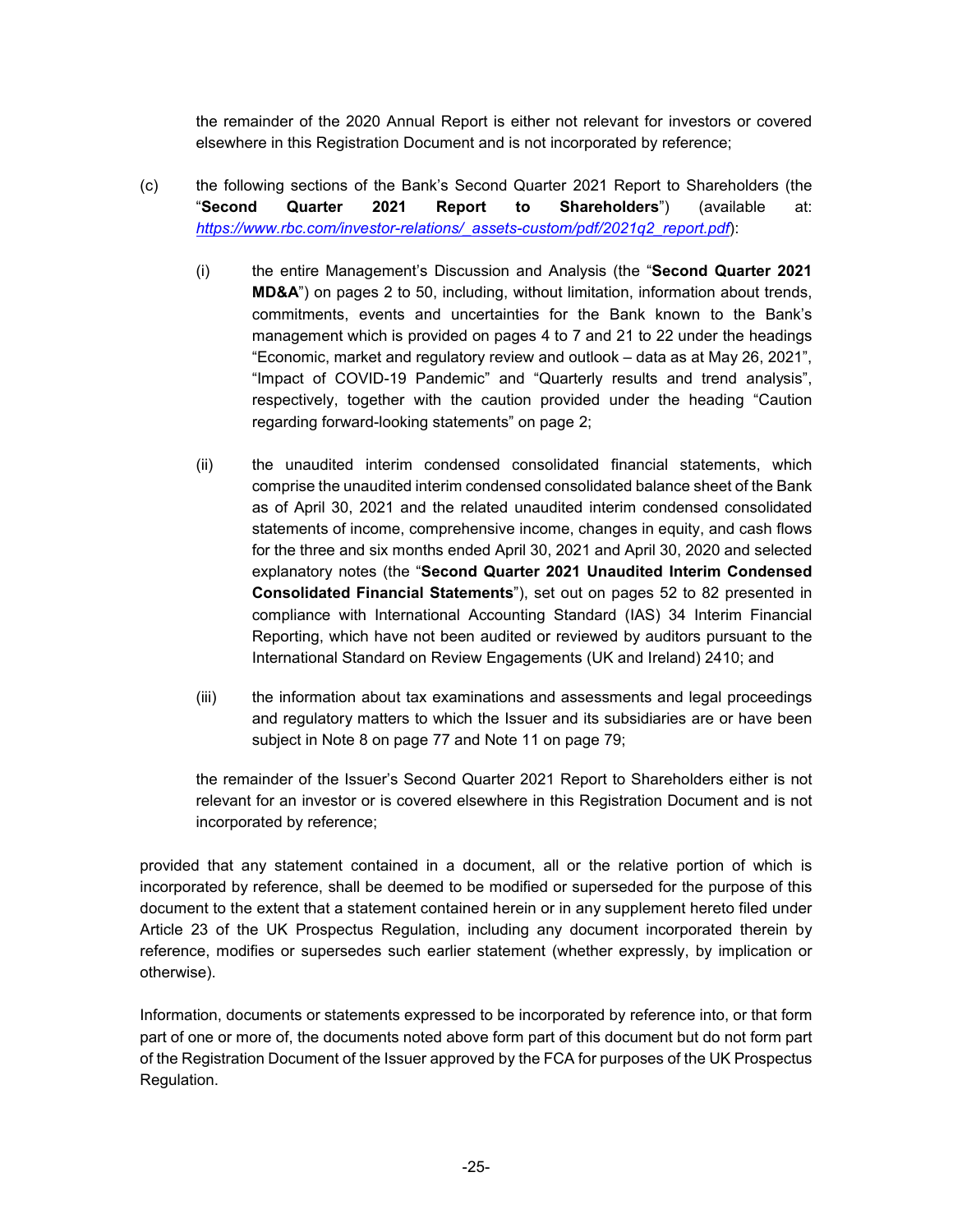Copies of this Registration Document and the documents incorporated by reference herein and any supplement hereto approved by the FCA can be viewed on the Issuer's website at *https://www.rbc.com/investor-relations/european-senior-notes-program.html* and on the website of the Regulatory News Service operated by the London Stock Exchange at *http://www.londonstockexchange.com/exchange/news/market-news/market-news-home.html* under the name of the Issuer and the headline "Publication of Prospectus"; and (ii) obtained on written request and without charge from (a) the Issuer at 200 Bay Street, Toronto, Ontario, Canada M5J 2J5, Attention: Senior Vice President, Wholesale Finance and Investor Relations, (b) the office of the Issuing and Paying Agent, The Bank of New York Mellon, London Branch, One Canada Square, London E14 5AL, United Kingdom, Attention: Manager, EMEA Corporate & Sovereign, and (c) at the specified offices of any other paying agent (together with The Bank of New York Mellow, London Branch, the "**Paying Agents**") appointed in connection with the issuance of securities with respect to which the Registration Document forms part of a prospectus prepared by the Issuer or relating to such securities. For the avoidance of doubt, unless specifically incorporated by reference into this Registration Document, the information contained on the websites referred to above is not incorporated in, and does not form part of, this Registration Document or a prospectus.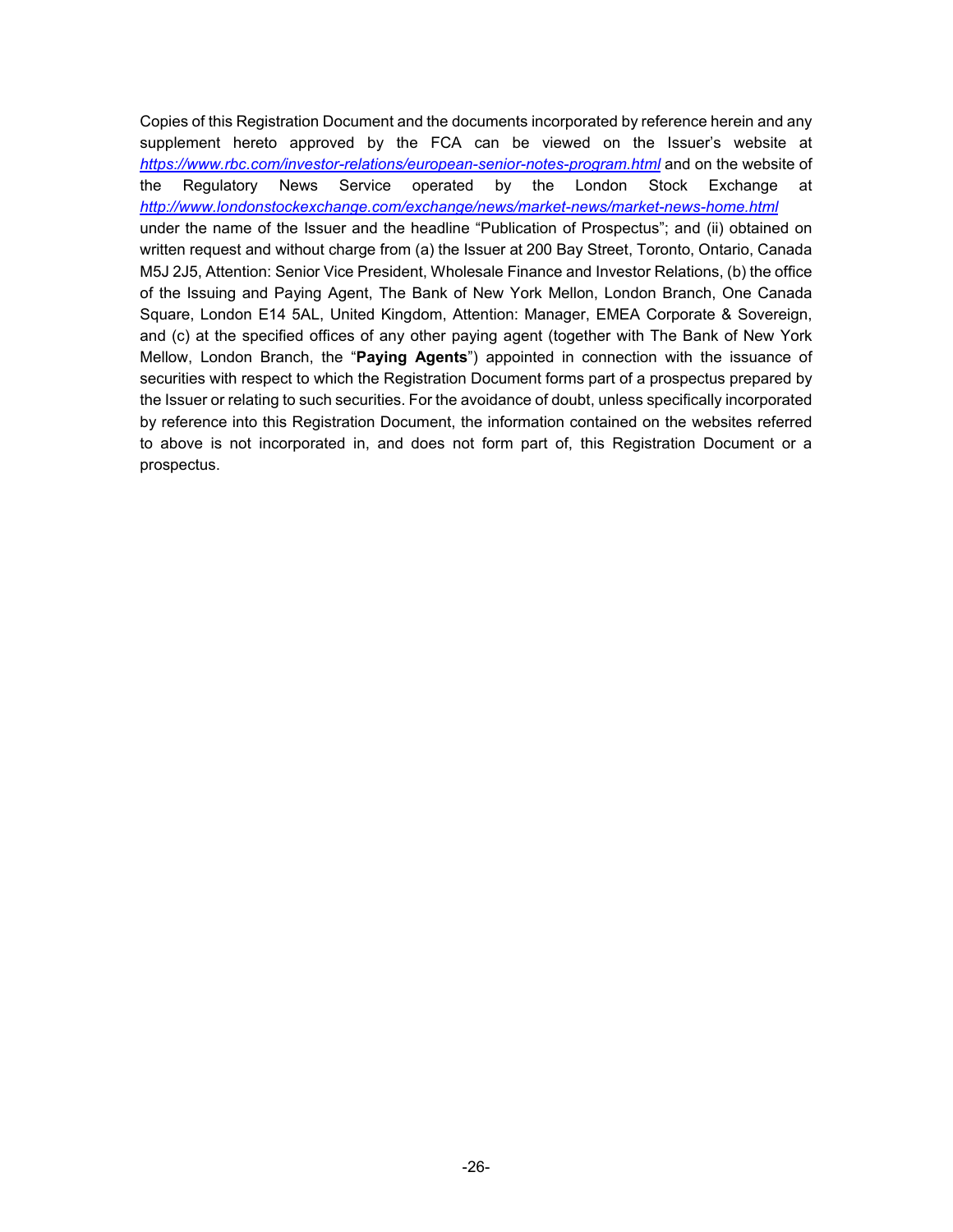# **DESCRIPTION OF ROYAL BANK OF CANADA**

*The information appearing below is supplemented by the more detailed information contained in the documents incorporated by reference in this Registration Document. See paragraphs (a), (b) and (c) of the section entitled "Documents Incorporated by Reference".*

#### **History and Development of the Issuer**

Royal Bank of Canada (the "**Bank**") is a Schedule I bank under the *Bank Act* (Canada) (the "**Bank Act**"), which constitutes its charter. The Bank was created as Merchants Bank in 1864 and was incorporated under the "Act to Incorporate the Merchants' Bank of Halifax" assented to June 22, 1869. The Bank changed its name to The Royal Bank of Canada in 1901 and to Royal Bank of Canada in 1990.

The Bank's corporate headquarters are located at Royal Bank Plaza, 200 Bay Street, Toronto, Ontario, Canada M5J 2J5 and the telephone contact number is +1 (416) 974-5151. Its head office is located at 1 Place-Ville Marie, Montreal, Quebec, Canada. The Bank's website can be found at *http://www.rbc.com*. For the avoidance of doubt, unless specifically incorporated by reference into this Registration Document, the information contained on the websites referred to above is not incorporated in, and does` not form part of, the Registration Document or a prospectus.

On November 21, 2017, the Bank was added to the list of global systemically important banks ("**G-SIBs**") by the Financial Stability Board ("**FSB**") and was designated a G-SIB by the FSB. On November 11, 2020 the Issuer was re-designated as a G-SIB by the FSB. The Issuer does not expect any significant impacts resulting from the designation.

#### **RBC Group and its Principal Activities and Markets**

The Bank's business and powers are set out in Part VIII of the Bank Act. In particular, section 409 provides that, subject to the Bank Act, the Bank shall not engage in or carry on business other than the business of banking and such business as generally appertains thereto.

The RBC Group is a global financial institution with a purpose-driven, principles-led approach to delivering leading performance. The RBC Group's success comes from the 86,000+ employees who leverage their imaginations and insights to bring its vision, values and strategy to life so it can help its clients thrive and communities prosper. As Canada's biggest bank, and one of the largest in the world based on market capitalization, the RBC Group has a diversified business model with a focus on innovation and providing exceptional experiences to the Issuer's 17 million clients in Canada, the U.S. and 27 other countries. As at April 30, 2021, the RBC Group has total assets of approximately C\$1.615 trillion and total equity attributable to shareholders of approximately C\$92.735 billion.

The RBC Group's business segments are Personal & Commercial Banking, Wealth Management, Insurance, Investor & Treasury Services and Capital Markets. Additional information about the RBC Group's business and each segment (including segment results) can be found under "Overview and outlook" beginning on page 15 and under "Business segment results" beginning on page 26 of the Issuer's 2020 Annual Report, which sections form part of the 2020 MD&A incorporated by reference herein and under "Overview and outlook" beginning on page 2 and under "Business segment results" beginning on page 12 of the Issuer's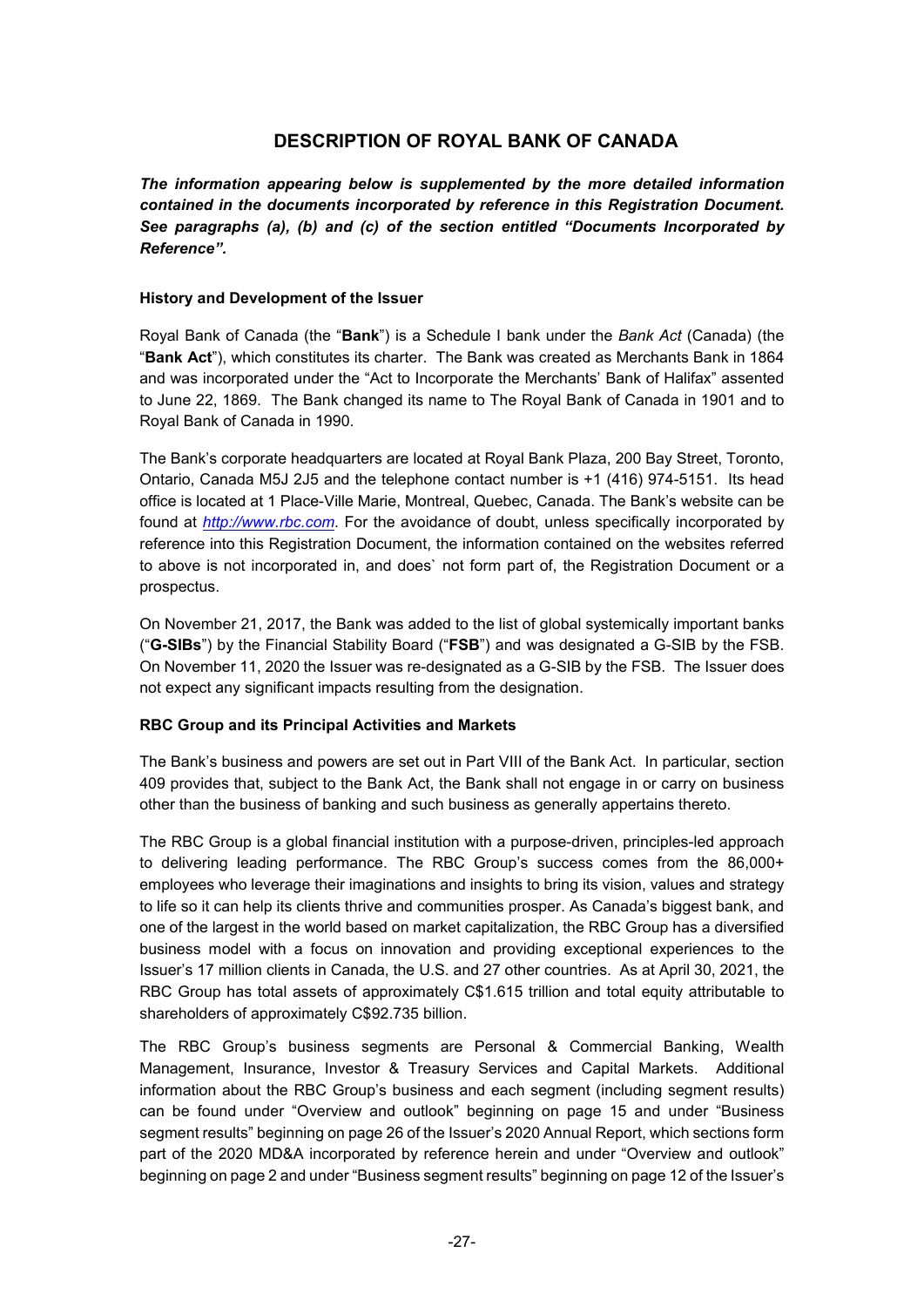Second Quarter 2021 Report to Shareholders, which sections form part of the Second Quarter 2021 MD&A incorporated by reference herein.

The Bank's common shares are listed on the Toronto Stock Exchange in Canada, New York Stock Exchange in the U.S. and the SIX Swiss Exchange in Switzerland. The trading symbol is "RY". Its preferred shares are listed on the Toronto Stock Exchange.

Except as indicated in Notes 19 and 20 of the 2020 Audited Consolidated Financial Statements, there are no other convertible bonds or options on the Bank's common or preferred shares outstanding which have been issued by the Bank or by group companies of the Bank.

Except for the number of Treasury Shares as at April 30, 2021 specified in the Bank's Second Quarter 2021 Unaudited Interim Condensed Consolidated Financial Statements incorporated herein by reference, neither the Bank nor any third party on its behalf owns any of its issued common or preferred shares.

#### **Competition**

The principal markets in which the Bank competes as at October 31, 2020 are described in the 2020 MD&A incorporated by reference herein.

#### **Organizational Structure**

The Bank's principal subsidiaries as at October 31, 2020 are listed in "Appendix A" of the Issuer's 2020 AIF, which is incorporated by reference herein.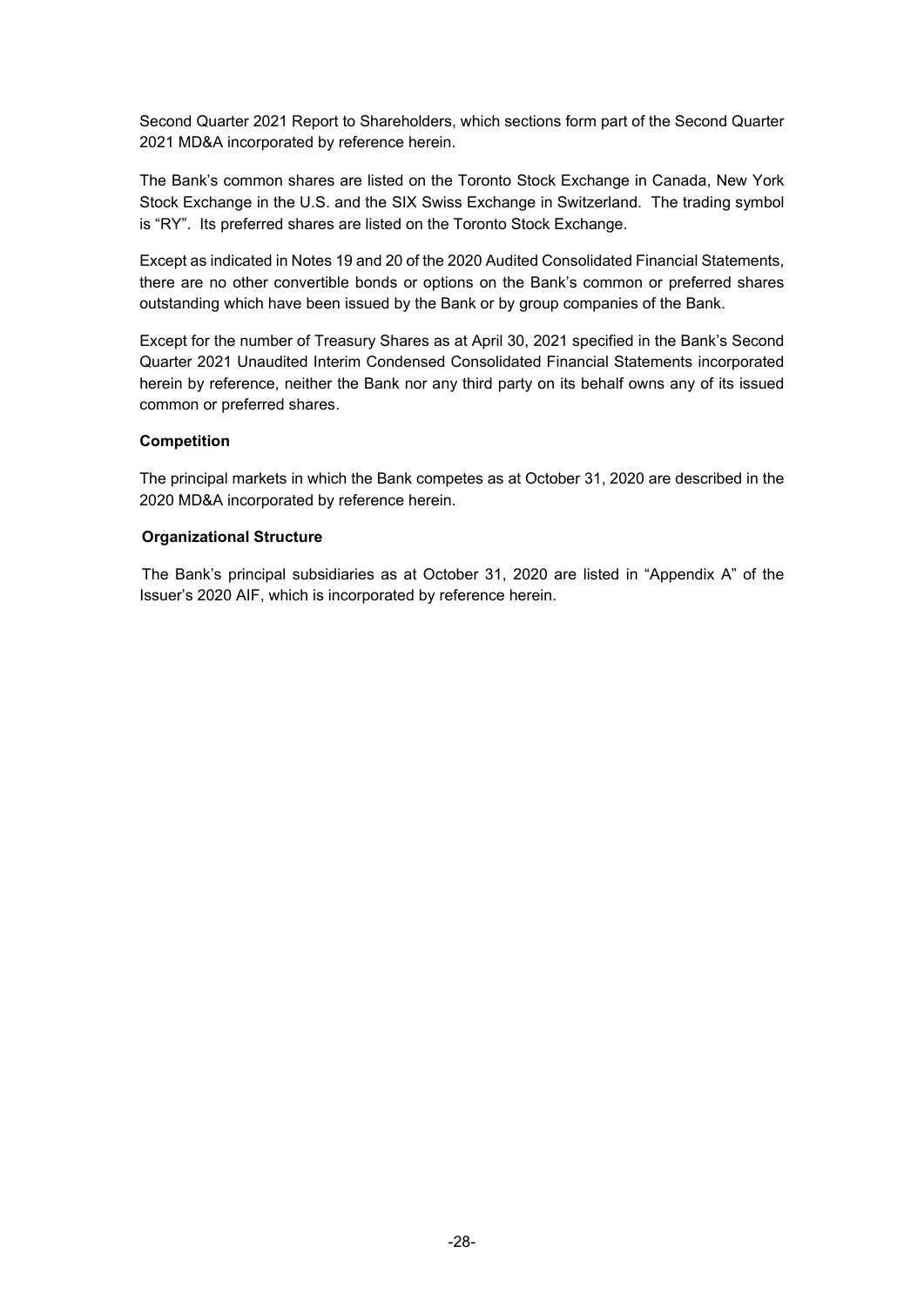#### **ISSUER RATINGS**

Each of the Bank's solicited debt and preferred share ratings as at the date of this Registration Document are listed below:

|                                              | Moody's USA | <b>S&amp;P USA</b>            | Fitch  | <b>DBRS</b>  |
|----------------------------------------------|-------------|-------------------------------|--------|--------------|
|                                              | Rating      | Rating                        | Rating | Rating       |
| Legacy Senior Long-term<br>Debt <sup>1</sup> | Aa $2$      | $AA-$                         | AA     | AA (high)    |
| Senior Long-term Debt <sup>2</sup>           | A2          | $\overline{A}$                | $AA-$  | AA           |
| Subordinated Debt                            | Baa1        | $\overline{A}$                | A      | AA (low)     |
| NVCC Subordinated Debt <sup>3</sup>          | Baa1(hyb)   | $A -$                         | A      | A            |
| Short-term Senior Debt                       | $P-1$       | $A - 1 +$                     | $F1+$  | $R-1$ (high) |
| <b>Preferred Shares</b>                      | Baa3        | BBB+                          |        | Pfd-1 (low)  |
| NVCC Preferred Shares <sup>3</sup>           | Baa3(hyb)   | <b>BBB</b> / P-2 <sup>4</sup> |        | Pfd-2(high)  |
| Outlook                                      | Stable      | Stable                        | Stable | Stable       |

Notes:

<sup>1</sup> Includes senior long-term debt issued prior to September 23, 2018 and senior long-term debt issued on or after September 23, 2018 which is excluded from the Canadian Bank Recapitalization ("Bail-in") regime.

<sup>2</sup> Includes senior long-term debt issued on or after September 23, 2018 which is subject to conversion under the Bailin regime.

<sup>3</sup> Non-viability contingent capital or NVCC.

<sup>4</sup> It is the practice of S&P USA to present an issuer's preferred share ratings on both the global rating scale and on the Canadian national scale when listing the ratings for a particular issuer.

Credit ratings including stability or provisional ratings (collectively, "**Ratings**") are not recommendations to purchase, sell or hold a security or financial obligation inasmuch as they do not comment on market price or suitability for a particular investor. Ratings may not reflect the potential impact of all risks on the value of securities or financial obligation. In addition, real or anticipated changes in the rating assigned to a security or financial obligation will generally affect the market value of that security or financial obligation. Ratings are determined by the rating agencies based on criteria established from time to time by them and are subject to revision or withdrawal at any time by the rating organization. Each Rating listed in the chart above should be evaluated independently of any other Rating applicable to the Issuer's debt and preferred shares. As is customary, the Issuer pays ratings agencies to assign Ratings for the parent company as well as its subsidiaries, and for certain other services.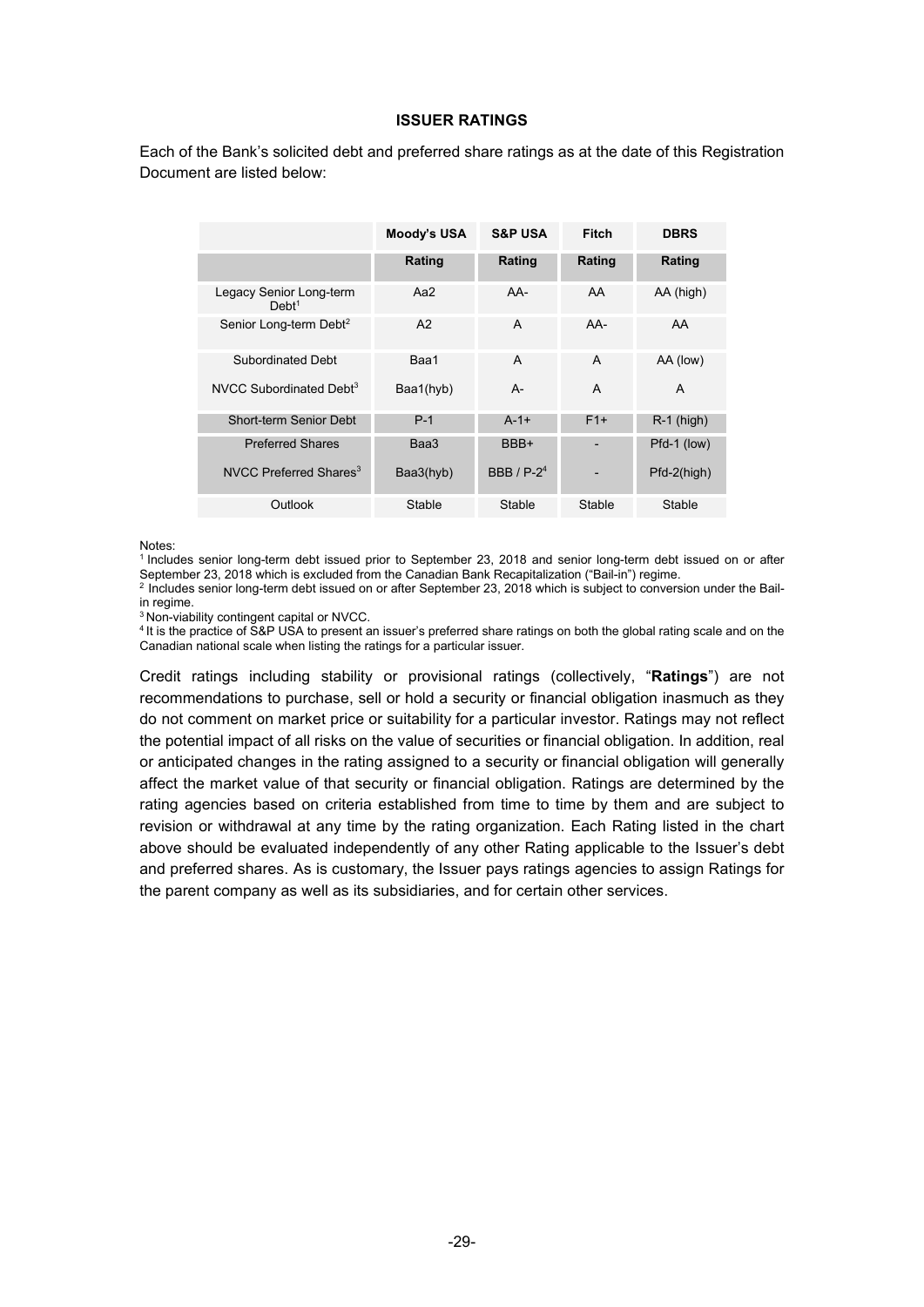#### **FINANCIAL SUMMARY**

With the exception of the figures for return on common equity, information in the tables below for the years ended October 31, 2020 and 2019 and for the six-month periods ended April 30, 2021 and 2020 have been extracted from the Issuer's 2020 audited consolidated financial statements, prepared in accordance with IFRS as issued by the International Accounting Standards Board and the unaudited interim condensed consolidated financial statements for the six-month period ended April 30, 2021 and 2020 presented in compliance with IAS 34 Interim Financial Reporting, respectively, all of which are incorporated by reference in this Registration Document. The amounts under return on common equity for the years ended October 31, 2020 and 2019 and for the six-month periods ended April 30, 2021 and 2020 have been extracted from the Issuer's 2020 MD&A and its Second Quarter 2021 MD&A, respectively.

An audit comprises audit tests and procedures deemed necessary for the purpose of expressing an opinion on financial statements taken as a whole. An audit opinion has not been expressed on individual balances of accounts or summaries of selected transactions in the table below.

| <b>Selected Consolidated Balance Sheet Information</b> |           |                                           |                           |  |  |
|--------------------------------------------------------|-----------|-------------------------------------------|---------------------------|--|--|
|                                                        | 2021      | As at April 30, As at October 31,<br>2020 | As at October 31,<br>2019 |  |  |
|                                                        |           | (in millions of Canadian dollars)         |                           |  |  |
| Loans, net of allowance for loan losses                | 673,511   | 660,992                                   | 618,856                   |  |  |
| Total assets                                           | 1,615,316 | 1,624,548                                 | 1,428,935                 |  |  |
| Deposits                                               | 1,033,323 | 1,011,885                                 | 886,005                   |  |  |
| Other liabilities                                      | 477,819   | 514,107                                   | 447,827                   |  |  |
| Subordinated debentures                                | 9,014     | 9,867                                     | 9,815                     |  |  |
| Non-Controlling interests                              | 87        | 103                                       | 102                       |  |  |
| Equity attributable to shareholders                    | 92.735    | 86.664                                    | 83,523                    |  |  |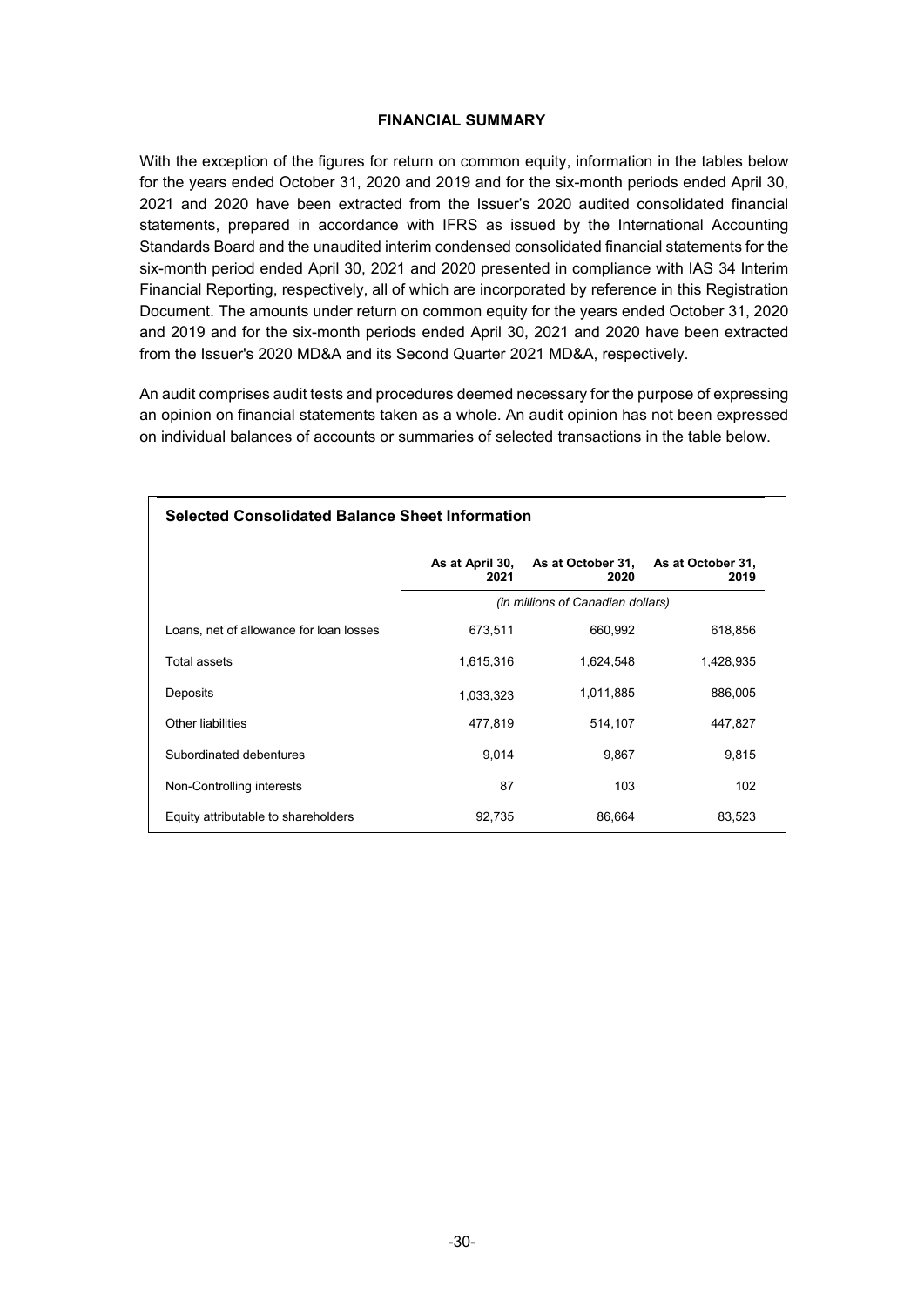#### **Consolidated and Condensed Consolidated Statement of Income Information**<sup>2</sup>

|                                                                    | Six-months<br>ended April<br>30, 2021 | Six-months<br>ended April<br>30, 2020 | Year ended<br>October 31,<br>2020                                                     | Year ended<br>October 31,<br>2019 |
|--------------------------------------------------------------------|---------------------------------------|---------------------------------------|---------------------------------------------------------------------------------------|-----------------------------------|
|                                                                    |                                       |                                       | (in millions of Canadian dollars, except per share amounts and<br>percentage amounts) |                                   |
| Net interest income                                                | 9,889                                 | 10,686                                | 20,835                                                                                | 19,749                            |
| Non-interest income                                                | 14,672                                | 12,483                                | 26,346                                                                                | 26,253                            |
| Total revenue                                                      | 24,561                                | 23,169                                | 47,181                                                                                | 46,002                            |
| Provision for credit losses (PCL)                                  | 14                                    | 3,249                                 | 4,351                                                                                 | 1,864                             |
| Insurance policyholder benefits,<br>claims and acquisition expense | 1,555                                 | 1,437                                 | 3,683                                                                                 | 4,085                             |
| Non-interest expense                                               | 12,921                                | 12,320                                | 24,758                                                                                | 24,139                            |
| Net Income                                                         | 7,862                                 | 4,990                                 | 11,437                                                                                | 12,871                            |
| Earnings per share                                                 |                                       |                                       |                                                                                       |                                   |
| - basic                                                            | \$5.42                                | \$3.41                                | \$7.84                                                                                | \$8.78                            |
| - diluted                                                          | \$5.42                                | \$3.40                                | \$7.82                                                                                | \$8.75                            |
| Return on common equity<br>$(ROE)^{1,2}$                           | 19.0%                                 | 12.5%                                 | 14.2%                                                                                 | 16.8%                             |

1. This measure does not have a standardized meaning under generally accepted accounting principles (GAAP) and may not be comparable to similar measures disclosed by other financial institutions. For further details, refer to the Key performance and non-GAAP measures section of the Issuer's 2020 Management's Discussion and Analysis in the Issuer's 2020 Annual Report and the Key performance and non-GAAP measures section of the Issuer's Second Quarter 2021 Management's Discussion and Analysis in the Issuer's Second Quarter 2021 Report to Shareholders.

2. Average amounts are calculated using methods intended to approximate the average of the daily balances for the period. This includes average common equity used in the calculation of ROE. For further details, refer to the Key performance and non-GAAP measures section of the Issuer's 2020 Management's Discussion and Analysis in the Issuer's 2020 Annual Report and the Key performance and non-GAAP measures section of the Issuer's Second Quarter 2021 Management's Discussion and Analysis in the Issuer's Second Quarter 2021 Report to Shareholders.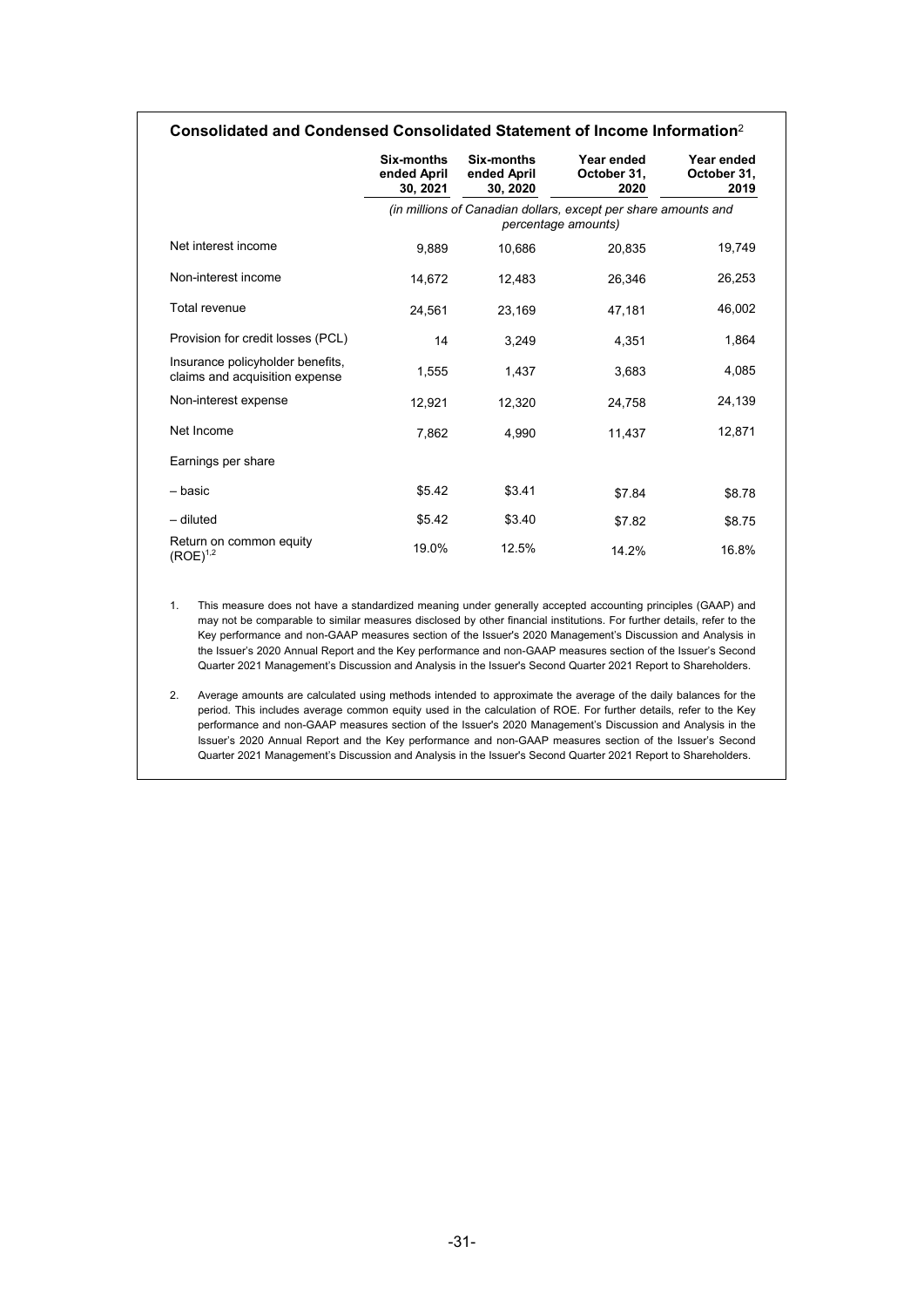#### **DIRECTORS**

The Directors of the Bank, each of whose address is the executive offices of the Bank, Royal Bank Plaza, 200 Bay Street, South Tower, Toronto, Ontario, Canada M5J 2J5, their function in the Bank and their other principal activities (if any) outside the Bank of significance to the Bank, are as follows:

| <b>Name</b>                                    | <b>Function</b>                                                        | <b>Other Principal Activities outside the Bank</b>                   |
|------------------------------------------------|------------------------------------------------------------------------|----------------------------------------------------------------------|
| Andrew A. Chisholm<br>Toronto, Ontario         | Director                                                               | Corporate Director                                                   |
| Jacynthe Côté<br>Montreal, Québec              | Director                                                               | Chair of the board of Hydro-Québec                                   |
| Toos N. Daruvala<br>New York, New York         | <b>Director</b>                                                        | Co-Chief Executive Officer, MIO Partners, Inc.                       |
| David F. Denison<br>Toronto, Ontario           | Director                                                               | Chair of the board of Element Fleet<br>Management Corp.              |
| Cynthia Devine<br>Toronto, Ontario             | <b>Director</b>                                                        | Chief Financial Officer, Maple Leaf Sports and<br>Entertainment      |
| David I. McKay<br>Toronto, Ontario             | <b>President and Chief</b><br><b>Executive Officer and</b><br>Director | Not applicable                                                       |
| Kathleen Taylor<br>Toronto, Ontario            | Chair of the Board and<br>Director                                     | Corporate Director                                                   |
| Maryann Turcke<br>Toronto, Ontario             | Director                                                               | Senior Advisor, Brookfield Infrastructure<br>Partners L.P.           |
| Bridget A. van Kralingen<br>New York, New York | Director                                                               | Senior Vice-President of Global Markets at<br><b>IBM Corporation</b> |
| <b>Thierry Vandal</b><br>Mamaroneck, New York  | Director                                                               | President, Axium Infrastructure US Inc.                              |
| <b>Frank Vettese</b><br>Toronto, Ontario       | Director                                                               | Corporate Director                                                   |
| Jeffery W. Yabuki<br>Incline Village, Nevada   | Director                                                               | Chairman of Sportradar AG                                            |

There are no conflicts of interests between any duties owed to the Bank by the Directors and the private interests and/or other duties owed by these individuals. If a Director were to have a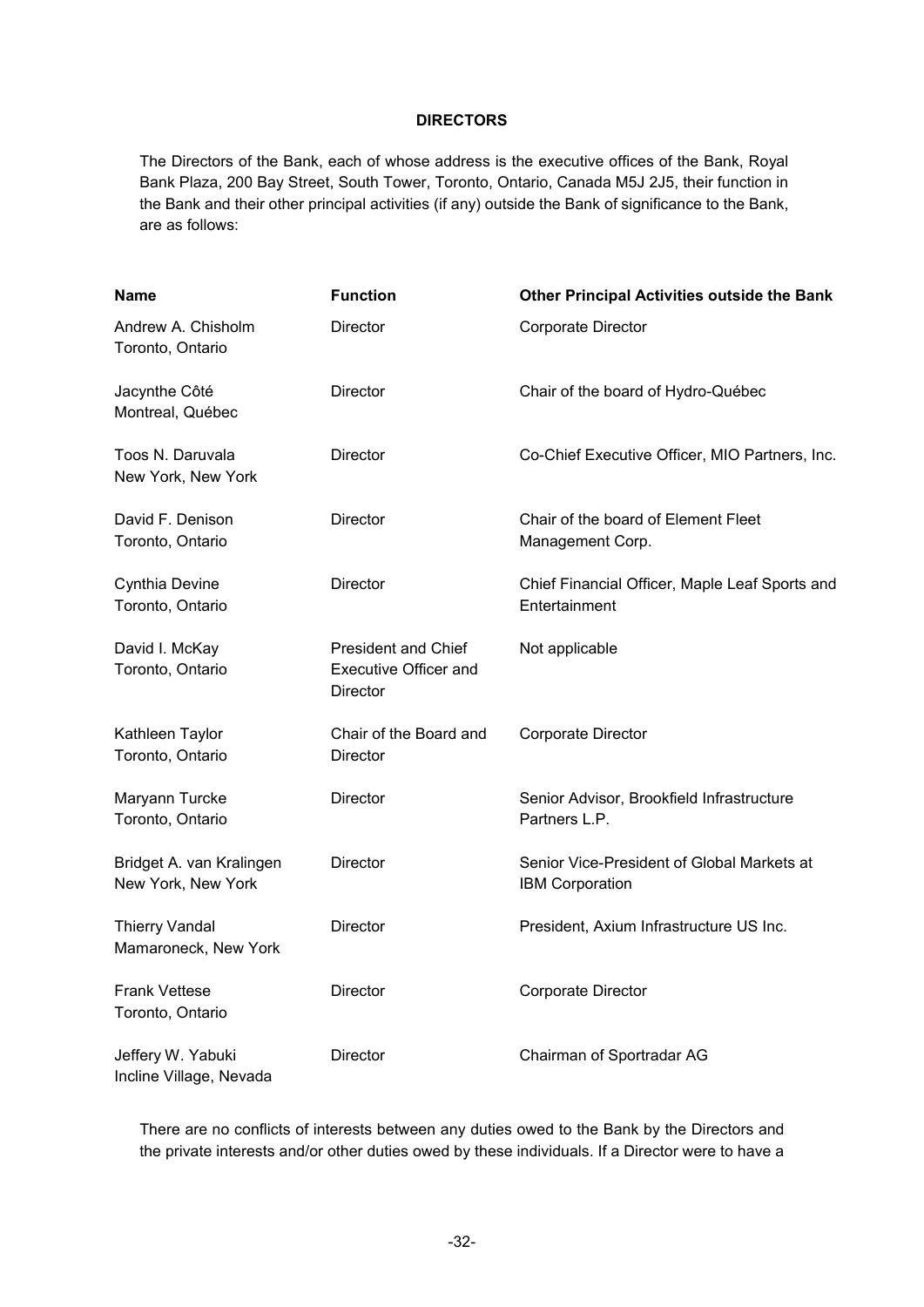material interest in a matter being considered by the Board or any of its Committees, such Director would not participate in any discussions relating to, or any vote on, such matter.

#### **MAJOR SHAREHOLDERS**

To the extent known to the Bank, the Bank is not directly or indirectly owned or controlled by any person.

Subject to certain exceptions contained in the Bank Act, no person may be a major shareholder of a bank having equity of C\$12 billion or more (which includes the Bank). A person is a major shareholder if: (a) the aggregate of the shares of any class of voting shares of the Bank beneficially owned by that person, by entities controlled by that person and by any person associated or acting jointly or in concert with that person is more than 20% of that class of voting shares, or (b) the aggregate of shares of any class of non-voting shares of the Bank beneficially owned by that person, by entities controlled by that person and by any person associated or acting jointly or in concert with that person is more than 30% of that class of nonvoting shares.

Additionally, no person may have a significant interest in any class of shares of a bank (including the Bank) unless the person first receives the approval of the Minister of Finance. For purposes of the Bank Act, a person has a significant interest in a class of shares of a bank where the aggregate of any shares of the class beneficially owned by that person, by entities controlled by that person and by any person associated or acting jointly or in concert with that person exceeds 10% of all of the outstanding shares of that class of shares of such bank.

#### **MATERIAL CONTRACTS**

The Bank has not entered into any contracts outside the ordinary course of the Bank's business which could materially affect the Bank's obligations in respect of any securities to be issued by the Bank.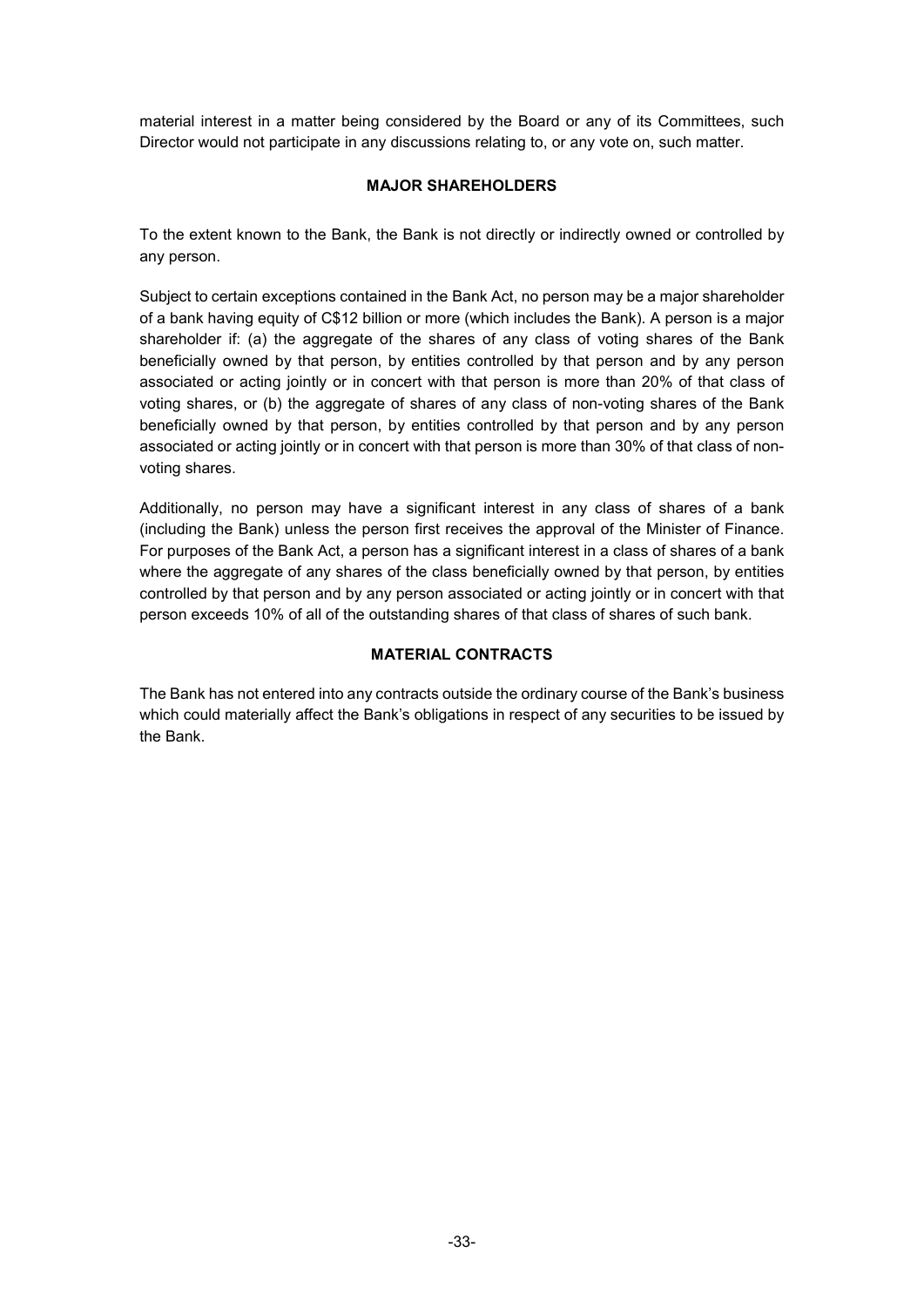# **GENERAL INFORMATION**

- 1. The Registration Document was authorized by (i) resolutions of the Board of Directors of the Issuer passed on February 29, 2012 amending and restating prior resolutions of the Board of the Issuer in respect of the Programme and Administrative Resolutions of the Board of Directors of the Issuer adopted on October 14, 2004 and most recently amended at a meeting held on May 26, 2021, and (ii) a resolution of the Board of Directors authorizing the issuance of subordinated indebtedness dated December 3, 2019, as amended on August 25, 2020, December 1, 2020 and May 26, 2021, or any subsequent resolution replacing such resolution as is specified in the relevant Final Terms. The Issuer has obtained or will obtain from time to time all necessary consents, approvals and authorizations in connection with the Registration Document.
- 2. Other than the matters disclosed under the subsection entitled "Tax examinations and assessments" in Note 22 of the 2020 Audited Consolidated Financial Statements set out on page 207 of the Issuer's 2020 Annual Report and in Note 8 of the Second Quarter 2021 Unaudited Interim Condensed Consolidated Financial Statements set out on page 77 of the Second Quarter 2021 Report to Shareholders, and the matters disclosed (with the exception of the subsection entitled "Other matters") in Note 25 of the 2020 Audited Consolidated Financial Statements set out on pages 210 and 211 of the Issuer's 2020 Annual Report and the legal and regulatory matters disclosed in Note 11 of the Second Quarter 2021 Unaudited Interim Condensed Consolidated Financial Statements set out on page 79 of the Issuer's Second Quarter 2021 Report to Shareholders and in each case incorporated by reference herein, there are no, nor have there been any governmental, legal or arbitration proceedings (including any such proceedings which are pending or threatened of which the Issuer is aware) during the twelve months prior to the date of this document which may have, or have had in the recent past, individually or in the aggregate, a significant effect on the financial position or profitability of the Issuer or of the Issuer and its subsidiaries taken as a whole.
- 3. Since April 30, 2021, the last day of the financial period in respect of which the most recent unaudited interim condensed consolidated financial statements of the Issuer have been published, there has been no significant change in the financial performance or financial position of the Issuer and its subsidiaries taken as a whole. Since October 31, 2020, the date of its last published audited annual consolidated financial statements, there has been no material adverse change in the prospects of the Issuer and its subsidiaries taken as a whole.
- 4. The independent auditors and independent registered public accounting firm of the Issuer are PricewaterhouseCoopers LLP (PwC) who are Chartered Professional Accountants, and Licensed Public Accountants and are subject to oversight by the Canadian Public Accounting Board and Public Company Accounting Oversight Board (United States). PwC is also registered in the Register of Third Country Auditors maintained by the Financial Reporting Council in the UK in accordance with the requirements of Directive 2006/43/EC as it forms part of the domestic law of the UK by virtue of the EUWA. PwC is independent of the Bank within the meaning of the Rules of Professional Conduct of the Chartered Professional Accountants of Ontario and has no material interest in the Bank. The address for PwC is set out on the last page hereof.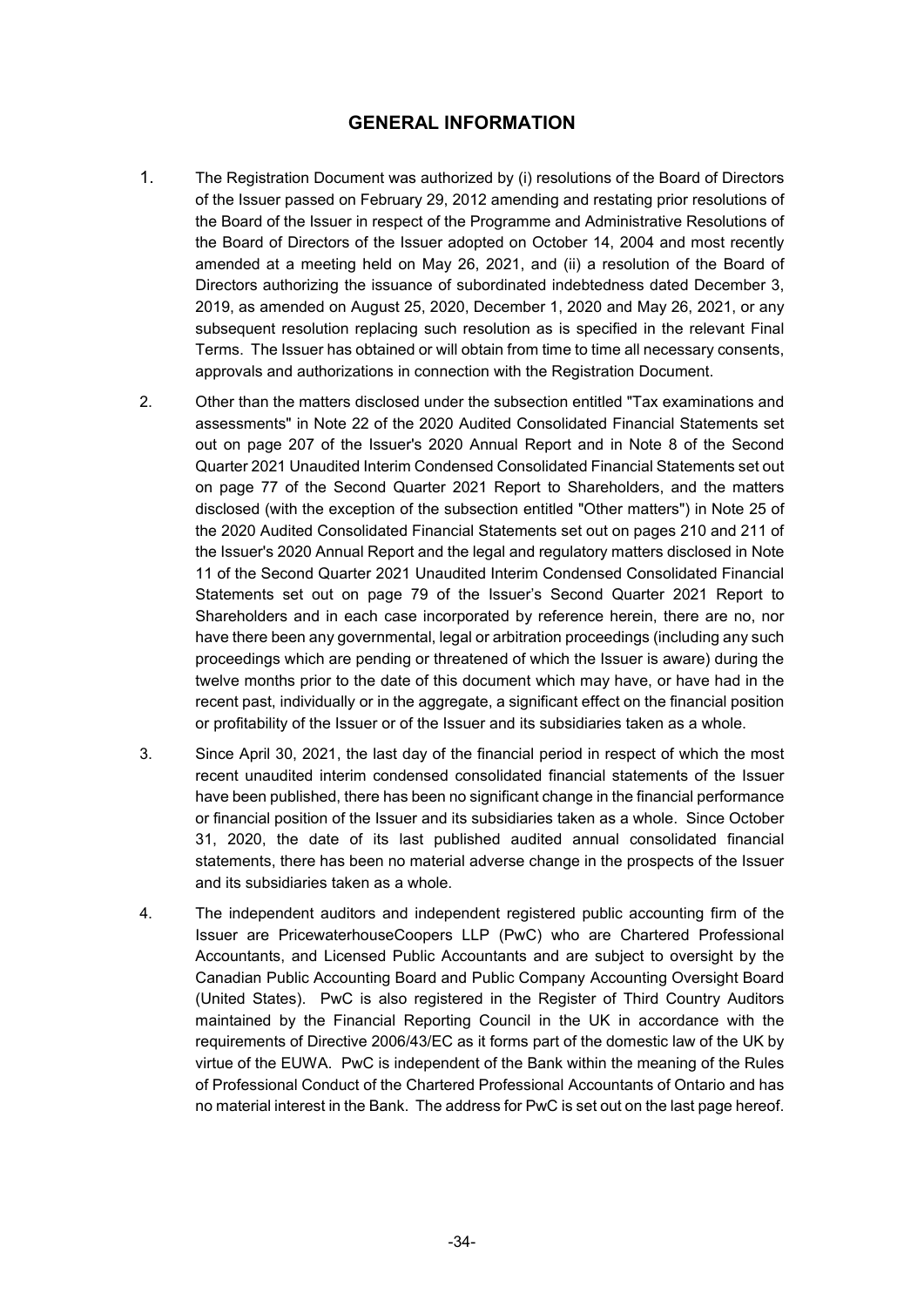- 5. The 2020 Audited Consolidated Financial Statements, prepared in accordance with IFRS, were audited in accordance with Canadian generally accepted auditing standards and the standards of the Public Company Accounting Oversight Board (United States) by PwC. PwC expressed an unmodified opinion on the audited consolidated financial statements for the year ended October 31, 2020 in the Independent Auditor's Report and the Report of Independent Registered Public Accounting Firm both dated December 1, 2020.
- 6. For so long as the Issuer may issue securities with respect to which this Registration Document forms part of a prospectus prepared by the Bank relating to such securities, copies of the following documents may be inspected free of charge at *http://www.rbc.com*, namely
	- (i) the *Bank Act* (Canada) (being the charter of the Issuer) and by-laws of the Issuer;
	- (ii) the latest Annual Report of the Issuer for the two most recently completed fiscal years, which includes audited annual consolidated financial statements of the Issuer, management's report on internal control over financial reporting and the auditor's reports;
	- (iii) the most recent quarterly report including the unaudited interim condensed consolidated financial statements; and
	- (iv) a copy of the Registration Document together with any supplement to the Registration Document.

In addition, copies of this Registration Document will be available for inspection on the website of the Regulatory News Service operated by the London Stock Exchange at http://www.londonstockexchange.com/exchange/news/market-news/market-newshome.html or the National Storage Mechanism at *https://data.fca.org.uk/#/nsm/nationalstoragemechanism*. Copies of the Bank's periodic financial reports may also be available for viewing under the name of the Issuer on the Canadian System for Electronic Document Analysis and Retrieval (SEDAR) at *www.sedar.com* (an internet based securities regulatory filing system). For the avoidance of doubt, unless specifically incorporated by reference into this Registration Document, the information contained on the websites referred to above is not incorporated in, and does not form part of, the Registration Document or a prospectus.